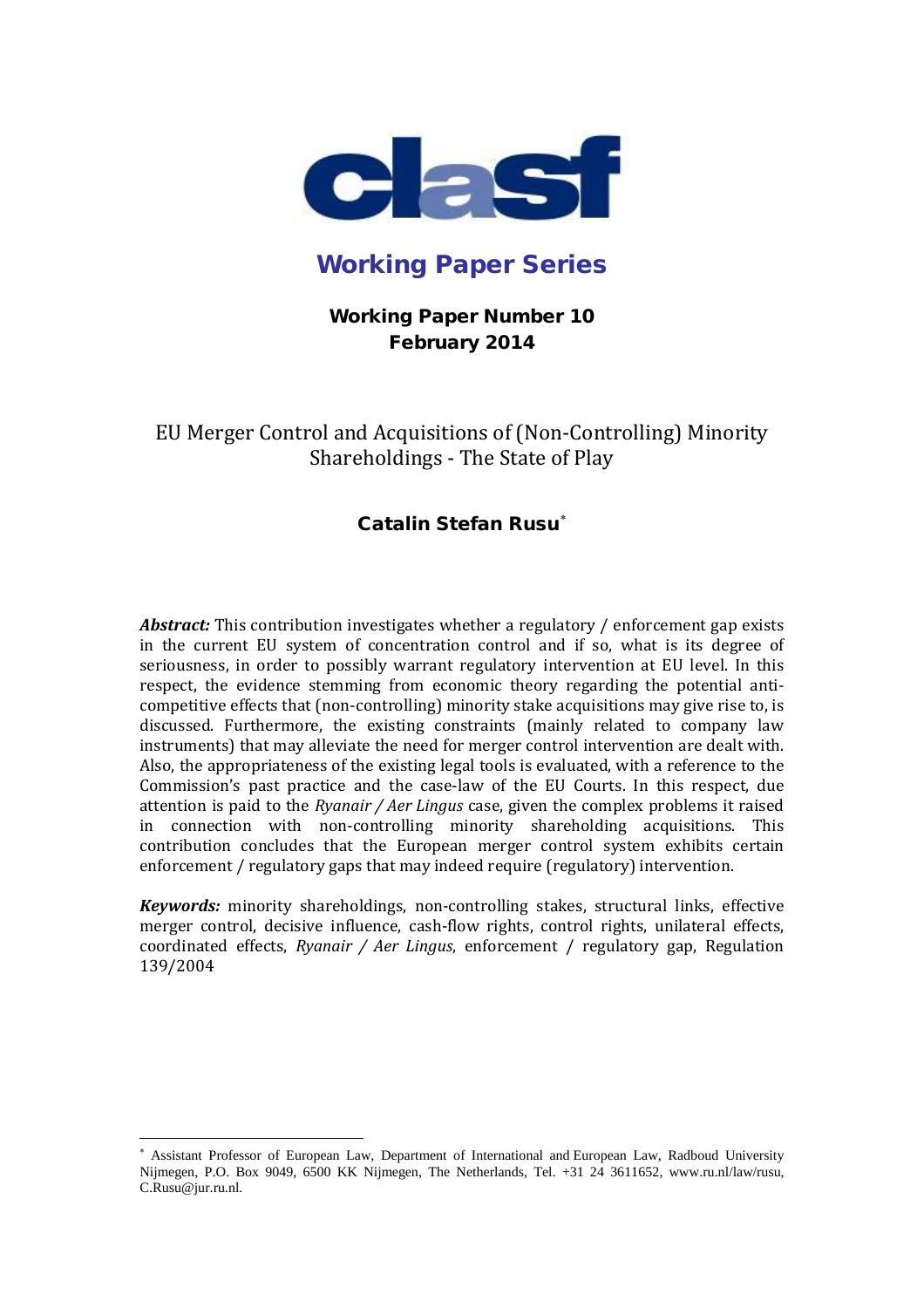#### **1. Introduction**

On several rather recent occasions, $<sup>1</sup>$  $<sup>1</sup>$  $<sup>1</sup>$  through the voice of Competition Commissioner</sup> Joaquin Almunia, the European Commission has acknowledged the existence of a possible enforcement gap in the EU merger control system, namely the fact that the acquisitions of non-controlling minority stakes escape the Commission's scrutiny under Regulation 139/2004. [2](#page-1-1) Sometimes in a more forceful manner than on other occasions, the core of this idea is stated either with a reference to the limited coverage that the Merger Control Regulation offers with regard to the transactions susceptible to review, either in the context of the limits of Articles 101 and 102 TFEU when dealing with minority shareholding transactions, or while referring to the fact that (significant) competitive harm may stem from this type of deals. To further study whether it would be opportune to bring non-controlling minority shareholding acquisitions within the scope of the Merger Control Regulation, in late June 2013 a Commission Staff Working Document titled *Towards more effective EU merger control* (hereinafter the Commission's Staff Working Document) was issued. [3](#page-1-2) The Staff Working Document covers the same ground mentioned above: it acknowledges that effective competition policy requires having the appropriate means to tackle all sources of harm to competition and consumers; it continues by stating that acquisitions of non-controlling minority shareholdings may in some cases lead to anti-competitive effects and as things stand, the Commission does not seem to have the tools to systematically prevent anti-competitive effects deriving from such structural links. Having this in mind, one of the consultation paper's objectives is to propose a reflexion and seek comments from stakeholders on the appropriateness of applying merger control rules when dealing with the anti-competitive effects stemming from certain acquisitions of non-controlling minority shareholdings.<sup>[4](#page-1-3)</sup>

The contribution at hand aims to address the concerns listed above: whether a regulatory / enforcement gap exists in the current EU system of concentration control and if so, what is its degree of seriousness, in order to possibly warrant regulatory intervention at EU level. This endeavour will be accomplished by way of a legal analysis of the current mechanisms available in the Commission's 'toolkit', which may be employed to tackle noncontrolling minority interests, with a view to their practical application appropriateness, and to the reliability of the results they deliver. Should the existing mechanisms of control prove to be inadequate or insufficient with regard to the satisfactory coverage of the types of transactions concerned, this contribution will attempt to assess the solutions currently available, even if they pertain to other (connected) areas of law, such as company law or corporate governance rules. This is so, since amending the current concentration control system envisaged by the Merger Control Regulation is a cumbersome and to a certain extent, sensitive topic, which one may view as a last resort possibility. After all, as we shall detail shortly below, overregulation and resource consumption are considerations that should not be overlooked. Furthermore, the contribution will dwell on, and rely upon the evidence stemming from economic theory for the purpose of substantiating our findings with regard to the existence and degree of seriousness of the European merger control system's potential

<span id="page-1-0"></span><sup>1</sup> See for example: Joaquin Almunia, *EU merger control has come of age*, "Merger Regulation in the EU after 20 years", co-presented by the IBA Antitrust Committee and the European Commission Brussels, 10 March 2011, SPEECH/11/166, Joaquin Almunia, *Merger review: Past evolution and future prospects*, Conference on Competition Policy, Law and Economics, Cernobbio (Italy), 2 November 2012, SPEECH/12/773, Joaquin Almunia, *The role of competition policy in times of crisis*, 29th Annual AmCham EU Competition Policy Conference (Brussels), 6 December 2012, SPEECH/12/917, Joaquin Almunia, *Presenting the Annual Competition Report for 2012*, 28 May 2013, SPEECH/13/474. The concerns regarding minority shareholdings are not new at EU level (see for example the *Green Paper on the Review of Regulation 4064/1989*, COM (2001) 745 final). However, lately one may notice the Commission's keen interest in the importance of such shareholdings in today's economy. In this respect one may notice that in 2011 the following two invitations to tender studies were launched: *Study on the importance of minority shareholdings in the EU,* COMP/2011/016 and *Provisions of data for the assessment of the importance of minority shareholdings in the EU*, COMP/2011/029. <sup>2</sup> *Council Regulation 139/2004 on the control of concentrations between undertakings*, OJ L 24, 29.01.2004,

<span id="page-1-1"></span>hereinafter the European Merger Control Regulation.<br> $3$  http://ec.europa.eu/competition/consultations/2013 merger control/index en.html, retrieved on June 21<sup>st</sup>, 2013.

<span id="page-1-3"></span><span id="page-1-2"></span> $3<sup>4</sup>$  The second objective of the consultation paper is to seek comments on the effectiveness and smoothness of the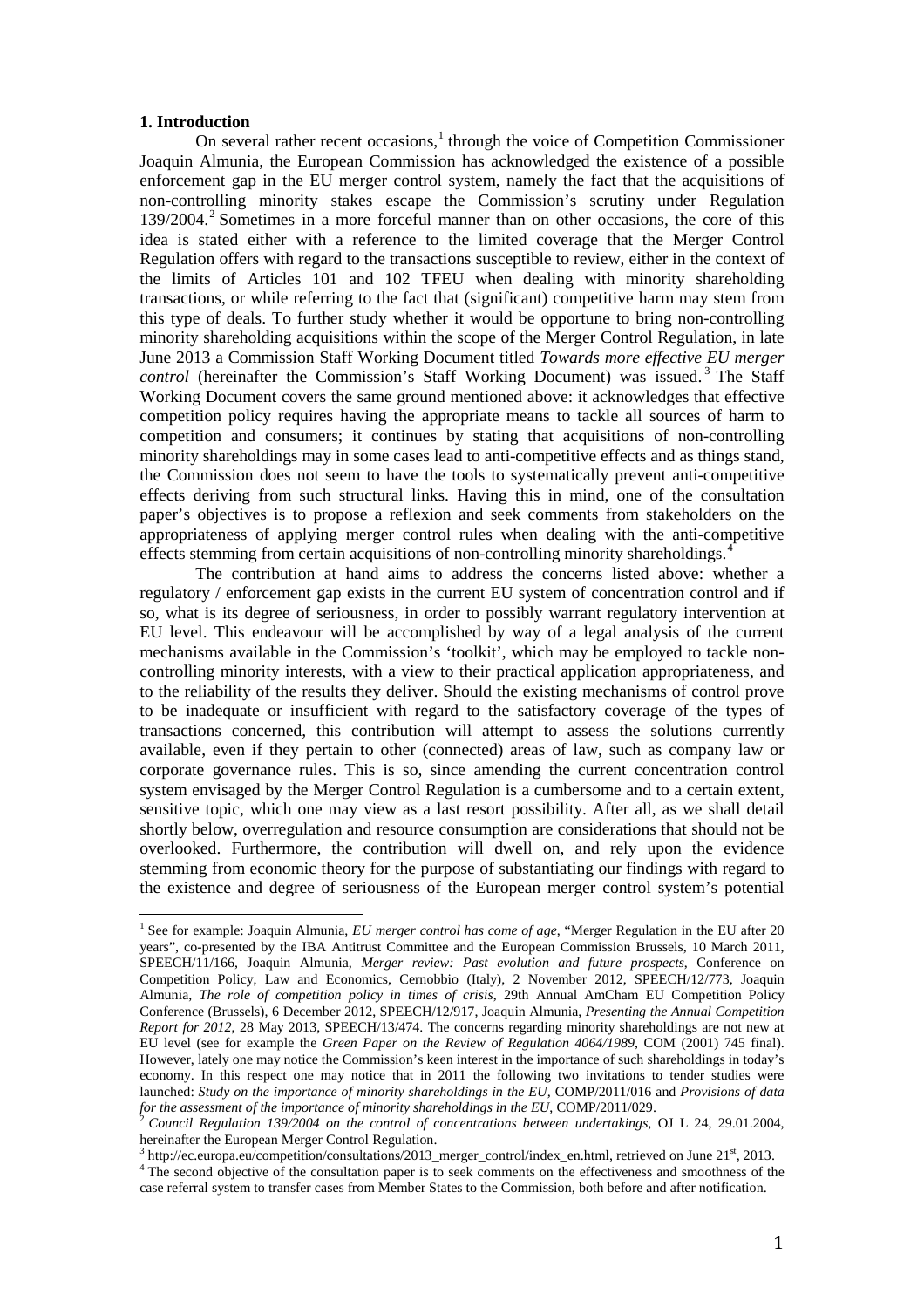enforcement / regulatory gap. To phrase this in a nutshell, if this is the current system of control and these are the mechanisms the Commission and the Courts use in their decisional practice and case-law on one hand, and if these are the signals and answers one receives from an economic take of market realities on the other hand, are we dealing with a consistent match of the two sides of the coin? Is there need for a more coherent middle ground, which could better satisfy the needs of both correctly tackling anti-competitiveness and genuinely reflecting economic market realities?

Studying these matters is important from different perspectives, or in other words with a view to different interests: if some sort of adjustment of the system in force is needed, before embarking on a hefty task of amending the Merger Control Regulation, the Commission will have to pay due attention to the much desired legal certainty, effectiveness and completeness that the EU merger control system should bring to the table. Speaking of legal certainty and effectiveness, the issue may also be viewed from the market players' perspective. Should the EU merger control system incur such a change, there may be a risk of undertakings being deterred from doing business in the EU Internal Market due to fear of overregulation. Is this really a desirable outcome, given the economic *status quo* in the EU? Can Europe afford scaring away important tax contributors in the context of achieving the desideratum of enhancing Europe's competitiveness in the global market place?<sup>[5](#page-2-0)</sup> Returning to the Commission's standpoint, it is imaginable that it is very much preoccupied with its investigative burden and the possible undue consumption of resources. The latter is indeed a valid argument especially in times of crisis. In this context, the more fundamental question regarding the actual need to tackle non-controlling minority stakes acquisitions arises. In a system of concentration control, where more than 90% of the transactions investigated are cleared in the first appraisal phase,<sup>[6](#page-2-1)</sup> one may indeed ask the question of how significant is the competitive harm that may stem from minority stake acquisitions in order to overburden the Commission with this extra amount of work? Of course, a fine balance has to be reached between these diverse concerns.

This contribution is structured as follows: the first section deals with the current legal regime of (non-controlling) minority shareholdings in EU competition law, with a focus on Articles 101 and 102 TFEU, and the Merger Control Regulation. Special attention is also dedicated to the *Ryanair / Aer Lingus* cases, having in mind this saga's importance in the discussion of whether a gap indeed exists. The implications of the relationship between corporate law instruments and competition law tools dealing with minority shareholdings is then touched upon, immediately followed by a discussion of the evidence stemming from economic theory and the classic theories of harm, meant to establish if the current EU merger control system allows potentially harmful transactions to slip through the cracks. This contribution ends with a set of conclusions, aiming also at previewing the manner in which the Commission intends to remedy the current concerns relating non-controlling minority shareholding acquisitions.

## **2. The** *Status Quo*

## **2.1. The Concept of Control and the Meaning of Decisive Influence in Regulation 139/2004**

Understanding the concept of control in the context of the merger review is important, as this concept is inherent in the definition of a concentration transaction. The EU Merger Control Regulation applies to transactions where a structural change of control on a lasting basis occurs. Correctly grasping the definition of the concept of concentration and furthermore, the definition of the concept of control is essential, because altering the

<span id="page-2-0"></span><sup>&</sup>lt;sup>5</sup>This is one of the key elements with regard to the role the Single Market should have in the current economic and social context. See *Communication from the Commission to the European Parliament, the Council, the European Economic and Social Committee and the Committee of the Regions, Single Market Act II, Together for new growth*, COM (2012) 573 final, p. 4.<br><sup>6</sup> See EU Merger Control statistics until November 30<sup>th</sup>, 2013, retrieved on December 2<sup>nd</sup>, 2013 at

<span id="page-2-1"></span>http://ec.europa.eu/competition/mergers/statistics.pdf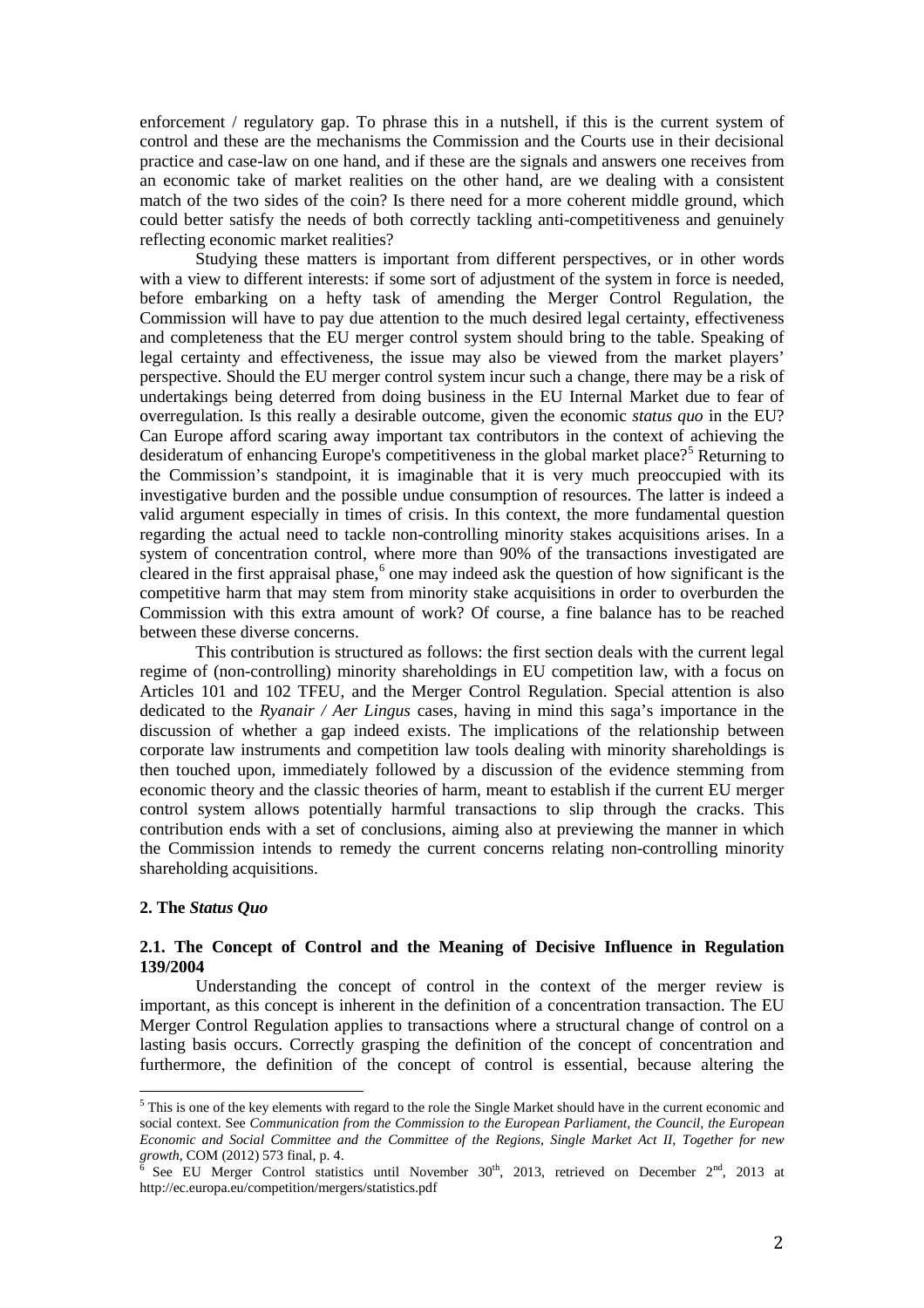European merger control system to the effect of bringing acquisitions of non-controlling minority stakes within the ambit of the competition law rules contained in Regulation 139/2004 necessitates a rethinking of the traditional understanding of the concept of economic concentration, with all the consequences that follow from this. Also, as we shall detail below, much of discussion in the *Ryanair / Aer Lingus* case surrounded the importance of the concept of concentration and its impact on the Commission's capacity to investigate minority interest ownerships.

Essential information concerning the concept of control is to be found in the Commission's Consolidated Jurisdictional Notice.[7](#page-3-0) Furthermore, the concept of control and its core element, namely the concept of 'decisive influence' have been thoroughly discussed in many contributions,  $\delta$  especially in the periods following the enactment of Regulations 4064/1[9](#page-3-2)89<sup>9</sup> and 139/2004. Consequently, the following lines will only provide a brief overview of the *status quo* and certain discussions of potential minority shareholding problems that may occur in practice, in connection to the concept of control.

The notion of control is broadly construed and is developed in Article 3, par. 2 and 3 of the Merger Control Regulation, by providing a non-exhaustive list of means of establishing control: rights, contracts or any other means. The Consolidated Jurisdictional Notice builds on the principles and definitions embedded in Regulation 139/2004. In this respect, par. 16 of the Notice provides that a concentration may occur on a legal (*de jure*) or *de facto* basis, it may take the form of sole or joint control and it may extend to the whole or parts of one or more undertakings. Furthermore, control may be acquired in a direct manner, or indirectly, for example by using subsidiary companies, or by creating a joint venture meant to coordinate the owners' joint control. [10](#page-3-3) What is more, the Merger Control Regulation will also apply to changes in the quality of control<sup>[11](#page-3-4)</sup> (from sole to joint control and vice versa), thus covering the entrance of one or more new controlling shareholders, irrespective of whether or not they replace existing controlling shareholders, and the reduction of the number of controlling shareholders.<sup>[12](#page-3-5)</sup>

For a transaction to fall under the scope of Regulation 139/2004, one of its essential features should be that it confers the possibility of exercising decisive influence over the behaviour of another undertaking. This will normally happen when one deals with ownership or the right to use all or parts of the assets of an undertaking and when one identifies rights or contracts which confer decisive influence on the composition, voting or decisions of the organs of an undertaking. [13](#page-3-6) The mere possibility of exercising decisive influence should suffice, without the need to prove the actual use of such influence.<sup>[14](#page-3-7)</sup> When deciding whether decisive influence exists the Commission was traditionally given a great deal of discretion. However, in time the Commission's decisional practice placed limits on this discretion. The core of this has been originally 'codified' in the Commission's Notice on the Definition of a Concentration,<sup>[15](#page-3-8)</sup> later on replaced by the Consolidated Jurisdictional Notice.

Decisive influence does not necessarily entail obtaining absolute (sole or joint) control over an undertaking. What the Commission will be interested in is the decisive influence, which has a certain weight. [16](#page-3-9) Normally, the acquisition of majority (50.1% or higher) shareholdings would fall under this category; the most likely materialization in this context would be where decisive influence takes the form of positive rights that give direct

 $\frac{7}{1}$  OJ C95 of 16.04.2008.

<span id="page-3-1"></span><span id="page-3-0"></span><sup>8</sup> See for example Broberg, M., *The concept of control in the Merger Control Regulation*, E.C.L.R., Issue 12, Sweet & Maxwell, 2004 and Luebking, J., *Commission adopts Jurisdictional Notice under the Merger Regulation*,

<span id="page-3-2"></span><sup>&</sup>lt;sup>9</sup> Council Regulation 4064/1989 on the control of concentrations between undertakings, OJ L 395, 30.12.1989.<br><sup>10</sup> Case IV/M.787 - *TNT* / *GD Net.*<br><sup>11</sup> For example, see case IV/M.23 - *ICI* / *Tioxide*. See also par. 83

<span id="page-3-4"></span><span id="page-3-3"></span>

<span id="page-3-5"></span>Press, 2011, p. 871.<br><sup>13</sup> Article 3, par. 1 and 2 of Regulation 139/2004.

<span id="page-3-7"></span><span id="page-3-6"></span><sup>14</sup> Case IV/M.330 - *McCormick / CPC / Rabobank / Ostmann.* 15 OJ C 66, 02.03.1998.<br>
<sup>15</sup> OJ C 66, 02.03.1998.<br>
<sup>16</sup> Broberg, M., *op. cit.*, p. 742.

<span id="page-3-8"></span>

<span id="page-3-9"></span>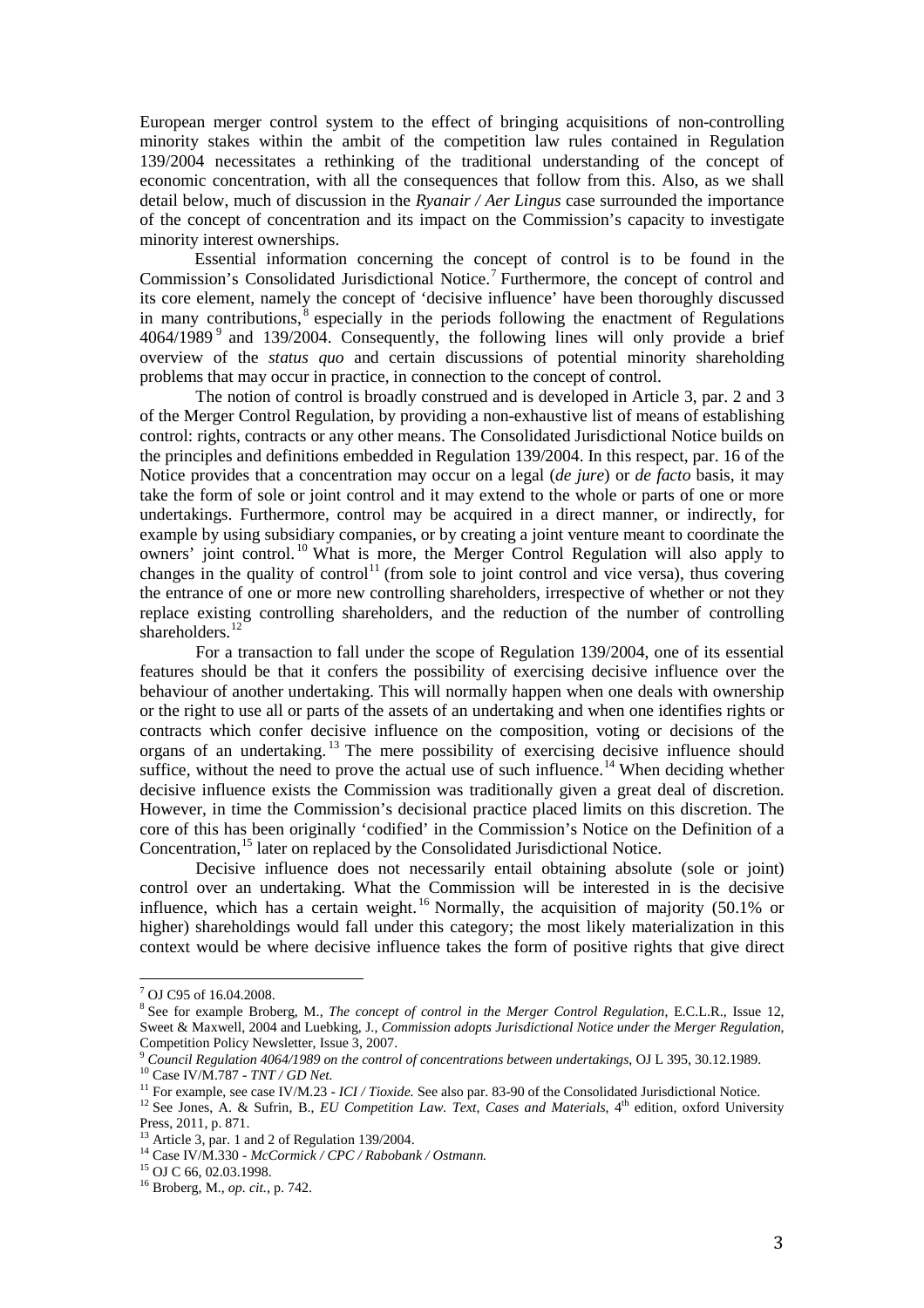operational control over the target undertaking. At the other end of the spectrum, it was argued that in principle, the protection provided under domestic company law rules to certain categories of persons would not suffice in order for sufficient influence to be established. According to the provisions of par. 22 of the Consolidated Jurisdictional Notice, while such domestic legislation may confer some power of control, the concept of control under the European Merger Control Regulation is not related to such means of influence as it focuses on decisive influence enjoyed on the basis of rights, assets or contracts or equivalent *de facto* means. This is not a hard and fast rule though, since practical situations may occur in which the protection conferred by rules of domestic company law amounts to decisive influence.<sup>[17](#page-4-0)</sup>

Minority shareholdings may also be relevant when talking about transactions that allow decisive influence to be exercised. For example, par. 57 of the Consolidated Jurisdictional Notice provides that sole control may occur on a legal basis in situations where specific rights are attached to the minority shareholding.<sup>[18](#page-4-1)</sup> These may be preferential shares to which special rights are attached, enabling the minority shareholder to determine the strategic commercial behaviour of the target company, such as the power to appoint more than half of the members of the supervisory board or the administrative board. Also, acquiring a so-called negative control, namely the possibility of vetoing important business strategy decisions, such as the approval of capital expenditure of a certain level, thus creating so-called deadlock situations, may be a good example in this respect.<sup>[19](#page-4-2)</sup> A minority shareholder may also be deemed to have sole control on a *de facto* basis. This is in particular the case where the shareholder is highly likely to achieve a majority at the shareholders' meetings, given the level of its shareholding and the evidence resulting from the presence of shareholders in the shareholders' meetings in previous years (the so-called dispersed nature of the remaining shareholdings).<sup>[20](#page-4-3)</sup> Without needing to extend this discussion too far, it must be stated that minority shareholdings may form part of situations of joint control as well. This is where the importance of how veto rights are exercised is crucial and the Consolidated Jurisdictional Notice provides valuable information in this respect. Specifically, the existence of joint control will depend on the precise content of the veto right itself and also the importance of this right in the context of the specific business of the joint venture. To this end, the company's business plan, the powers relating to the appointment of senior management and determination of budget, the investment policies pursued and certain market-specific rights will be taken into account.<sup>[21](#page-4-4)</sup>

Having in mind the above, it is safe to state that control may be exercised even if less than 50% of the shares carrying voting rights is acquired, just as ownership of more than 50% of the shares of an undertaking will not necessarily involve the existence of control, should certain restrictions on voting rights attach.<sup>[22](#page-4-5)</sup> In other words, there is no prescribed minimum level of shareholding above which, minority shareholding acquisitions will necessarily be caught by the European Merger Control Regulation.<sup>[23](#page-4-6)</sup> It is a question of law and fact in each  $\csc^{24}$  $\csc^{24}$  $\csc^{24}$ 

 $17$  See case T-282/02, Cementbouw v. Commission, 2006, ECR-II 319.

<span id="page-4-2"></span><span id="page-4-1"></span><span id="page-4-0"></span><sup>&</sup>lt;sup>18</sup> See for example case IV/M.258 - *CCIE/GTE*.<br><sup>19</sup> Par. 56 of the Consolidate Jurisdictional Notice states: 'Where the company statutes require a supermajority for strategic decisions, the acquisition of a simple majority of the voting rights may not confer the power to determine strategic decisions, but may be sufficient to confer a blocking right on the acquirer and therefore negative control.<br><sup>20</sup> Consolidate Jurisdictional Notice, par. 59. See also Case IV/M.343 - *Société Générale de Belgique* 

<span id="page-4-3"></span>

<span id="page-4-6"></span>

<span id="page-4-5"></span><span id="page-4-4"></span><sup>&</sup>lt;sup>21</sup> See par. 68-73 of the Consolidate Jurisdictional Notice.<br><sup>22</sup> See for example case IV/M.17 – *MBB* / Aerospatiale.<br><sup>23</sup> Miller, S. R.; Raven, M. E.; Went, D., Antitrust Concerns From Partial Ownership Interest Acquis *Developments in the European Union and United States*, CPI Antitrust Chronicle, January 2012 (1), p. 3.<br><sup>24</sup> From this point of view, the Commission must perform complex assessments in order to correctly understand

<span id="page-4-7"></span>the specific sectors and markets in which undertakings are active and consequently the significance attached to specific voting rights or veto abilities, in the context of the undertakings' internal functioning and corporate strategies. To exemplify, one could imagine that the possibility of vetoing investment-related decisions may be key to the functioning of undertakings active in financial markets, whereas veto rights pertaining to research and development may be essential for undertakings active in the consumer electronics market and pharmaceutical sectors.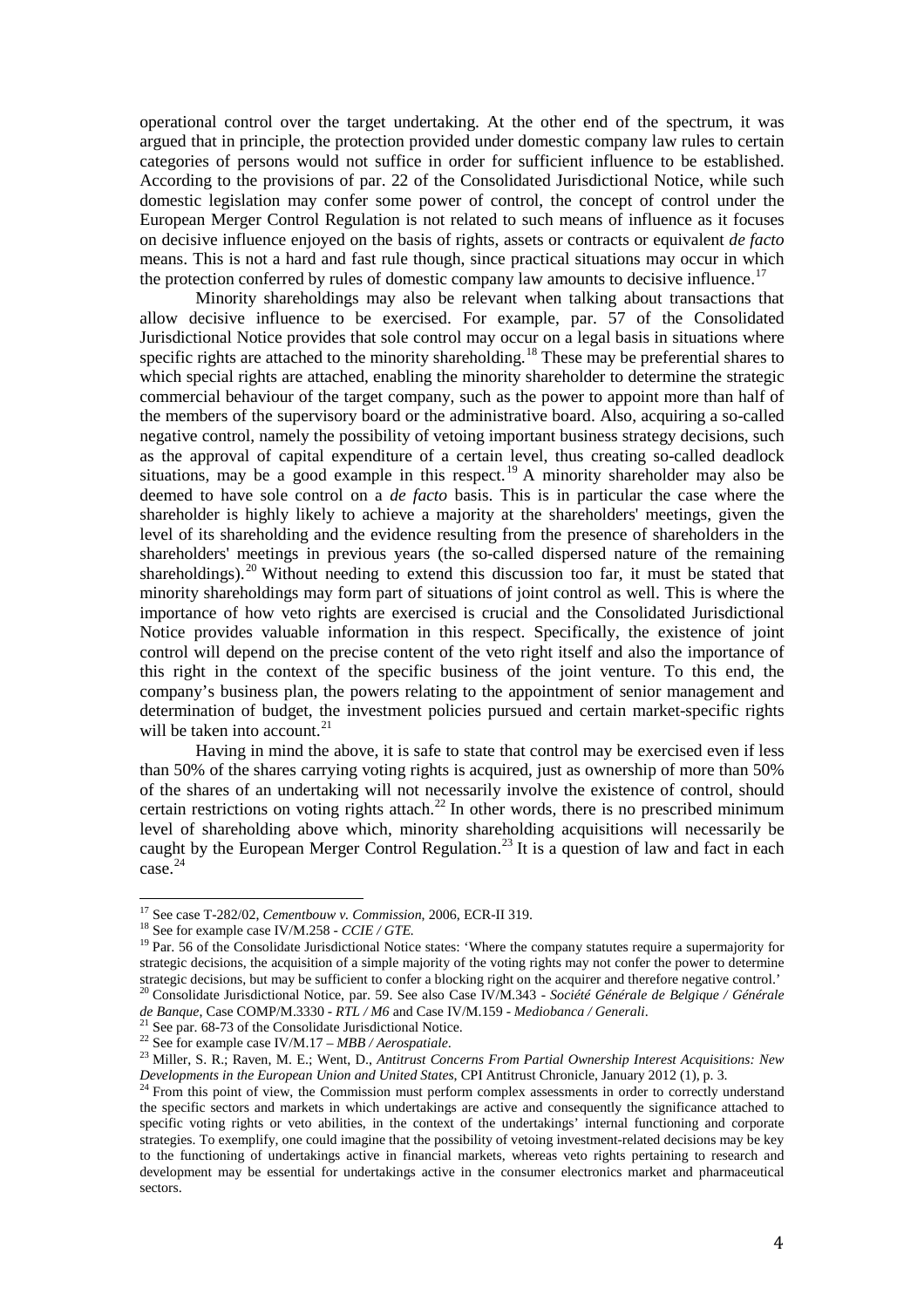Deciding whether the possibility of exercising decisive influence exists is also important with regard to establishing which undertakings involved in a transaction should be considered 'undertakings concerned' for the purpose of calculating the aggregate turnover and examining whether the turnover thresholds in Article 1 of Regulation 139/2004 have been met. Friend<sup>[25](#page-5-0)</sup> provides a realistic example where concerns relating to minority shareholdings may occur from this point of view: imagine a joint venture in which only some of the shareholders have joint control, while others are simply regarded as passive minority investors (albeit with minority protection rights). There may be perfectly sound business reasons why the transaction is structured in this way, reasons that have nothing to do with merger control 'avoidance', such as for example, certain investors having particular expertise or making a larger investment, and therefore demanding direct role in management. The Consolidated Jurisdictional Notice draws a distinction between veto rights over strategic business decisions, which confer control and veto rights, which are seen as normal minority protection, that do not confer control.<sup>[26](#page-5-1)</sup> The turnover of the undertakings possessing the latter category of rights will not be taken into account in determining whether the European Merger Control Regulation applies to such a practical situation. Should undertakings involved in such a transaction wish to curb the application of the Merger Control Regulation this template may be used to this end: the essential veto rights as far as the concept of control is concerned may be placed in the hands of companies with lower turnover, so the Internal Market dimension thresholds are not met, thus resulting in the non-application of the competition rules contained in Regulation 139/2004.

Furthermore, it may very well be the case that certain transactions (entailing for example four participating undertakings, with no specific veto rights assigned and the shareholding of these undertakings lies equally at 25%) cannot be properly assessed *ex-ante* in order to correctly determine which shareholders will form a majority in the decisionmaking organs of the company. Par. 80 of the Consolidated Jurisdictional Notice provides that absent strong common interests between shareholders that might point to *de facto* joint control, these kinds of transactions are not treated as concentrations under the current rules.<sup>[27](#page-5-2)</sup>

Summing up, the concept of decisive influence in the context of minority shareholdings is important because as things stand, the European Commission restricts the application of the one-stop-shop principle embedded in Regulation 139/2004 to controlling stakes. This means that minority shareholding acquisitions are not caught unless they have (decisive) influence attached to them that goes beyond what would normally be expected to protect an investment of that proportion. In other words, the minority shareholder has to be able to determine the strategic commercial behaviour of the target.<sup>[28](#page-5-3)</sup>

Where the acquisition of minority shareholdings does not confer the possibility of exercising decisive influence, this transaction will not fall within the ambit of application of the competition rules contained in the European Merger Control Regulation, as a selfstanding transaction. However, this does not mean that such transactions do not raise competitive concerns. As we will detail in Section 3.2 of this of the contribution, economic evidence shows that competitive concerns may occur in connection to some types of noncontrolling minority stake acquisitions, yet the degree of intensity of such concerns may vary depending on several sets of circumstances, such as type of rights acquired, market settings, type of transaction performed, etc. If such concerns exist, it may be wise to first investigate how the Commission has been dealing with them so far, given the existing legal tools it possesses. The following section will provide that under certain conditions Articles 101 and 102 TFEU may be useful in this context. Furthermore, ancillary assessment of such transactions may be performed under the Merger Control Regulation, if a connection with a

<span id="page-5-0"></span><sup>&</sup>lt;sup>25</sup> Friend, M., Regulating minority shareholding and unintended consequences, E.C.L.R., 2012, 33(6), p. 304-305.

<span id="page-5-2"></span>

<span id="page-5-3"></span>

<span id="page-5-1"></span><sup>&</sup>lt;sup>26</sup> See par. 66 of the Consolidate Jurisdictional Notice.<br><sup>27</sup> Friend, M., *op. cit.*, p. 305.<br><sup>28</sup> Drauz, G.; Mavroghenis, S.; Ashall, S., *Recent Developments in EU Merger Control*, Journal of European Competition Law & Practice, 2012, Vol. 3, No. 1, p. 58. See also Schmidt, J. P., *Germany: Merger control analysis of minority shareholdings – A model for the EU?*, Horizons - Concurrences – Revue des droits de la concurrence, no. 2/2013, p. 207.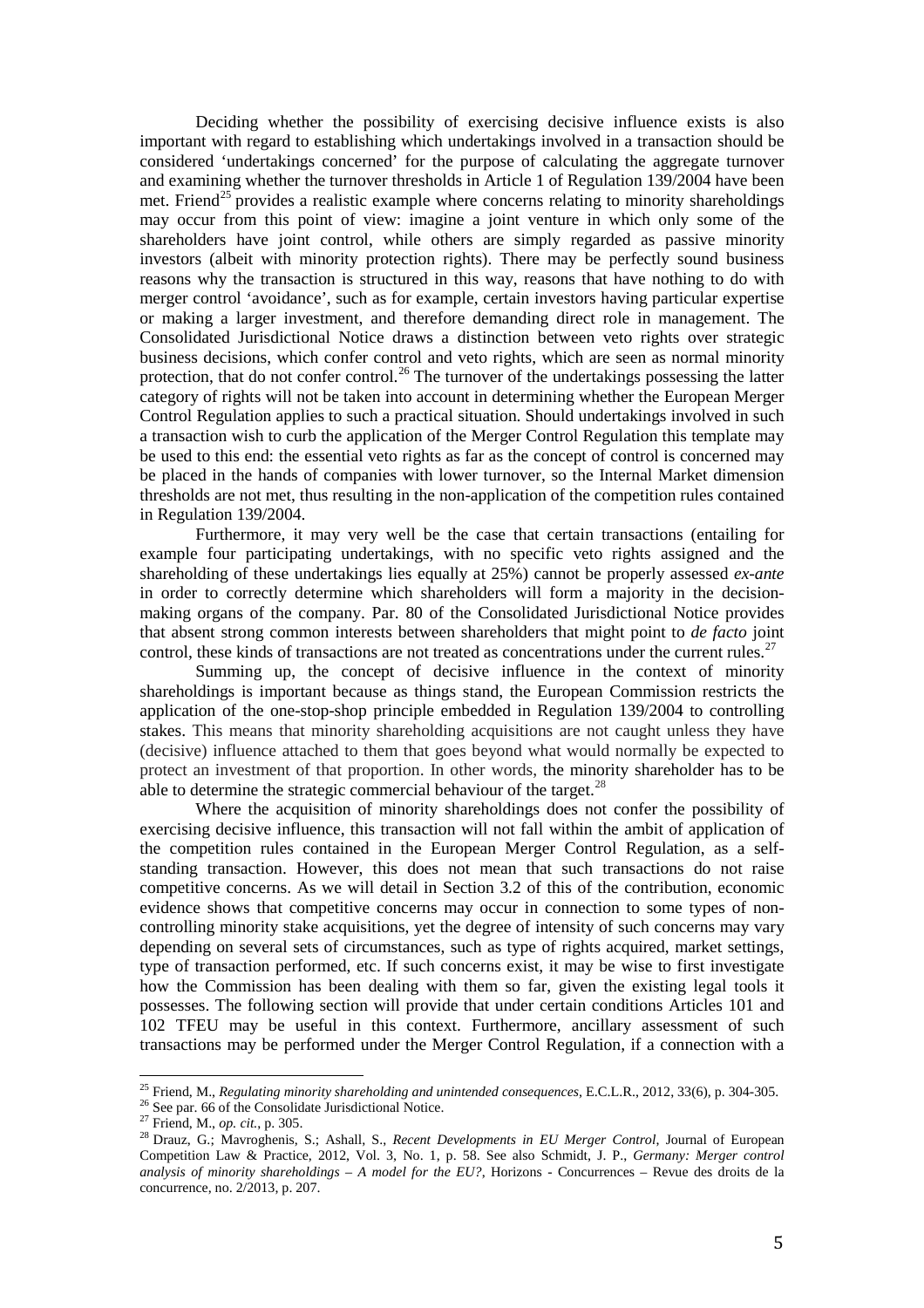different notifiable concentration may be established. However, as we shall detail below, this level of intervention may not necessarily be sufficient, as certain types of transactions may not be properly investigated, or they may 'slip through the (investigative) cracks'.

Furthermore, other problems may also occur in practice since other jurisdictions with different threshold standards (which may very well fall short of conferring 'decisive influence') may trigger the application of their domestic concentration control systems. Certain authors argue that this situation may undermine the objective of harmonized rulemaking and creates the undesirable possibility of protracted scrutiny of a particular shareholding.<sup>[29](#page-6-0)</sup> For example, in the UK a test of 'material influence' is used rather than the stricter European 'decisive influence' test. Similarly, in Germany a test of 'competitively significant influence' is in place.<sup>[30](#page-6-1)</sup> Of course, studying the national experiences with noncontrolling minority shareholdings may be interesting from the EU merger control system's standpoint, in the event a change of the latter will take place to the effect of bringing noncontrolling minority shareholdings under the concentration control appraisal mechanisms. The Commission's Staff Working Document and its annexes pay due attention to this issue, by thoroughly reviewing the domestic authorities practice in certain European and non-European jurisdictions, and by taking account of the lessons that may be learned or the models that may be used when potentially amending the Merger Control Regulation. Furthermore, the discussion of non-controlling minority shareholdings in the context of EU merger control may be impacted by the debates surrounding the idea of greater convergence / harmonisation of (domestic) merger control rules, aimed at avoiding situations where the substantive and procedural rules between the different domestic systems may lead to inconsistent outcomes, and also at conferring greater legal certainty to, and reduced burdens and costs for those undertakings involved in (cross-border) concentration transactions.<sup>[31](#page-6-2)</sup> These are however issues that go beyond the scope of the contribution at hand. Returning to our analysis it is important to ask the question whether acquisitions of non-controlling minority shareholdings are properly or improperly dealt with under the current rules of EU competition law? In other words, are the existing EU law rules capable of accurately shielding the functioning of the competitive process in the Internal Market from the harm that such interests may create?

## **2.2. The Regime of Minority Shareholdings in EU Competition Law**

It is important to (briefly) discuss the manner in which EU competition law deals with the minority shareholdings that escape the classic application of the Merger Control Regulation, because correctly understanding the law currently in force is a necessary prerequisite of any debate surrounding a potential regulatory change. When talking about the classic application of the EU merger control rules, we refer to the application of the one-stopshop principle, embedded in the *ex-ante* system envisaged by Regulation 139/2004, meant to assess whether a shift in control over the behaviour of an undertaking is likely to lead to a significant impediment to effective competition. Three legal avenues have proven useful in the past, to deal with non-controlling minority shareholdings: the Merger Control Regulation itself, Article 101 TFEU and Article 102 TFEU. Let us start with the analysis performed while using the classic competition law tools, the cartel prohibition and the prohibition of the abuse of a dominant position.

#### **2.2.1. Article 101 TFEU**

According to Schmidt, the *ex-ante* inapplicability of the European Merger Control

<span id="page-6-0"></span><sup>29</sup> See Riis-Madsen, C.; Stephanou, S.; Kehoe, K., *Reform of the EU Merger Regulation: Looking Out for the Minority*, CPI Antitrust Chronicle, January 2012 (1), p. 3.<br><sup>30</sup> See also the Commission's Staff Working Document, p. 4-5.<br><sup>31</sup> See for example the positions taken by Commission officials Joaquin Almunia and Nadia Calvin

<span id="page-6-1"></span>

<span id="page-6-2"></span>Competition Review's Conference, Brussels, 28 September 2010. See also Galloway, J., *Convergence in international Merger Control,* the competition Law Review, Volume 5, Issue 2, 1009, p. 179-192; Lang, J. T., *Harmonizing National Laws, Procedures and Judicial Review of Mergers in the EU and EEA*, 18th St. Gallen International Competition Law Forum ICF, 7-8 April 2011.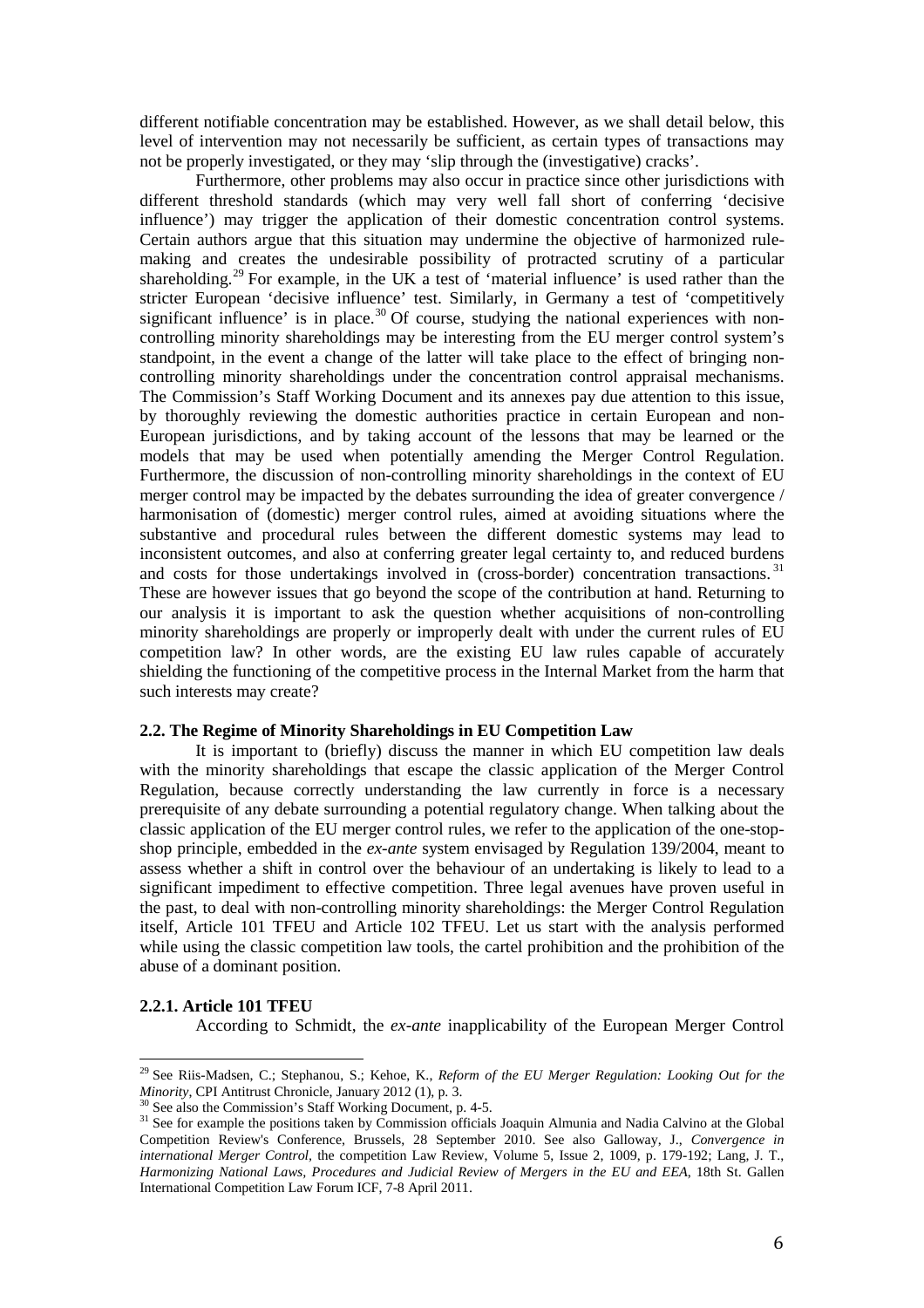Regulation to the acquisition of non-controlling minority shareholdings does not imply an area immune from law.[32](#page-7-0) This is evident from the jurisprudence dating even before the entry into force of Regulation 4064/1989, when Article 101 TFEU was used to tackle the acquisition of minority stakes that are large enough to enable the owner to exercise some influence on the commercial and strategic behaviour of the company,  $33$  (yet falling short of conferring control in the sense later on implied by the Merger Control Regulations). The *Philip Morris / Rothmans* case<sup>[34](#page-7-2)</sup> is well known and provides a good example in this respect. The case involved an agreement through which Phillip Morris intended to acquire a 30.8% interest in its competitor, cigarette manufacturer Rothmans, from its South African owners Rembrandt, though the voting rights to be obtained by Philip Morris were limited to 24.9%. Mention should be made that the agreement was the result of the changes requested by the Commission to the original agreement that entailed a 50% - 50% ratio for the division of shares between Rembrandt and Phillip Morris. Both groups kept the right of first refusal should the other wish to sell, and there were also other arrangements to ensure that Philip Morris had neither board representation nor managerial influence over Rothmans, while also preventing information concerning Rothmans being available to Philip Morris. The Court of Justice concluded that the agreement had neither the object, nor the effect of distorting competition by creating the premises for cooperation and / or exchange of commercially sensitive information between the parties involved. In other words, the conduct does not in itself constitute a restriction of competition, yet it may nevertheless serve as an instrument for influencing the commercial conduct of the companies in question so as to restrict or distort competition on the market on which they carry on business. Most importantly, the Court listed the most likely situations in which such distortions may occur, especially in oligopolistic markets with high barriers to entry: where the investing company obtains legal or *de facto* control of the commercial conduct of the other company; where the agreement provides for commercial cooperation between the companies; where it creates a structure likely to be used for such cooperation; where the agreement gives the investing company the possibility of reinforcing its position at a later stage and taking effective control of the other company.

One has to observe that this ruling was handed down before the first Merger Control Regulation entered into force. However, the Court's ruling contains references to a company obtaining legal or *de facto* control of the commercial conduct of the other company, which is nowadays a key element in merger control analysis under the Merger Control Regulation. The Court also recognized the possibility of anti-competitive effects stemming from a minority shareholding acquisition even in the case of non-achievement of control, specifically in cases in which the acquisition would have been a tool for commercial cooperation between the competing parties. Furthermore, speaking of commercial cooperation, even though the Court makes no express reference to the concept of reciprocity of share participation in the company, cross-shareholders' participations seems to be the reasonable condition for commercial cooperation to take place.<sup>[35](#page-7-3)</sup>

The *Philip Morris / Rothmans* doctrine was used in cases following the adoption of Regulation 4064/1989, which carved out situations of decisive influence from the application of Article 101 TFEU. To be more specific, as of September 1990, the *Philip Morris / Rothmans* principles can only be considered relevant for cases falling short of conferring control through the possibility of exercising decisive influence. For example, in both *Olivetti / Digital*<sup>[36](#page-7-4)</sup> and *BT / MCI*<sup>[37](#page-7-5)</sup> at issue were acquisitions of minority stakes that did not lead to a

<sup>&</sup>lt;sup>32</sup> Schmidt, J. P., op. cit., p. 211.

<span id="page-7-1"></span><span id="page-7-0"></span><sup>&</sup>lt;sup>33</sup> Toth, A., *TEU Competition Law Aspects of Minority Shareholdings*, World Competition 35 / 4, 2012, p. 614; Russo, F., *Abuse of Protected Position? Minority Shareholdings and Restriction of Markets' Competitiveness in the European Union*, World Competition, 29 / 4, 2006, p. 619.<br><sup>34</sup> Cases 142/85 and 156/84, *British American Tobacco Company Limited and R. J. Reynolds Industries Inc. v.* 

<span id="page-7-3"></span><span id="page-7-2"></span>*European Commission*, 1987, ECR 4487.<br><sup>35</sup> Russo, F., *op. cit.*, p. 621.<br><sup>36</sup> Case IV/34.410.<br><sup>37</sup> Case IV/34.857.

<span id="page-7-4"></span>

<span id="page-7-5"></span>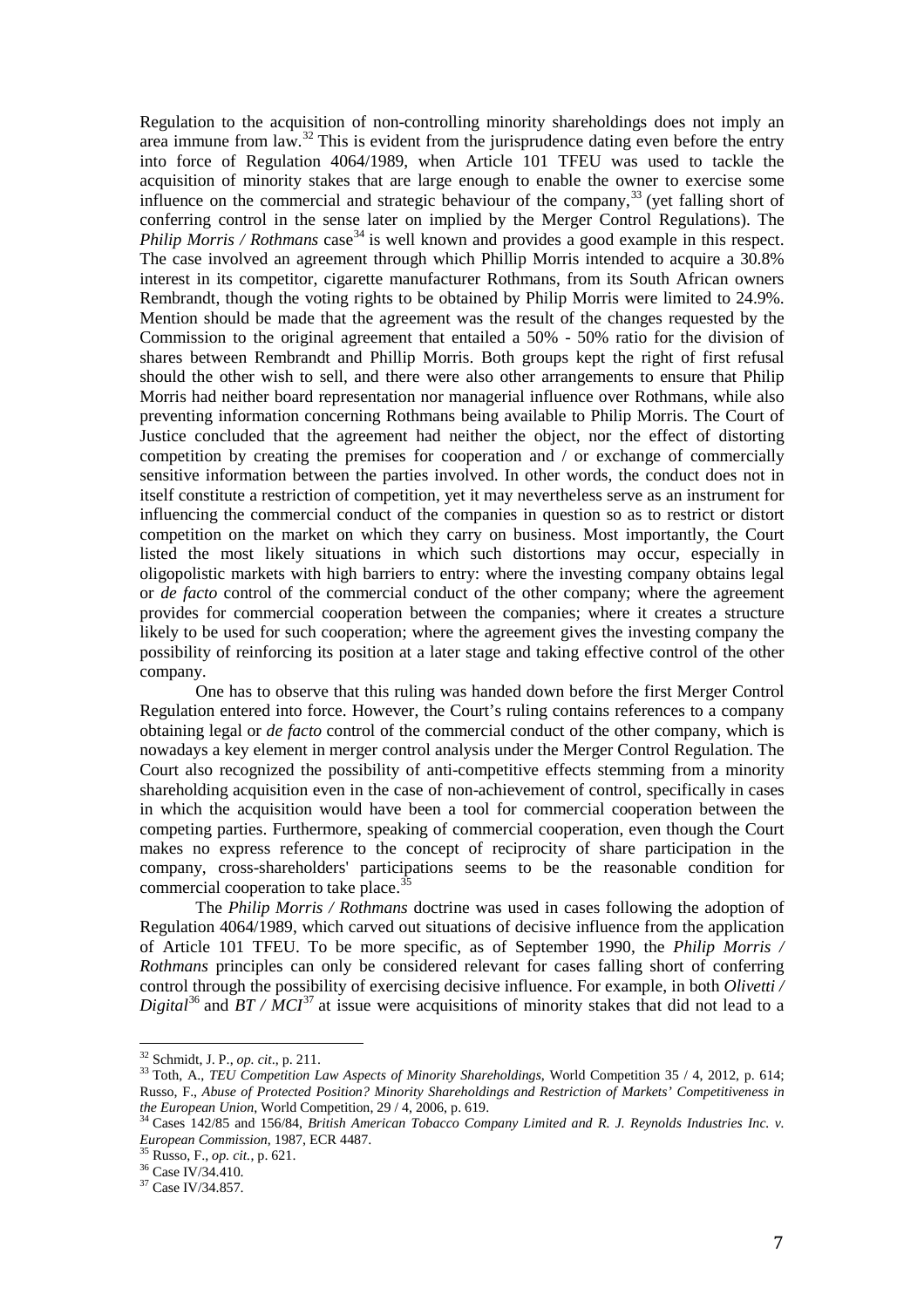change in control, mainly because of the transactions' features being drafted to the effect that further increases of shareholdings were not possible. Furthermore, in both cases the Commission noticed that board representation was limited and in any case, not capable of giving rise to coordination of competitive behavior, or exchanges of sensitive information. Consequently, both cases were thought not to fall under the provisions of Article 101 TFEU. The seeds of *Philip Morris / Rothmans* are evident, since on both occasions it was reiterated that this doctrine is still applicable law and that even in the absence of control, competitive problems may occur. More importantly, as Russo points out, these two cases confirmed the view that the Merger Control Regulation cannot cover all the competitive problems deriving from minority shareholding acquisitions and that the instruments provided by Article 101 TFEU may still be indispensable in dealing with problematic circumstances.

#### **2.2.2. Article 102 TFEU**

To start off, it has to be made clear that the application of Article 102 TFEU requires the existence of a dominant position. Should this not be the case, the assessment of minority stake acquisitions cannot be brought under the competitive analysis of this Treaty article. The applicability of Article 102 TFEU to minority shareholdings was discussed as early as the *Philip Morris / Rothmans* judgment. On this occasion, the Court stated in par. 49 of the ruling that in the case of undertakings holding a dominant position on the market, the acquisition of a minority shareholding in a competing company could constitute an infringement of Article 102 TFEU, if it confers some influence on the commercial policy of the competitor. However, the Court did not clarify what it meant by some influence. The opportunity to clarify this concept arose in the *Gillette* case,<sup>[38](#page-8-0)</sup> in which the Commission performed an interpretative analysis of the *Philip Morris / Rothmans* principles. Specifically, while referring to the concept of 'some influence', in par. 24 of its decision the Commission observed that Gillette's capacity to influence the commercial conduct of both Eemland (which is the owner of Wilkinson Sword, also, a part of the participation of Eemland in Wilkinson Sword was acquired by Gillette) and Wilkinson Sword (Gillette's main competitor) was much less likely to be effectively used because of the absence of any voting rights in Wilkinson Sword. However, Gillette has become the main shareholder and creditor of Eemland, the latter feature bringing the situation closer to a cross-shareholding setting. Furthermore, Gillette could have used its rights to prevent future concentration plans that Eemland would have had, and Gillette would have not approved of. The economic links created between the companies involved could not have been perceived as not impacting the independent determination of market conduct. Consequently, an infringement of Article 102 TFEU was established since the transaction influenced the structure of the market, thus weakening competition in the sense of spirit and letter of the *Hoffmann-La Roche* ruling.[39](#page-8-1)

What is surprising about the *Gillette* case is that although the circumstances of this case seem less serious than the ones in the *Philip Morris / Rothmans* case, namely a smaller interest acquisition, an infringement of the EU competition law rules was established. While using the rationale of *Philip Morris / Rothmans*, the Commission succeeded in extending its reach. Even more surprisingly, even though a clear reference is made to the *Michelin* ruling,[40](#page-8-2) in that a dominant undertaking has a special responsibility of not allowing its conduct to impair undistorted competition, there was no mention of the landmark *Continental Can*  judgment,<sup>[41](#page-8-3)</sup> which postulated that strengthening of a dominant position (via an acquisition) may constitute an abuse of an already existing dominant position.

#### **2.2.3. Summing Up…**

One may observe that the EU competition law system is not short of tools that may be used to deal with non-controlling minority shareholdings. Their appropriateness when dealing

<span id="page-8-0"></span><sup>&</sup>lt;sup>38</sup> Case IV/33.440.

<span id="page-8-3"></span><span id="page-8-2"></span>

<span id="page-8-1"></span><sup>&</sup>lt;sup>39</sup> Case 85/76, 1979, ECR 461, par. 91.<br><sup>40</sup> Case 322/81, 1983, ECR 3461.<br><sup>41</sup> Case 6/72, *Europemballage Corporation and Continental Can Company Inc. v. Commission*, 1975, ECR 495.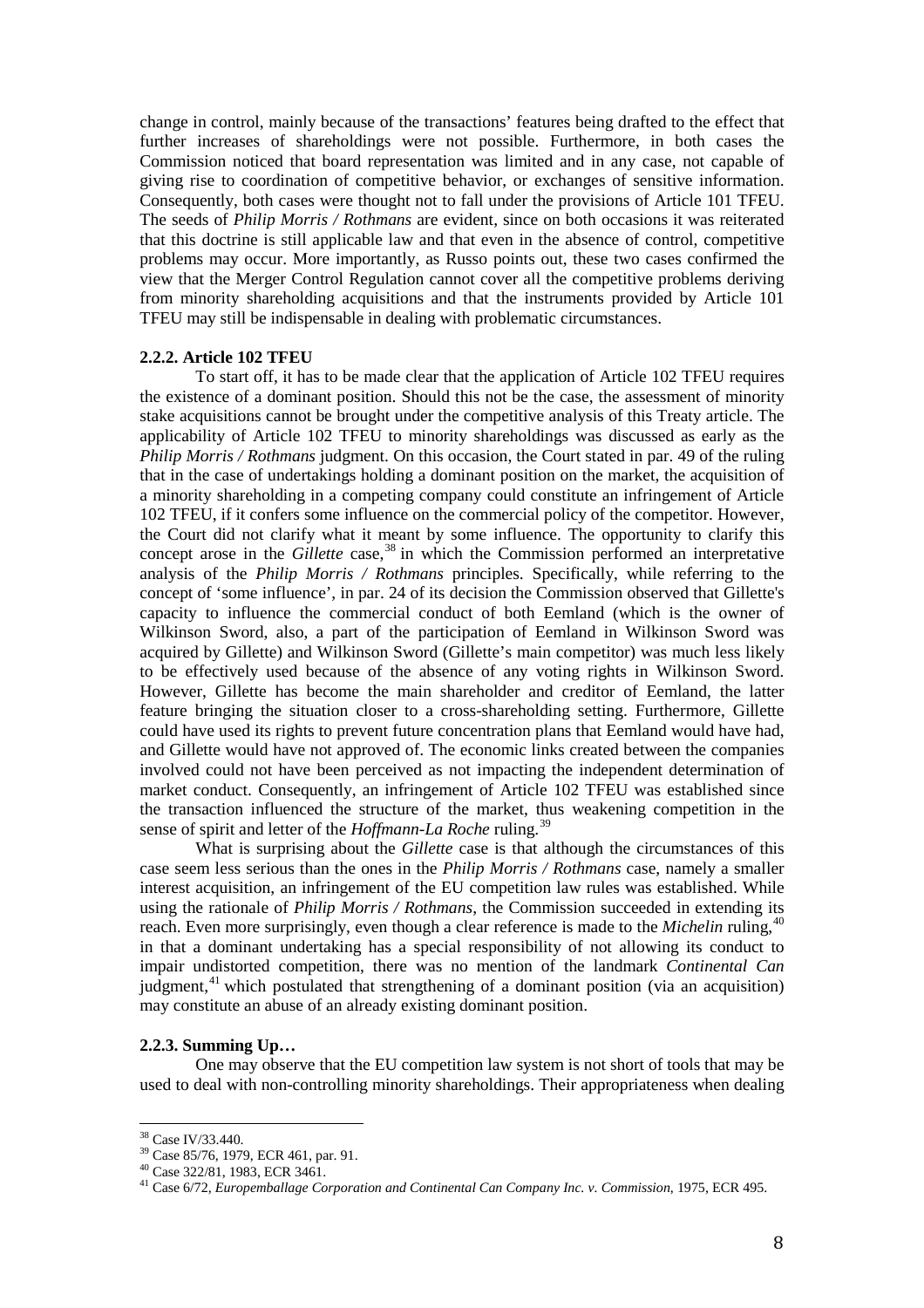with ownership of such interests may be however questionable. First, in the words of Commissioner Almunia,<sup>[42](#page-9-0)</sup> the actions that are possible under Articles 101 and 102 TFEU do not cover all situations. This assertion is also reiterated in the Commission's Staff Working Document.<sup>[43](#page-9-1)</sup> Second, speaking of the appropriateness of using these tools, which are not specifically designed to deal with such business transactions, several conclusive observations may be made.<sup>[44](#page-9-2)</sup> Article 101 TFEU requires the presence of an agreement, which may not always be the case for transactions involving minority shareholdings; Article 101 TFEU is not necessarily designed to deal with structural changes in the market; the conditions and application of Article 101, par. 3 TFEU may be regarded as too restrictive for concentration transactions; the time constraints under which concentrations are performed clash with the somewhat slow decision-making process pertaining to Article 101 TFEU and last but not least, it may be problematic to apply this legal provisions to hostile take-overs, also having in mind that in par. 44 of the Commission's *BT / MCI* decision it was confirmed that as a general rule,<sup>[45](#page-9-3)</sup> Article 101 TFEU does not apply to agreements for the sale or purchase of shares. With regard to Article 102 TFEU, the main concern is connected with the need of a dominant position being established. Furthermore, just as in the case of Article 101 TFEU, the procedures unfold  $ex\text{-}post$  *factum*, which is neither an ideal, nor a realistic approach<sup>[46](#page-9-4)</sup> to market realities, they are lengthy and somewhat inflexible.

What may be drawn from Commissioner Almunia's statement and from the Commission's Staff Working Document (including its annexes) is that acquisitions of noncontrolling minority shareholdings may require room in the Merger Control Regulation appraisal mechanism as self-standing transactions. This brings us back to our previous questions: should this type of (self-standing) transactions be conferred more specific attention? Is there really a regulatory / enforcement gap in the European merger control system in need of filling? This is where we have to nuance our previous assertion relating to the non-applicability of the Merger Control Regulation to acquisitions of non-controlling minority stakes. As we shall see below, a more appropriate statement would be that such transactions may be dealt with under the Merger Control Regulation, however as things stand, mostly in an incidental manner in connection to other self-standing, notifiable transactions. It is to this issue that we now turn.

#### **2.2.4. The Merger Control Regulation**

The discussion has to be viewed from two angles: first with regard to pre-existing non-controlling minority shareholdings that need to be presented to the Commission while notifying a different concentration transaction, and second in connection to interventions on non-controlling minority shareholdings after the prohibition of the (more complex) transaction that they form part of.

Let us start with the former setting. Pre-existing minority shareholdings falling short of the prior notification thresholds may still be investigated by the Commission, however such minority shareholdings are ancillary to a main transaction,  $47$  and are therefore

<span id="page-9-0"></span><sup>&</sup>lt;sup>42</sup> Joaquin Almunia, SPEECH/12/773.

<span id="page-9-2"></span><span id="page-9-1"></span><sup>43</sup> See the Commission's Staff Working Document, p. 5.<br><sup>44</sup> See the Commission's Staff Working Document, p. 5. *44* For further details see Rusu, C. S., *European Merger Control: The Challenges Raised by Twenty Years of Enforcement Experience*, Wolters Kluwer Law & Business / Kluwer Law International, European Company Law /

<span id="page-9-3"></span><sup>&</sup>lt;sup>45</sup> This assertion has to be nuanced having in mind the provisions of par. 37-38 of the Court's ruling in cases 142/85 and 156/84, *British American Tobacco Company Limited and R. J. Reynolds Industries Inc. v. European Commission*: there it is acknowledged that although the acquisition of an equity interest in a competitor does not in itself constitute conduct restricting competition, it may nevertheless serve as an instrument for influencing the commercial conduct of the companies involved in the transaction, so as to restrict competition on the market in which they are active. Therefore, given the specific contractual and market contexts of each case, if the competitive behaviour of the parties is to be coordinated or influenced, Article 101 TFEU may be applicable. See also points 98-100 of the European Commission's 14<sup>th</sup> Report on Competition Policy, (1985).<br><sup>46</sup> See Idot, L., *Non-controlling minority shareholdings in European merger control and under Article 101 TFEU*,

<span id="page-9-4"></span>EU Competition Law Forum, Brussels, 9 March 2012.

<span id="page-9-5"></span><sup>47</sup> See the Commission's Staff Working Document, p. 4.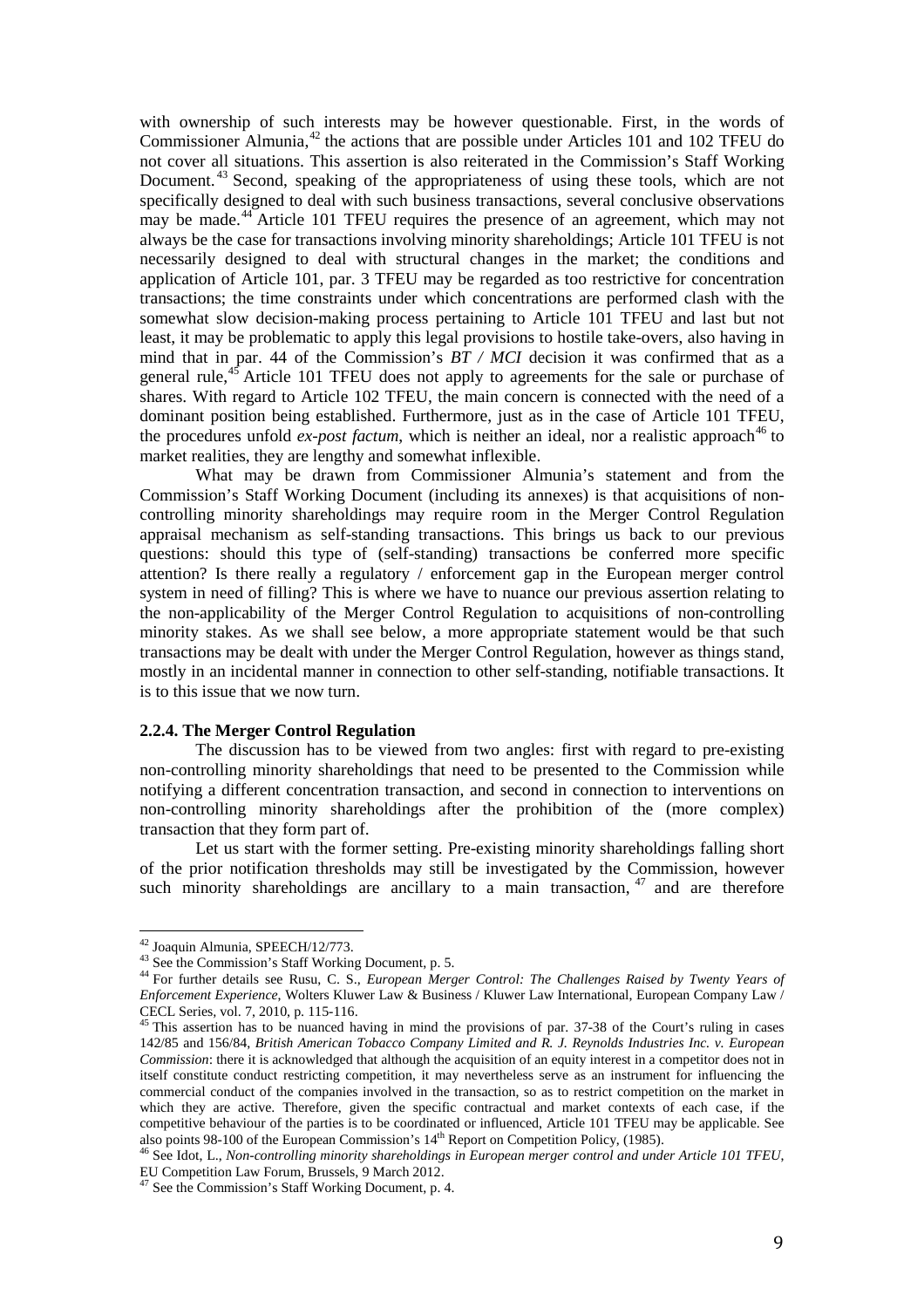substantively assessed mostly in the context of the connected concentration transactions which already form the object of the classic appraisal under Regulation 139/2004, and primarily in the context of the remedies and commitments stages. [48](#page-10-0) This is because the current setup of Regulation 139/2004 does not give the Commission the formal and systematic *ex-ante* powers to investigate non-controlling minority shareholdings. However, it is important to recall that such existing minority shareholdings of 10% or more and interlocking directorships have to be identified in any notification to the Commission as far as they concern affected product markets, in relation to which information has to be provided according to Sections 4.2.1 and 4.2.2 of Form  $CO$ .<sup>[49](#page-10-1)</sup> According to the provisions of par. 3 and 13 of the Commission's Staff Working Document – Annex II: *Non-controlling minority shareholdings and EU merger control*, at least 53 merger cases have been identified since 1990 where non-controlling minority stakes were relevant for the competitive assessment of the transactions. Furthermore, such structural links were found to create competition problems in at least 20 of these cases, across the whole range of unilateral,<sup>[50](#page-10-2)</sup> coordinated,<sup>[51](#page-10-3)</sup> and foreclosure effects,<sup>[52](#page-10-4)</sup> and sometimes even in the context of potential entry.<sup>[53](#page-10-5)</sup> Annex II to the Commission's Staff Working Document contains an interesting selection of cases dealing with non-controlling minority shareholdings assessed by the Commission since the entry into force of the first Merger Control Regulation.<sup>[54](#page-10-6)</sup> In the following paragraphs we will try to outline the guiding lines of the Commission's assessment capabilities in the context of preexisting non-controlling minority stakes, by taking a brief look at some cases it has dealt with over time (cases which are not necessarily outlined in the second Annex of the Staff Working Document).

The most common example entails a pre-existing minority interest of company X in company Y, which may be part of the Commission's substantive assessment of the concentration between the undertakings X and Z. Such a setting is known in practice as interests in third party competitors. This was exactly the setting in the *Thyssen / Krupp*  transaction<sup>55</sup>, in which the merger between these two undertakings created the likelihood of links being established between Thyssen and Kone (the market leader and the runner-up), while Krupp was priorly the holder of a 10% stake in Kone, with the right of appointing one member of the board of directors. The Commission cleared the concentration, however under the condition that Krupp's minority stake in Kone would be stripped of the right to appoint the member of the board of directors. Similarly, in the *Allianz / AGF* case,  $^{56}$  $^{56}$  $^{56}$  the former company acquired control over the latter, while the latter held a minority 24.9% stake in a third company, Coface. In order for the concentration to be cleared, AGF put forward a commitment to divest its shares in Coface and to remove the members of the management board it had appointed.<sup>[57](#page-10-9)</sup>

As a general enforcement policy, the Commission is very sceptical with regard to behavioural remedies and about the efficacy of a Chinese Wall (i.e. the non-disclosure of confidential information between the undertakings involved) as a remedy to the risks of coordination arising from interlocking directorates, [58](#page-10-10) and has a clear preference for structural remedies, for the purpose of avoiding situations which facilitate coordination between market

<span id="page-10-0"></span><sup>&</sup>lt;sup>48</sup> This may occur either before or during the Phase I administrative proceedings, so as to facilitate the process of obtaining unconditional merger clearance, as it was the case in the M.113 – *Courtaulds / SNIA* and M.3547 - *Banco Santander / Abbey National* transactions, or later on during the appraisal process when the merging parties have given formal commitments to divest, as a condition of clearance, as it was the case in the M.1673 *VEBA / VIAG* and M.5406 – *IPIC* / *MAN Ferrostaal* transactions.

<span id="page-10-3"></span>

<span id="page-10-5"></span><span id="page-10-4"></span>

<span id="page-10-6"></span>

<span id="page-10-2"></span><span id="page-10-1"></span><sup>&</sup>lt;sup>49</sup> Schmidt, J. P., op. cit., p. 211.<br>
<sup>50</sup> M.3653 - *Siemens / VA Tech*, M.1980 - *Volvo / Renault.*<br>
<sup>51</sup> M.1383 - *Exxon / Mobil*, M.1673 - *VEBA / VIAG*<br>
<sup>52</sup> M.2050 - *Vivendi / Canal+ / Seagram*, M.5406 - *IPIC / M* 

<span id="page-10-8"></span><span id="page-10-7"></span>

<span id="page-10-10"></span><span id="page-10-9"></span>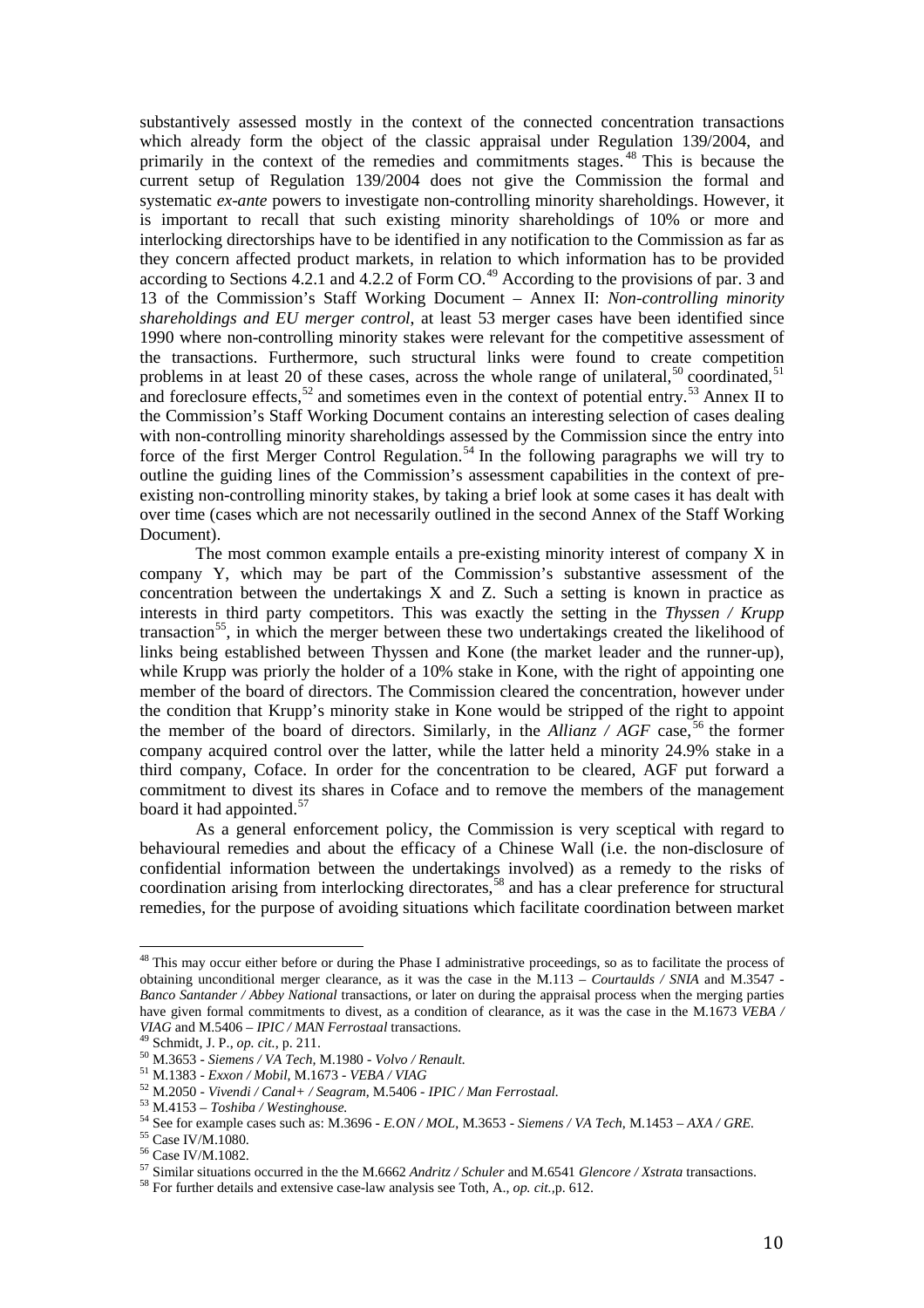players. This was emphasized in transactions such as *Hoechst / Rhone-Poulenc* [59](#page-11-0) and especially while assessing the acquisition of the operations of Toys 'R' Us by Blokker, in the Netherlands.<sup>[60](#page-11-1)</sup> Speaking of structural remedies, divestitures or considerable limitations of minority shareholdings, <sup>[61](#page-11-2)</sup> the conversion of an active shareholding into a passive one, by waiving certain contractual rights, $62$  and the elimination of interlocking directorates seem to be the best bet for undertakings aiming to have a transaction cleared.<sup>[63](#page-11-4)</sup>

The second setting concerning non-controlling minority shareholdings in the context of the Merger Control Regulation's appraisal process is somewhat more challenging. Here we have to distinguish between minority shareholdings that are part of a notified and already implemented concentration transaction and those that were acquired before a controlling bid was launched and then prohibited.<sup>[64](#page-11-5)</sup> In both situations the relevant provision of the Merger Control Regulation to be applied is Article 8, par. 4 which allows the Commission to require the undertakings concerned to dissolve the (prohibited or priorly implemented) concentration, in particular through the dissolution of the merger, or the disposal of all the shares or assets acquired, so as to restore the situation prevailing prior to the implementation of the concentration. The outcomes that may arise in these two settings differ, as we will see in the analysis below, to the effect that the Commission's powers under Article 8, par. 4 are limited to concentrations that were implemented and that provision does not catch minority shareholdings acquired with a view to a takeover bid when such stake by itself does not confer decisive influence.<sup>[65](#page-11-6)</sup>

The first situation was at hand in the famous *Tetra Laval / Sidel* case. [66](#page-11-7) This case pertained to an already notified and implemented concentration and the matter to be discussed here is the retention of a minority shareholding after the Commission issued the prohibition decision. Briefly, the setting of *Tetra Laval / Sidel* was as follows. Tetra Laval acquired 95% of the shares of Sidel. The Commission prohibited this transaction and ordered the divestiture of this shareholding. The General Court annulled the Commission's decision (pertaining to the actual prohibition and the divestiture) and the ECJ upheld the General Court's ruling. Tetra claimed that even if divestiture should occur, it should still be allowed to hold a minority stake in Sidel, as long as this will not confer upon it the possibility to exercise decisive influence, since this would not require a clearance under the Merger Control Regulation. However, the Commission had a different standpoint, assessing the matter under Article 8, par. 4 of the Merger Control Regulation, and concluding that restoring effective competition would be impeded if Tetra would retain such a minority shareholding in Sidel. Furthermore, such a setting could hinder the prospect of a successful divestiture and would allow Tetra to retain economic incentives to refrain from competition and to engage in exclusive vertical relations with Sidel. [67](#page-11-8) We will return to the *Tetra Laval / Sidel* analysis in the paragraphs to follow, but for now it will suffice to conclude that in cases dealing with minority shareholdings as part of a notified, and later on prohibited transaction, intervention on the Commission's behalf after the prohibition, is possible.<sup>[68](#page-11-9)</sup>

The second situation deals with the acquisition of a minority stake before the

<span id="page-11-0"></span><sup>&</sup>lt;sup>59</sup> Case IV/M.1378.

<span id="page-11-2"></span><span id="page-11-1"></span><sup>&</sup>lt;sup>60</sup> Case IV/M.890 – *Blokker / Toys 'R' Us*.<br><sup>61</sup> See for example the recent case COMP M.6541 – *Glencore / Xstrata*, where Glencore was required to divest a minority shareholding in a mining and metals company.

<span id="page-11-4"></span><span id="page-11-3"></span>minority shareholding in a mining and metals company. <sup>62</sup> See Case IV/M.1080 – *Thyssen / Krupp*. <sup>63</sup> See also par. 13 of the Commission's Staff Working Document – Annex II: *Non-controlling minority shareholdings and EU merger control.*<sup>64</sup> Idot I can site

<span id="page-11-6"></span><span id="page-11-5"></span><sup>&</sup>lt;sup>64</sup> Idot, L., *op. cit.*<br><sup>65</sup> van de Walle de Ghelcke, B., *Minority Shareholdings in EU merger control: "No, thank you" or a Gap to be filled?*, *'*Merger Control and Minority Shareholdings: Time for a Change?', Concurrences – Revue des droits de la concurrence, no. 3/2011, p. 22.

<span id="page-11-7"></span><sup>66</sup> Case COMP/M. 2416; Case T-5/02 *Tetra Laval BV v. Commission*, 2002, ECR II-04381; Case C-12/03 P, *Commission v. Tetra Laval BV*, 2005, ECR I-00987 and Case C-13/03 P, *Commission v. Tetra Laval BV*, 2005,

<span id="page-11-9"></span><span id="page-11-8"></span>ECR I-01113. <sup>67</sup> See also Toth, A., *op. cit.*, p. 609-610. <sup>68</sup> See also case COMP/M.2283 - *Schneider Electric / Legrand*.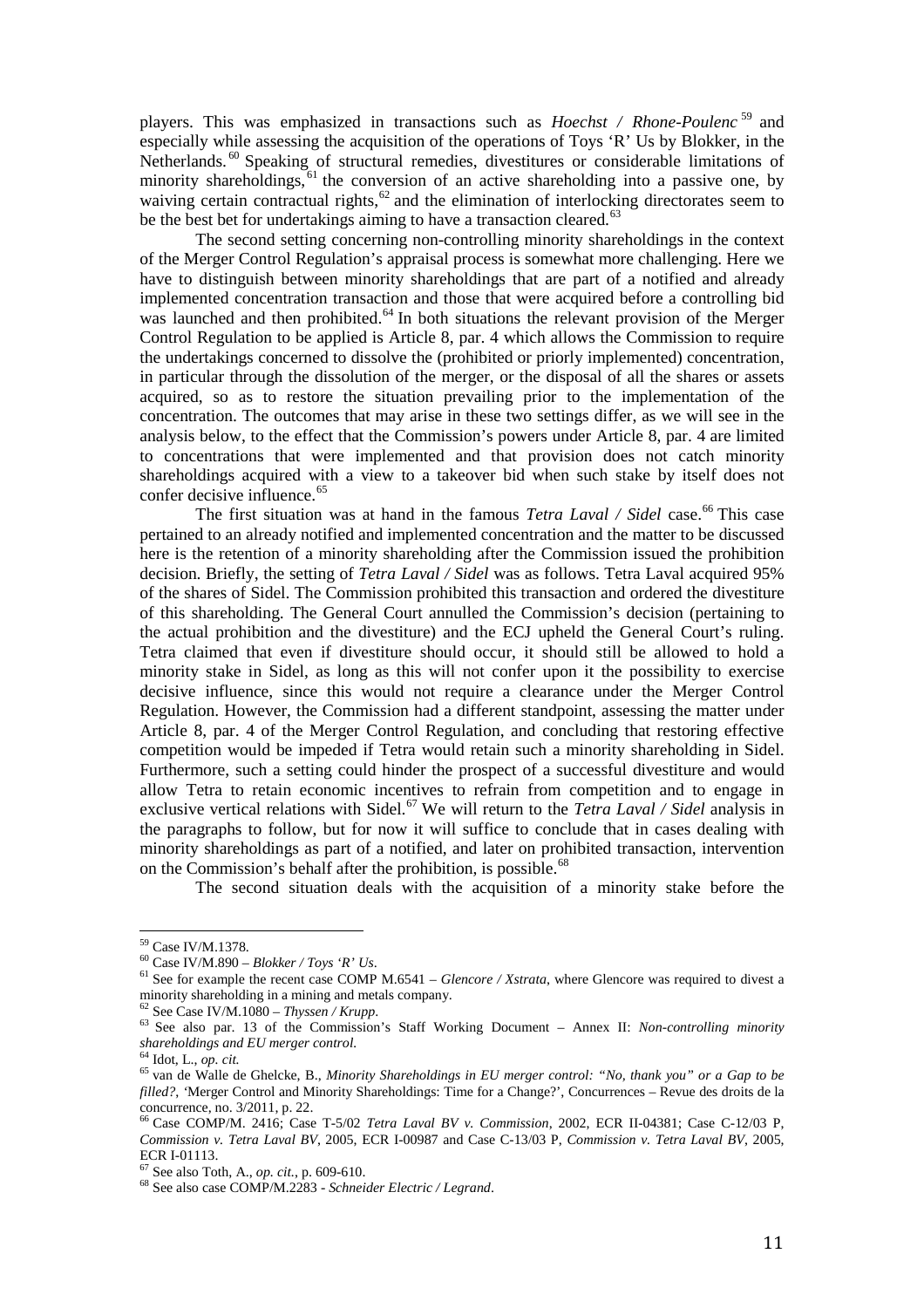launching of a public bid. Should this public bid result in control being conferred on the acquirer, and if later on the Commission blocks this transaction, the question arises whether Article 8, par. 4 of Regulation 139/2004 may be used for the purpose of divesting the already acquired minority stake. This was the setting of *Ryanair / Aer Lingus.* Having in mind the implications that the transactions involved caused, we will dedicate a bit more attention to this analysis. After all, it may be the case that the *Ryanair / Aer Lingus* transaction best emphasizes the very gaps that the current European merger control system potentially exhibits. And who knows, just as *Tetra Laval / Sidel* did at its time, it may be that the *Ryanair / Aer Lingus* saga will become the landmark transaction that pushed for another major overhaul of the European merger control system.

## **2.2.4.1.** *Ryanair / Aer Lingus*

The unfolding of the events was as follows: in 2006, Ryanair acquired roughly 19% shareholding in the competing Irish flag carrier, Aer Lingus. This transaction needed no notification under the European Merger Control Regulation since the stake did not amount to control being conferred on the acquirer. In October – November 2006, Ryanair launched a bid, which would have raised its interest in Air Lingus to roughly 25%. The clear intent of Ryanair was to acquire control over Aer Lingus. Ryanair notified the Commission of this proposed acquisition. In late December 2006, the Commission initiated an in-depth investigation of the transaction, as it regarded the entire operation comprising the acquisition of shares before and during the public bid period as well as the announcement of the public bid itself, as a single concentration within the meaning of Article 3 of Regulation 139/2004. In mid-2007, the Commission prohibited the concentration under Article 8, par. 3 of the same regulation.<sup>[69](#page-12-0)</sup> Ryanair appealed this decision.<sup>[70](#page-12-1)</sup> The ruling of the General Court, which was handed down in mid-2010 is not necessarily of interest for the purpose of this contribution. However, it is worth mentioning that in a very detailed ruling the Court fully endorsed the Commission's assessment and reached the conclusion that the decision entailed a sound and solid prohibition. What is striking is the great level of detail of the General Court's analysis, addressing almost every single argument put forward by Ryanair, and not shying away from discussing such technical and complex subjects as efficiencies and quantitative data. In that respect it follows the approach of all main judgments since *Schneider / Legrand* and *Tetra Laval / Sidel*, which paved the way for a more careful re-examination of merger decisions by the General Court.<sup>7</sup>

Coming back to the original prohibition decision, contrary to what Aer Lingus requested, this decision did not contain any divestiture obligations in connection to the Ryanair previously acquired minority shareholding and the acquired stake via the public bid. The reason for this was because the Commission did not believe that it had the powers to do so, as this 25% shareholding did not confer on Ryanair control over Aer Lingus. Furthermore, the Commission also rejected the submission of Aer Lingus that such shareholding represented a partial implementation of the concentration. According to the Commission such an analysis is not consistent with the language of Article 8 par. 4 of Regulation 139/2004 (which refers to a concentration that 'has already been implemented') and it considered that its jurisdiction is limited to situations where control has been acquired. This was not the case since Ryanair was prohibited from acquiring control over Aer Lingus.<sup>[72](#page-12-3)</sup> Aer Lingus made an application to the General Court for interim measures and for suspension of the operation, which formed the object of the prohibition decision and also appealed this decision,  $73$  arguing that an implementation of the transaction had occurred, thus contravening the standstill obligation in Article 8 par. 4 of the Merger Control Regulation. In March 2008 the Order of the President of the Court was handed down, and in July 2010, the General Court ruled on the

 $69$  Case COMP/M.4439.

<span id="page-12-2"></span><span id="page-12-1"></span><span id="page-12-0"></span><sup>&</sup>lt;sup>70</sup> Case T-342/07, *Ryanair Holdings plc v. Commission*, 2010, n.y.r.<br><sup>71</sup> For further discussions on this ruling of the General Court, see Koch, O., *Yes we can (prohibit)* – *The Ryanair* / *Aer Lingus merger before the Court*, Competition Policy Newsletter, No. 3, 2010.<br><sup>72</sup> See van de Walle de Ghelcke, B., *op. cit.*, p. 20.<br><sup>73</sup> Case T-411/07, *Aer Lingus Group Plc v Commission*, 2008, ECR II-411.

<span id="page-12-3"></span>

<span id="page-12-4"></span>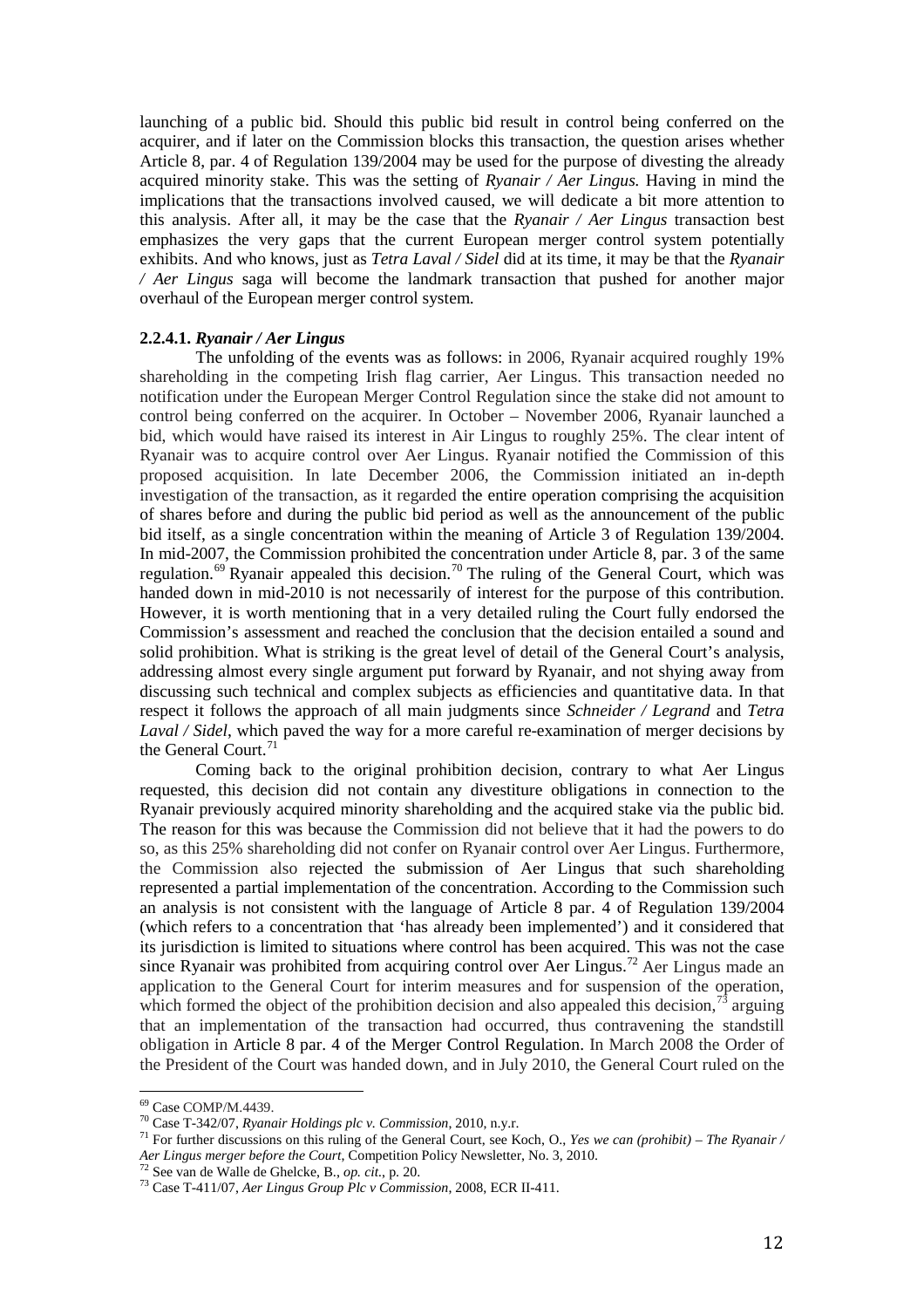lodged appeal, upholding the Commission's decision on this matter, finding that there was no change of control and therefore no concentration, and that the minority shareholding did not constitute an implementation of the transaction. Although the arguments focused around gunjumping rather than if there had been a notifiable transaction, whether the Commission should have the powers to intervene where a minority shareholding may have an effect on the competitive conditions in the market once again became a moot point.<sup>[74](#page-13-0)</sup>

The Order of the President of the Court primarily deals with two (interconnected) issues, namely the interpretation of the concept of concentration, on one hand, and the concept of implementation of a concentration, on the other hand. These issues will be detailed in the following paragraphs. As far as the General Court's judgment is concerned, it was not appealed and, as things stand it reflects the applicable law with respect to the functioning of Article 8, par. 4 of the Merger Control Regulation.

Let us first focus on the notion of a single concentration. The approach preferred by the Commission, namely that the several transactions performed by Ryanair in a reasonably short period of time amount to a concentration, was not contested by Aer Lingus. One of the consequences of treating a series of share acquisitions as a single concentration is that due to the provisions of Article 21, par. 3 of the Merger Control Regulation, which states that no Member State shall apply its national legislation on competition to any concentration that has an Internal Market dimension, individual acquisitions of non-controlling minority shareholdings can no longer be assessed by domestic authorities, which may have access to specific tools to tackle such transactions.<sup>[75](#page-13-1)</sup>

As far as the implementation of a concentration discussion is concerned, the President of the Court clearly framed the question: does the concept of implementation, which is the gateway to the application of Article 8, par. 4 of Regulation 139/2004 entail full consummation (acquisition of actual control) or will it suffice if individual actions of the transaction (steps which may fall short of conferring control) are performed? Embarking on a linguistic reading, the President of the Court preferred the former interpretation. After all, the language of Article 8, par. 4 points to 'dissolving a concentration', which entails that a concentration exists and control has been acquired.

This is where the President of the Court's reasoning and the Court's rationale (which in its ruling also dealt with the fact that the staggered acquisition of an interest in Aer Lingus amounted to a single concentration and whether these operations amount to implementation) turn confusing. According to van de Walle de Ghelcke,<sup>[76](#page-13-2)</sup> the straightforward approach would be that if the individual transactions taken together amount to a concentration within the meaning of Article 3 of the Merger Control Regulation, these transactions should be taken into account when discussing the concept of implementation too, and the Commission should not feel hindered in applying Article 8, par. 4 of the Regulation. The Court had a different standpoint, in that it kept account of the concept of single concentration only in the context of the examination procedure, in order to prevent the implementation of the transaction during proceedings. In other words, that concept is only relevant to safeguard the effectiveness of the Commission's final decision. Once a (prohibition) decision is adopted, the concept of a single concentration no longer plays any role. Consequently the acquisition of a minority shareholding does not constitute a partial implementation. In other words, the same setting may be viewed as a concentration at first, and not as a concentration later. We agree with the author mentioned above when he states that this rationale creates controversy, as Recital 20 of the Merger Control Regulation's preamble deals with the concept of single concentration in the context of defining the concept of concentration and not as a parameter of the standstill obligation. By overlooking this aspect, the Court and its President seem to have departed from a unitary approach to the application of some of the Merger Control Regulation's key

<span id="page-13-0"></span><sup>74</sup> Drauz, G.; Mavroghenis, S.; Ashall, S., op. cit., p. 58-59.

<span id="page-13-1"></span><sup>&</sup>lt;sup>75</sup> See also Henning, L. & Haans, J., *Minority Shareholdings and Merger Control after Ryanair / Aer Lingus – "No worries, <i>mate?"*, E.C.L.R., 29/11, 2008, p. 625.

<span id="page-13-2"></span><sup>&</sup>lt;sup>76</sup> See van de Walle de Ghelcke, B., *op. cit.*, p. 21. For a similar opinion supported by lengthy analysis see Henning, L. & Haans, J., *op. cit.*, p. 626.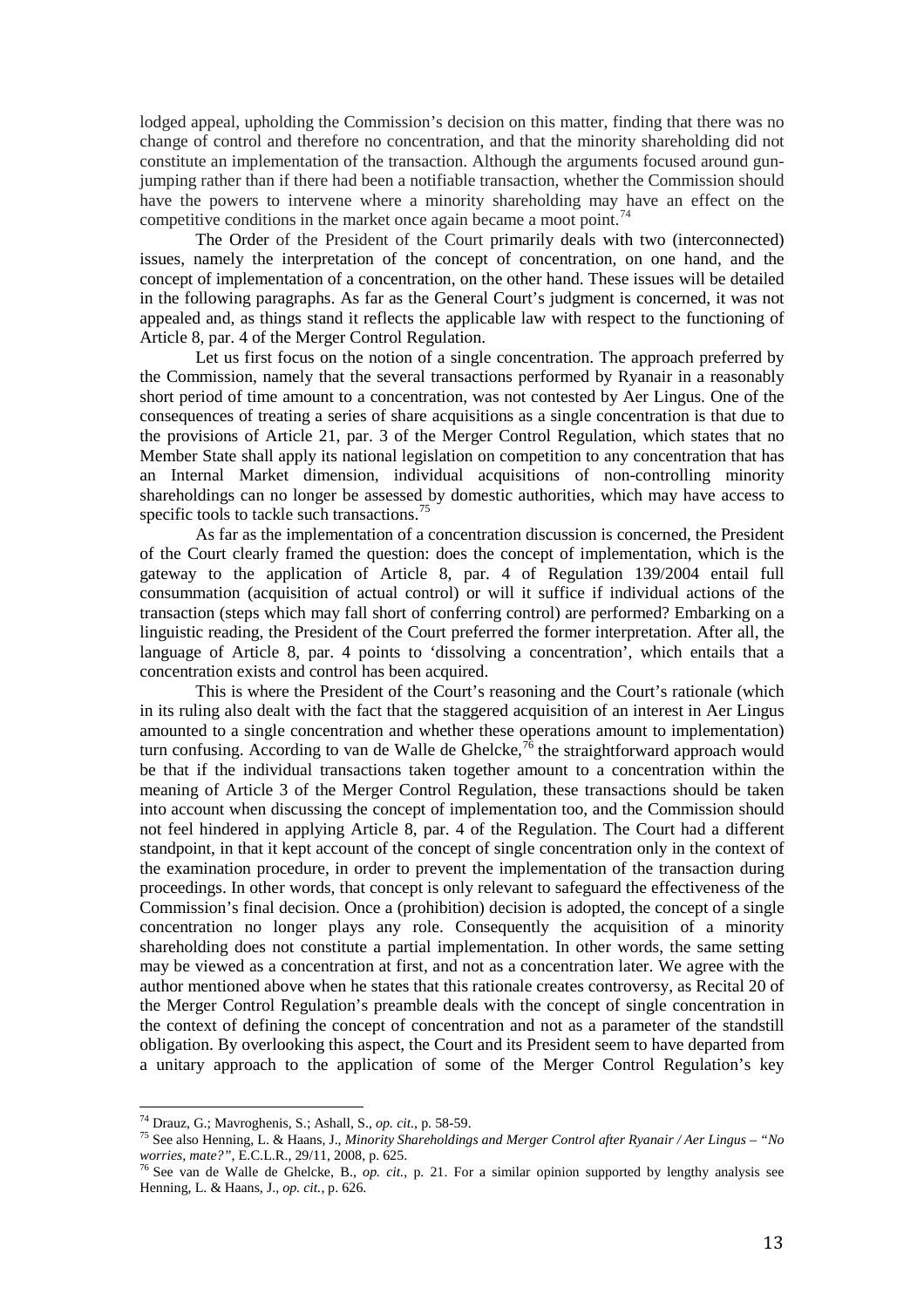concepts.

The discussion of the concept of a single concentration and full / partial implementation of a concentration brings us to the next item to be touched upon, namely the actual powers of the Commission under Article 8, par. 4 of the Merger Control Regulation. The General Court confirmed that the Commission's powers in this context are limited to the situations where a concentration was already implemented, in the sense that a change of control had occurred. In the words of the Court, 'the concept of concentration cannot be extended to cases in which control has not been obtained (...). The Commission is not granted such a power under the Merger Control Regulation.' In the present case, a single concentration composed of several transactions existed; it had also been found incompatible with the Internal Market and consequently prohibited; yet the notified transaction had not been implemented. Indeed the Court examined whether, factually, the use by Ryanair of its shareholders' rights could amount to conferring decisive influence. The Court concluded that despite Ryanair's attempts to interfere with Aer Lingus' management and commercial strategy, these could not be assimilated to a form of control since Ryanair was unable to impose its will.<sup>[77](#page-14-0)</sup> Thus the Court concluded that where the power of exercising decisive influence is not conferred on the acquirer, there is no acquisition of control and consequently no implementation of a concentration. Thus, the second condition for applying Article 8, par. 4 was not met, and there was nothing more that the Commission could have done with regard to the divestiture requests lodged by Aer Lingus. This observation provides the contrasts between the *Ryanair / Aer Lingus* setting and the *Tetra Laval / Sidel* setting, discussed above, in which the concentration has already been implemented. In *Tetra Laval / Sidel* a change of control had already occurred and therefore the Commission had jurisdiction over an implemented concentration found incompatible and could properly apply Article 8, par. 4 of the Merger Control Regulation. To conclude, where there is implementation Article 8, par. 4 bites, and where there is no implementation, it does not. This situation has deeper consequences than one may observe at first sight, because this is where the domestic rules (not necessarily belonging to the domestic competition policies, but most likely to domestic corporate laws or takeover regulations) come into play. These rules may be, and in some cases are divergent, and as surprising as it may sound, these discrepancies may result in a differential impact of the application of Article 8, par. 4 of the Merger Control Regulation. We will return to this discussion in the next section, when the value of corporate law constraints while appraising non-controlling minority shareholdings will be discussed.

What are the conclusions that one can draw from the analysis above? It may be the case that *Ryanair / Aer Lingus* will become the new *Tetra Laval / Sidel*, in that it is after landmark rulings like the latter that the wheels have been set in motion for a major shift in the European merger control system. *Ryanair / Aer Lingus* has the potential of being the 'last drop that spills the cup', since the Court endorsed the Commission's approach of not being able to investigate certain minority shareholdings under the Merger Control Regulation. Furthermore, as Toth correctly points out, because the *Ryanair / Aer Lingus* case involved Ryanair launching a public bid to acquire shares in Aer Lingus, this enabled the application of Article 101 TFEU to be circumvented, since there was no agreement between the undertakings. Second, as Ryanair lacked a dominant position on the relevant market, Article 102 TFEU could not been applied either.<sup>[78](#page-14-1)</sup> Consequently, we believe that none of the legal mechanisms we discussed above confer the appropriate tools to tackle practical situations such as the one occurring in *Ryanair / Aer Lingus.* The President of the Court in his Order, while pointing out the potential solutions that Articles 101 and 102 TFEU may confer, also acknowledged the difficulties that their application may encounter. Hence, one can safely draw the conclusion that, as far as the *Ryanair / Aer Lingus* setting shows, we are dealing with an enforcement gap.

<span id="page-14-0"></span><sup>&</sup>lt;sup>77</sup> Some authors believe that it is a pity that the Court did not elaborate more on the potentially harmful competition effects of minority shareholdings. This may have been indeed desirable. For further details see Koch,

<span id="page-14-1"></span>O., *op. cit.*, p. 45. <sup>78</sup> Toth, A., *op. cit.*, p. 618.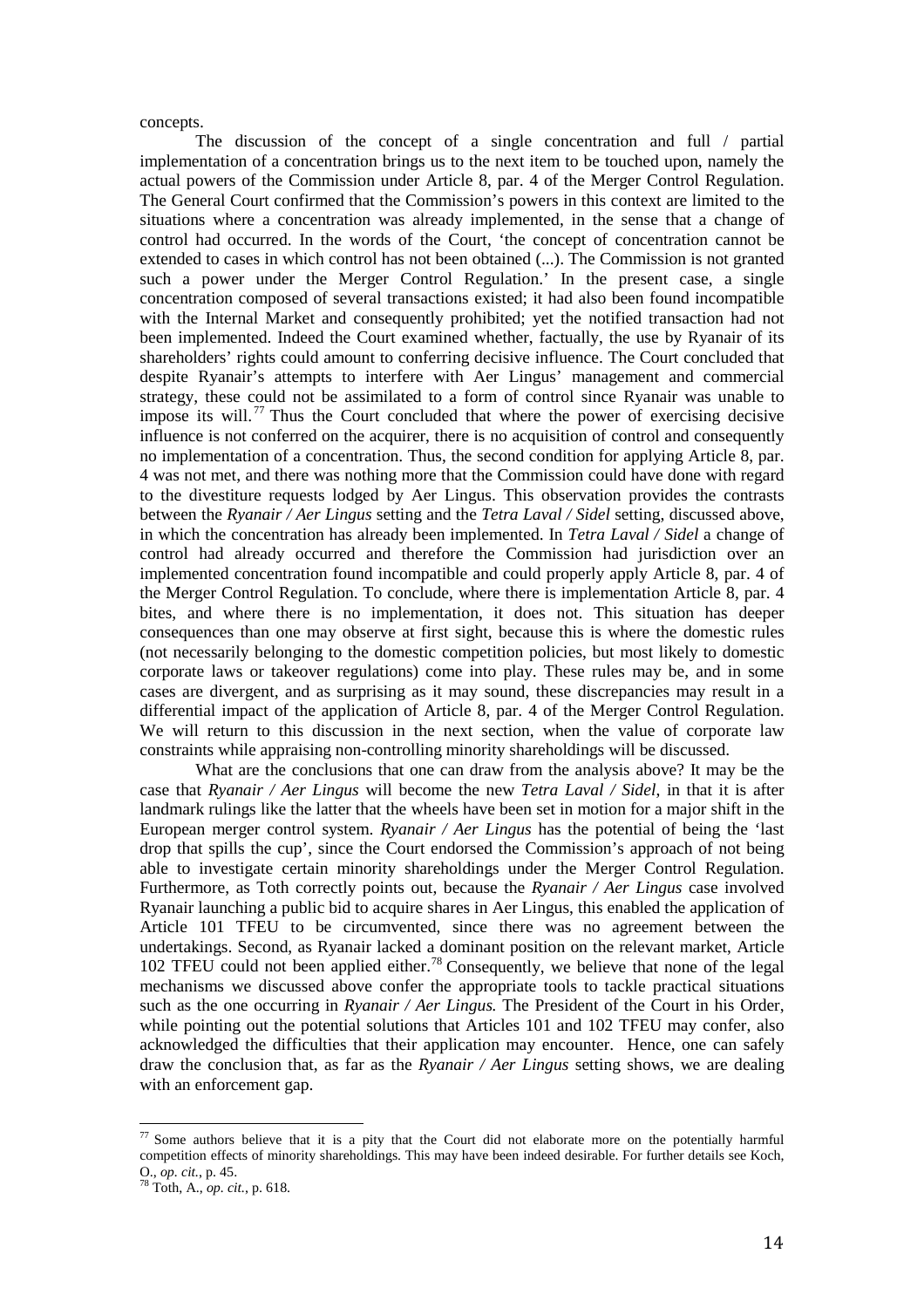The General Court in its ruling on the appeal lodged by Aer Lingus seems to be timidly pointing in this direction too, by stating that where there is no concentration with an Internal Market dimension, the Member States remain free to apply their national competition law to Ryanair's shareholding in Aer Lingus in accordance with the rules in place to that effect. In other words, where the EU merger control system cannot step in, room is made for domestic regulations to be applied. Aer Lingus also pointed out the regulatory lacuna during the appeal proceedings, by stating that everything has to do with the narrow interpretation of the concept of implementation of a concentration, and we may add the unique interpretation of the concept of a single concentration. The President of the Court disagreed though, by stating that minority shareholdings relieve domestic authorities from their competences only if they are a step towards acquiring control in the sense of the Merger Control Regulation. Once the Commission prohibits the transaction, the concentration no longer exists and the provisions of Article 21, par. 3, no longer bind the Member States.<sup>[79](#page-15-0)</sup>

This seems to be an odd outcome. First, by virtue of Article 21, par. 3 of Regulation 139/2004, acquisitions of non-controlling minority shareholdings are taken away from the domestic (perfectly) capable assessment, since such transactions form part of a single concentration, within the meaning of Article 3 of the same Regulation, that can be assessed by the European Commission. This set of transactions is assessed under the provisions of Regulation 139/2004 and a prohibition decision is adopted under Article 8, par. 3. Then, the conclusion is reached that we are actually not dealing with a concentration, since the acquirer was prohibited from acquiring control and decisive influence has thus not been exerted. Further, we realize that there is no concentration implementation and hence a divestiture cannot be ordered. Yet these interest ownerships, as we shall see below, may have a more or less significant competitive impact on the market. Consequently, we return these transactions to their home jurisdictions where they can be disciplined accordingly. The inconsistencies that result from such a situation are evident and worrisome. Yet this is exactly what happened, as the Office of Fair Trading (OFT) initiated an investigation under the UK Enterprise Act 2002, which allows for non-controlling minority shareholdings to be assessed as self-standing transactions, due to the broader jurisdictional thresholds the UK merger control system enforces.

Despite Ryanair's original concerns as far as the OFT's intervention coming too late, the UK authorities assumed jurisdiction on the basis that Ryanair's shareholding in Aer Lingus (which now amounts to almost 30%, due to certain other small acquisitions performed after the Commission's initial prohibition decision) confers 'material influence' over the target and thus gives rise to a 'relevant merger situation'. After an 18-month long investigation the OFT referred the matter to the Competition Commission (CC), which published its initial findings, in May 2013,<sup>[80](#page-15-1)</sup> and its final report which confirms the initial findings, in August  $2013^{81}$  $2013^{81}$  $2013^{81}$ 

The CC concluded that Ryanair's shareholding in Aer Lingus gives it the ability to exercise material influence over the commercial policy and strategy of Aer Lingus. This view was reached having regard to a range of factors, such as Ryanair's ability to block special resolutions concerning the ability of Aer Lingus to pursue its interests, shareholding levels and patterns of attendance and voting at shareholders meetings, board representation, the status and expertise of the acquirer and its corresponding influence with other shareholders, etc. This resulted in a relevant merger situation being identified. The relevance of the factors pointing to the ability to exercise material influence is further discussed in the context of the transaction's competitive effects' assessment. This assessment concluded that the creation of the relevant merger situation has resulted, or may be expected to result, in a substantial

<sup>79</sup> See also Henning, L. & Haans, J., op. cit., p. 627.

<span id="page-15-1"></span><span id="page-15-0"></span><sup>&</sup>lt;sup>80</sup> The Notice of provisional findings was published on the CC's website, alongside a comprehensive Report detailing the CC's analysis and a Notice of possible remedies to be used. For further information, see http://www.competition-commission.org.uk/our-work/directory-of-all-inquiries/ryanair-aer-lingus, retrieved on the 6<sup>th</sup> of June, 2013.

<span id="page-15-2"></span> $^{81}$  For further information, see the following link, retrieved on September 5<sup>th</sup>, 2013: http://www.competitioncommission.org.uk/our-work/directory-of-all-inquiries/ryanair-aer-lingus.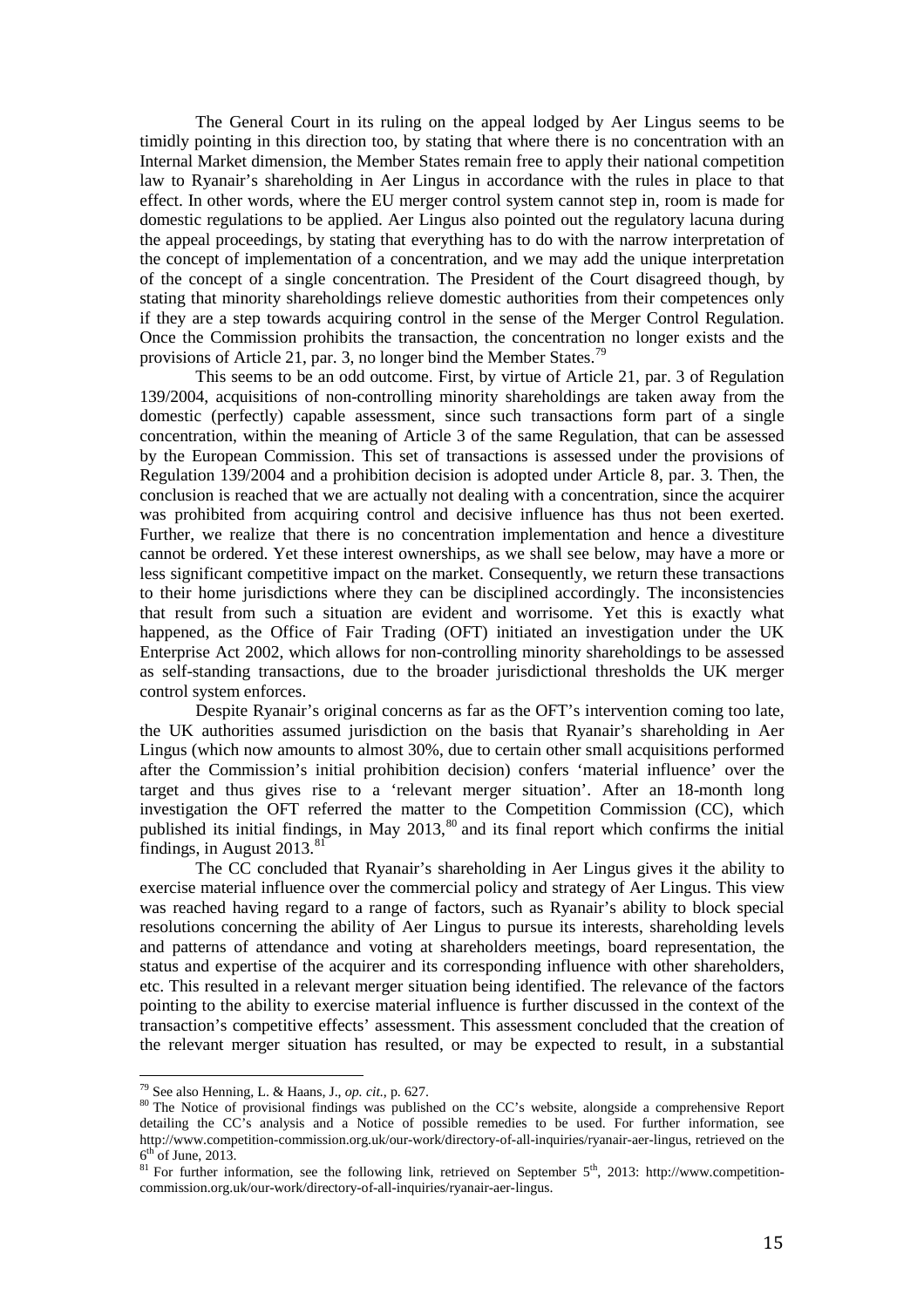lessening of competition within the UK market for the supply of air passenger services on a number of routes between the UK and the Republic of Ireland. Specifically, Ryanair's shareholding would be likely to be a significant impediment to Aer Lingus's ability to engage in synergy creating combinations that would have rendered Aer Lingus as a stronger competitor to Ryanair. Furthermore, Ryanair's ability to block special resolutions of Aer Lingus might hamper the target's ability to issue shares and raise capital. Also, substantial market entry seems to be less likely due to this concentration, in order to offset the substantial lessening of competition; the same stands for likely expansion by other airlines. Still, the CC finds it unlikely for coordinated effects to occur from this transaction. All in all, given the closeness of competition between the acquirer and the target, the CC found that Ryanair would have an incentive to use its influence to weaken Aer Lingus's effectiveness, a situation that would not occur if a non-competitor were to hold a similar minority shareholding. The CC finally provided indication of the remedies that must be used to resolve these concerns. Nothing surprising here: the effective and proportionate remedy according to the CC's final report was to require a partial divestment of Ryanair's shareholding to 5%, facilitated by the appointment of a Divestiture Trustee, entrusted with selling the divestment shares to suitable purchasers. This divestiture should be accompanied by obligations on Ryanair not to seek or accept board representation or acquire further shares in Aer Lingus.

Even before the final report was issued, the reactions to the CC's provisional findings were not long awaited. Michael O'Leary, Ryanair's CEO characterized the CC's findings as "bizarre and manifestly wrong" and announced that Ryanair plans to fight the CC through the appeal courts if it continued to maintain its "untenable position". Mr. O'Leary continued by stating that the CC's position is "bogus and baseless" and is an "enormous waste of UK taxpayer resources, which would be better served if the UK Competition Commission investigated (rather than ignored) British Airways' recent takeover activity, instead of wasting time pursuing this Irish case, which is of no consequence to UK consumers."[82](#page-16-0) Despite this rather aggressive reaction, shortly after the publication of the CC's preliminary findings, but before the final report was issued, Ryanair announced its offer to sell its 29% shareholding in Aer Lingus to any other EU airline that makes an offer accepted by the majority of Aer Lingus shareholders.<sup>[83](#page-16-1)</sup> Once the final report was issued, Ryanair appealed the CC's decision to the Competition Appeal Tribunal, proceedings which are currently pending. Therefore the CC has not yet issued its final order seeking to implement the divestiture up to the level of 5% shareholding, although a draft version of this final order was published for consultation in early November 2013.<sup>[84](#page-16-2)</sup>

In the meantime, certain developments regarding the *Ryanair / Aer Lingus* saga occurred at the European level and they are worth a brief mention here: in December 2008 Ryanair launched a second bid for the acquisition of Aer Lingus, but it quickly abandoned it in January 2009, after the Irish government indicated that it would not support the bid. In July 2012 Ryanair notified the European Commission of its third bid for Aer Lingus.<sup>[85](#page-16-3)</sup> After an indepth investigation, the Commission concluded that the merger would have harmed consumers by creating a monopoly or a dominant position on 46 routes where, currently, Aer Lingus and Ryanair compete vigorously with each other. This would have reduced choice and, most likely, would have led to price increases for consumers travelling on those routes. The Commission's investigation confirmed the existence of high barriers to entry stemming, in particular, from Ryanair's and Aer Lingus's strong market positions in Ireland. The market investigation showed that there was no prospect that any new carrier would enter the Irish market after the merger, in particular by the creation of a base at the relevant Irish airports,

<sup>82&</sup>lt;br>82 See http://www.ryanair.com/en/news/uk-competition-commission-provisional-decision-on-ryanair-aer-lingus-6-,

<span id="page-16-1"></span><span id="page-16-0"></span>retrieved on the 6<sup>th</sup> of June, 2013.<br><sup>83</sup> See http://www.ryanair.com/en/news/ryanair-offers-to-sell-aer-lingus-stake-to-another-eu-airline, retrieved on the  $27<sup>th</sup>$  of July, 2013.

 $84$  For further information, see the following link, retrieved on November  $20<sup>th</sup>$ ,  $2013$ :

<span id="page-16-2"></span>http://www.competition-commission.org.uk/assets/competitioncommission/docs/2012/ryanair-aer-

lingus/131105\_ryanair\_aerlingus\_notice\_and\_order\_%20for\_%20public\_consultation.pdf.

<span id="page-16-3"></span><sup>&</sup>lt;sup>85</sup> Case M.6663.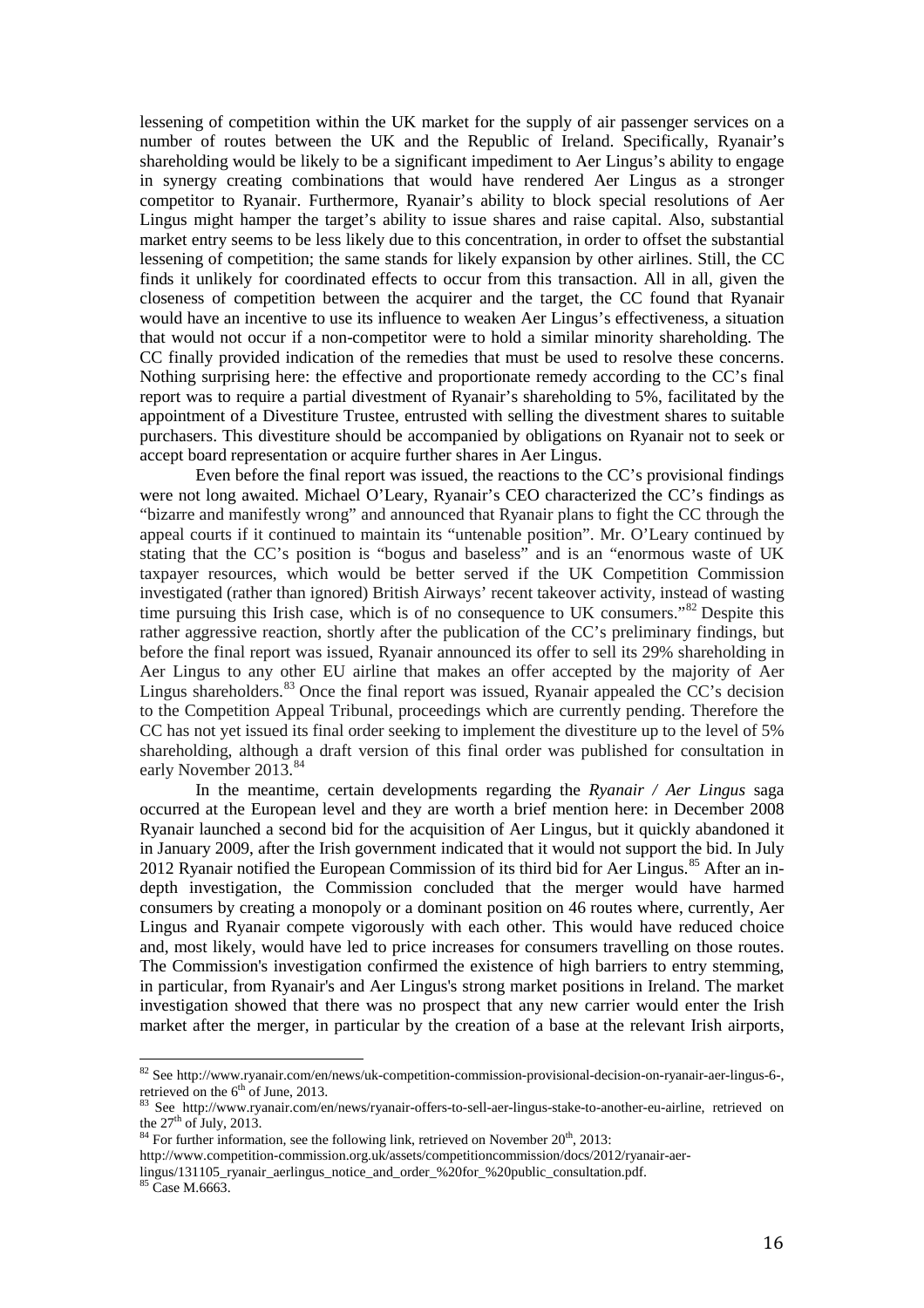and challenge the new entity on a sufficient scale. During the investigation, Ryanair offered remedies, consisting mainly of the divestiture of Aer Lingus' operations on 43 overlap routes and the cession of take-off and landing slots at London airports. The Commission assessed these remedies thoroughly and carried out several market tests. However the remedies proposed fell short of addressing the competition concerns raised by the Commission. Consequently the transaction was prohibited in February 2013. [86](#page-17-0) In May 2013 Ryanair appealed the Commission's decision to the General Court.

What is interesting to notice for the purpose of this contribution is that during the domestic proceedings in the UK, Ryanair made references to some of the European Commission's findings in the proceedings surrounding this last bid of Ryanair for Aer Lingus. Specifically, Ryanair claimed that the CC is bound by the findings of the European Commission regarding the evolution of the competition between the two parties since 2006. Consequently Ryanair claimed that the CC may not find a substantial lessening of competition in those markets where the European Commission had not identified problems. The CC disagreed, claiming that its analysis of past events and also of future likely market dynamics, took into account that, absent Ryanair's shareholding, competition since 2006 and in the future would have developed differently and may have been stronger. Can we see potential divergent outcomes in the horizon? Whatever the answer may be, one may notice that this situation emphasizes once again how deep the discrepancies are between EU and domestic merger control; and this is not only a matter of procedural choices, but a more fundamental problem of enforcement priorities and ultimately views on how competition should function in the market. A thorough analysis of this last assertion goes beyond the scope of this contribution. However, in connection with the possible solutions that may be put forward in order to close the EU merger control system's potential regulatory / enforcement gaps relating to non-controlling minority shareholdings, and with regard to the fact that a harmonized system of concentration control may bring about important benefits for both competition authorities and market players, one could put forward arguments to the effect of alleviating such uncomfortable practical situations.

## **3. Should We 'Mind the Gap, Yet Again?**

The *Ryanair / Aer Lingus* saga, especially the proceedings connected with the first notification from 2006, have left the impression that as far as enforcement capabilities are concerned, the European merger control system may indeed exhibit gaps. But at its core, in its essence, does an acquisition of non-controlling minority shareholdings really have a competitive impact? And if so, is this impact so detrimental to the functioning of the market as to warrant the need for new enforcement tools to tackle it? It may be wise to investigate what economic theory and the classic theories of harm teach us in this respect. Furthermore, it may be interesting to investigate whether there are any constraints that can be imposed on the practical exploitation of minority shareholdings, constraints, which would relieve the need for competition law interventions (be them regulatory or casuistic).

## **3.1. The Value of Corporate / Company Law Instruments**

From the outset the matter has to be viewed from two broad standpoints. As Russo correctly points out, <sup>[87](#page-17-1)</sup> there are mainly two different perspectives from which minority participations in companies' equity capital may be analyzed: the classic perspective of protection, and the undue anti-competitive advantage approach. On one hand, improved protection of minority shareholders' rights is of paramount importance in the ordinary development of everyday economic life and this is where European company law instruments have brought about a significant contribution.<sup>[88](#page-17-2)</sup> The main concerns revolve around the issue

<span id="page-17-0"></span><sup>86</sup> See also Joaquin Almunia, *Introductory remarks on Merger Ryanair / Aer Lingus*, SPEECH/13/164, 27 February 2013.<br><sup>87</sup> Russo, F., *op. cit.*, p. 608.

<span id="page-17-2"></span><span id="page-17-1"></span><sup>88</sup> Several soft and hard-law initiatives for a general improvement of the conditions through which minority shareholders participate in the management of the company of which they own a part have been put forward at a European level. To name a few: *Report of the High Level Group of Company Law Experts on a Modern*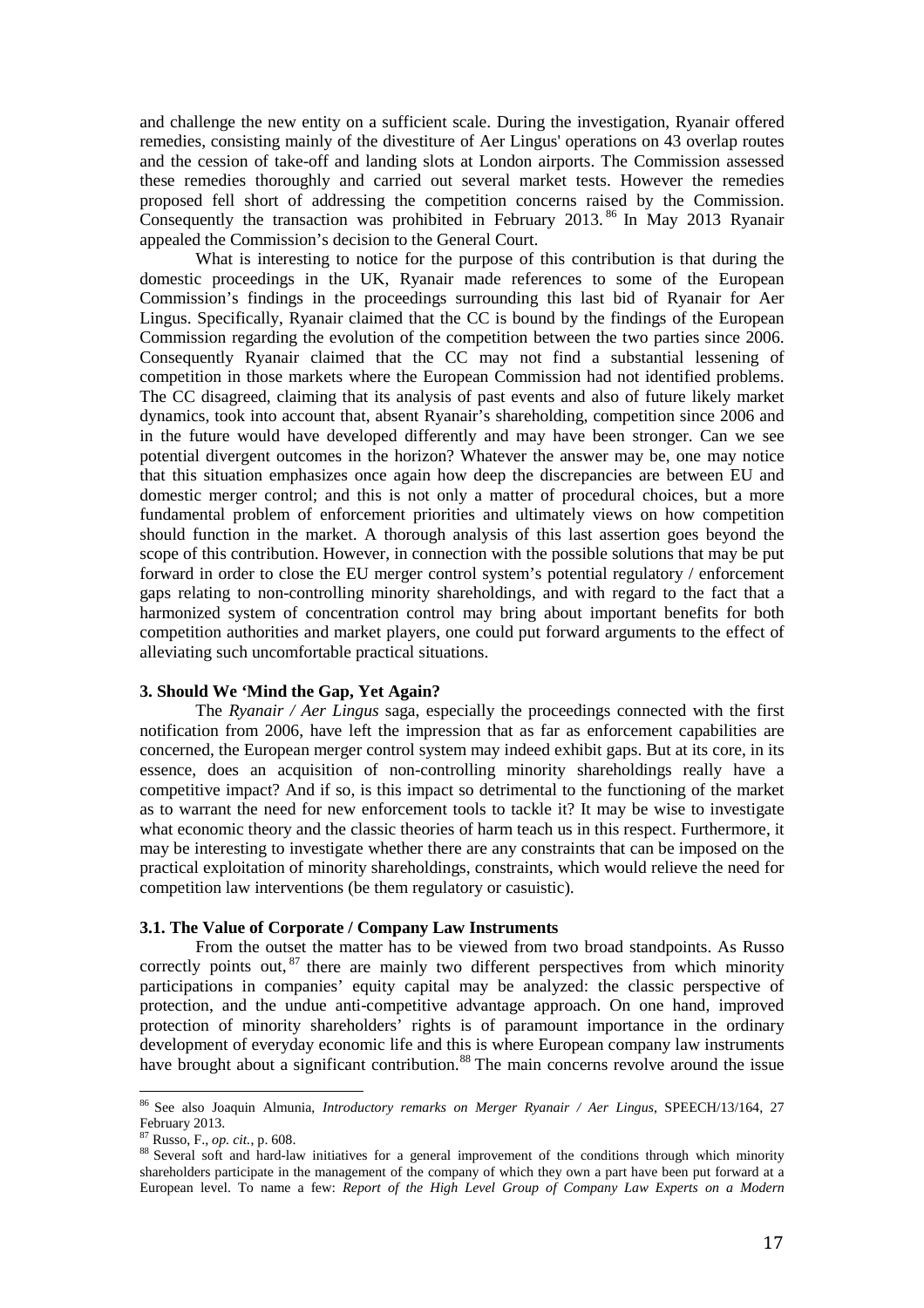of minority shareholdings' protection against possible mismanagement, change of company structure and objectives, or exclusion from the effective decision-making process (the socalled 'dictatorship of the majority'). Affording such protection is important in order to foster participation in the company equity, and in order to prevent conflicts relating to management choices unforeseeable at the time of acquisition of shares, which are not agreed upon by, or are financially detrimental to the (minority) shareholders. Equally, such protection is driven by the increasingly internationalized economic environment, where also due to more business-friendly regulatory systems, foreign capital participations are tending to become the rule rather than the exception.<sup>[89](#page-18-0)</sup>

On the other hand, minority shareholdings may be viewed as capital participation, which may in certain specific cases provide companies with a hardly detectable anticompetitive advantage, rather than require protection (of minority shareholders) against possible unfair disadvantage and mistreatment. According to Russo, certain types of minority shareholdings may be excluded from this discussion, in the sense that any anti-competitive effects may be offset by efficiency gains. Also, as the same author points out, competitive concerns may not necessarily arise when talking about small share acquisitions in noncompeting firms, or in cases involving companies that are not in a position to influence the market structure for lack of market power, or in general when a minority shareholding does not grant rights to control or influence the commercial conduct of the company, or when pure (passive) financial investments are at stake. These statements have to be interpreted with caution though, since in practice there may very well be a thin line between rights that allow a certain degree of influence to be exerted and situations when this is not necessarily the case. Also, as we will detail below, competitive concerns may arise from other links established between the parties to a transaction, which are not necessarily concerned with control *per se*. Having this in mind, we may qualify the statements of Russo by stating that in practice, there are situations in which indeed competitive effects of minority stakes acquisitions are absent, but in (most) situations such effects are present. Whether from a competition law standpoint they are negligible or not, is also a matter that we will attempt to develop in the paragraphs and sections to follow. In such circumstances the protection that corporate law instruments may confer is used to disguise anti-competitiveness. This will most likely be the case if minority shareholding acquisitions occur between competitors, between companies in vertical relations, or between undertakings in neighboring markets.

With respect to such transactions, Struijlaart<sup>[90](#page-18-1)</sup> claimed in 2002 that the old Merger Control Regulation 4064/1989, with its [strict] control threshold (which remained untouched in Regulation 139/2004) is an ineffective instrument to deal with all anti-competitive minority shareholding acquisitions, and as we have already shown, this is why occasional application of Articles 101 and 102 TFEU may prove to be necessary. Schmidt enunciates a similar idea.<sup>[91](#page-18-2)</sup> While noticing that limited attention is currently devoted to the issue, the author states that only to the extent existing legal constraints that alleviate anti-competitive concerns are clearly insufficient, the question should be raised whether any kind of merger control (mandatory, voluntary, selective, pre-merger or post-merger, etc.) would be the adequate enforcement tool. In other words, only if existing legal tools do not get the job done, should

<span id="page-18-1"></span>*An Economic and Legal Analysis*, World Competition 25(2): 173–204, Kluwer Law International, 2002, p.174. <sup>91</sup> Schmidt, J. P., *op. cit.*, p. 210.

*Regulatory Framework for Company Law in Europe*, Brussels, 2002, *Communication from the Commission - Modernising Company Law and Enhancing Corporate Governance in the European Union - A Plan to Move Forward*, COM/2003/0284 final, *Directive 2004/25/EC on takeover bids*, OJ L 142, 30.4.2004, *Directive 2007/36/EC of the on the exercise of certain rights of shareholders in listed companies*, OJ L 184, 14.7.2007, *Directive 2005/56/EC on cross-border mergers of limited liability companies*, OJ L 310, 25.11.2005, Commission's *Communication: Action Plan: European company law and corporate governance - a modern legal framework for more engaged shareholders and sustainable companies*, COM(2012) 740 final. For further information on the manner in which (European) Corporate Law tackles the problems connected to minority shareholdings, see also Dorresteijn, A., Monteiro, T., Teichmann, C.; Werlauff, E., *European Corporate Law*, 2nd Edition, Wolters Kluwer - Company Law Series, 2009.<br><sup>89</sup> See also Russo, F., *op. cit.*, p. 608-611.<br><sup>90</sup> Struijlaart, R., *Minority Share Acquisitions Below the Control Threshold of the EC Merger Control Regulation:* 

<span id="page-18-0"></span>

<span id="page-18-2"></span>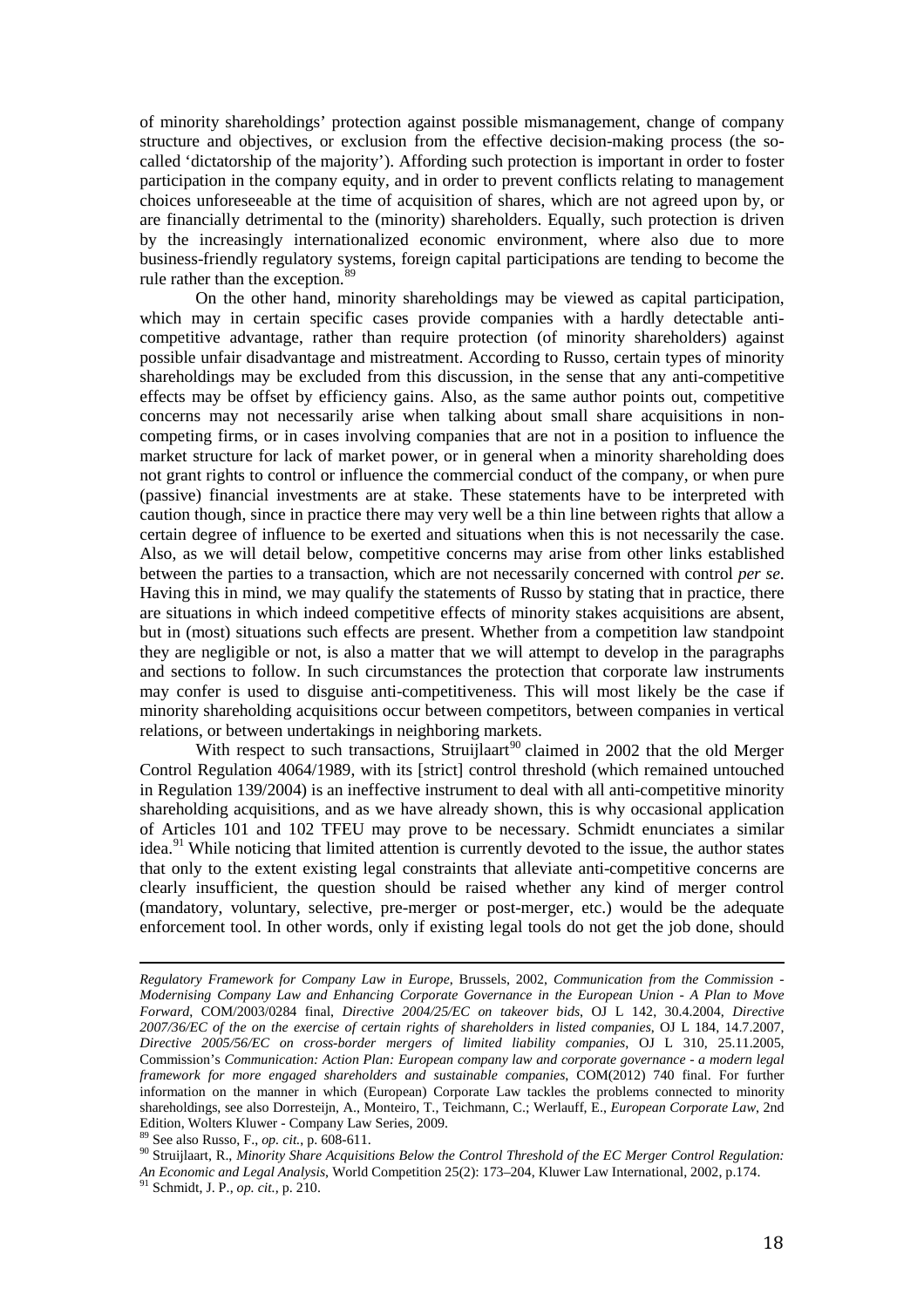merger control come into the discussion.

The matter may be viewed from several standpoints. A first possibility of viewing the constraints that alleviate anti-competitive concerns relates to the application of Articles 101 and 102 TFEU to acquisitions of non-controlling minority shareholdings. We have outlined the manner in which these classic competition law tools function in this context in the previous sections. Therefore, it will suffice to conclude here that in certain settings,  $92$  these legal provisions may be regarded as constraining the need for merger control rules to apply to such minority interests ownerships. Therefore, it may be argued that when existing competition law provisions are sufficiently apt to deal with non-controlling minority shareholdings, merger control may be regarded as superfluous.

Second, domestic rules (either antitrust or corporate law rules) may present such constraints, to the effect that application of European competition law rules (namely Articles 101 and 102 TFEU and the Merger Control Regulation) will not be necessary. This was acknowledged in the *BT / MCI* case, mentioned above. The Commission assessed whether the presence of BT's nominees to the board of MCI could give rise to coordination of the competitive behaviour of the two companies, in particular given the access that BT would have to MCI's confidential information. The Commission continued by acknowledging that both US corporate and antitrust laws impeded any misuse of (or even the access to) any piece of confidential information of MCI by BT. Consequently, the investment agreement concluded between these two parties was drafted in such a way that no control or influence could have been sought, and no shareholdings increases could have been achieved. Finally, the conclusion reached by the Commission was that the investment at hand did not fall under the application of Article 101 TFEU.

Yet consequences may differ from one jurisdiction to the other, as Kalbfleisch points out, [93](#page-19-1) because domestic company law provisions influence the outcome. Company law may give minority shareholders different levels of powers over a competitor (also with a view to the protection of such shareholders): the right to influence the agenda of the general meeting, the right to see company documents, the right to appoint non-executive directors, all of which may determine whether there is scope for anti-competitive behaviour in an individual case. Indeed, according to Ignjatovic and Ridyard,  $94$  the ability of minority shareholders to influence company policy will generally be contrary to the commercial interests of the other (majority) shareholders, and such ability would exist only in the presence of some failure of corporate governance. If such failures were found to be prevalent, this would raise public policy concerns that go beyond the functioning of competition policy, and may be more appropriately dealt with by reforms of corporate governance norms rather than by tweaking merger control rules.

A good first example of how corporate law rules intertwine with the need of antitrust enforcement comes from the Netherlands. The Dutch Competition Authority, while investigating the status of minority shareholdings in certain sectors, observed whether the non-binding Dutch Corporate Governance Code of 30 December 2004 was being respected. The code applies to all Dutch listed companies and, amongst other constraints it limits individuals from acting as a member of a Supervisory Board in too many companies for too long. While in most cases, the provisions of the Code are complied with, a refinement of the Dutch Corporate Governance Code was regarded as necessary by certain authors,<sup>[95](#page-19-3)</sup> in order to further diminish the anti-competitive risks (mainly due to coordinated effects or interlocking directorships). For instance, interlocking directorships in oligopolistic markets could be forbidden. However, this is a far-reaching amendment, difficult to implement, having in mind the sensitivity surrounding oligopolistic markets. In any case, the Dutch Corporate Governance Code does show that some constraints are in place and consequently, case-law

<span id="page-19-0"></span> $92$  I.e., when an agreement has been concluded, or when a dominant position has been established, etc.

<span id="page-19-1"></span><sup>&</sup>lt;sup>93</sup> Kalbfleisch, P., *Minority Shareholdings in Competing Companies*, 'Merger Control and Minority Shareholdings:<br>Time for a Change?', Concurrences – Revue des droits de la concurrence, no.  $3/2011$ , p. 39.

<span id="page-19-2"></span><sup>&</sup>lt;sup>94</sup> Ignjatovic, B; Ridyard, D., *Minority Shareholdings: Material Effects?*, CPI Antitrust Chronicle, January 2012 (1), p. 7.

<span id="page-19-3"></span><sup>95</sup> Kalbfleisch, P., *op. cit.*, p. 40.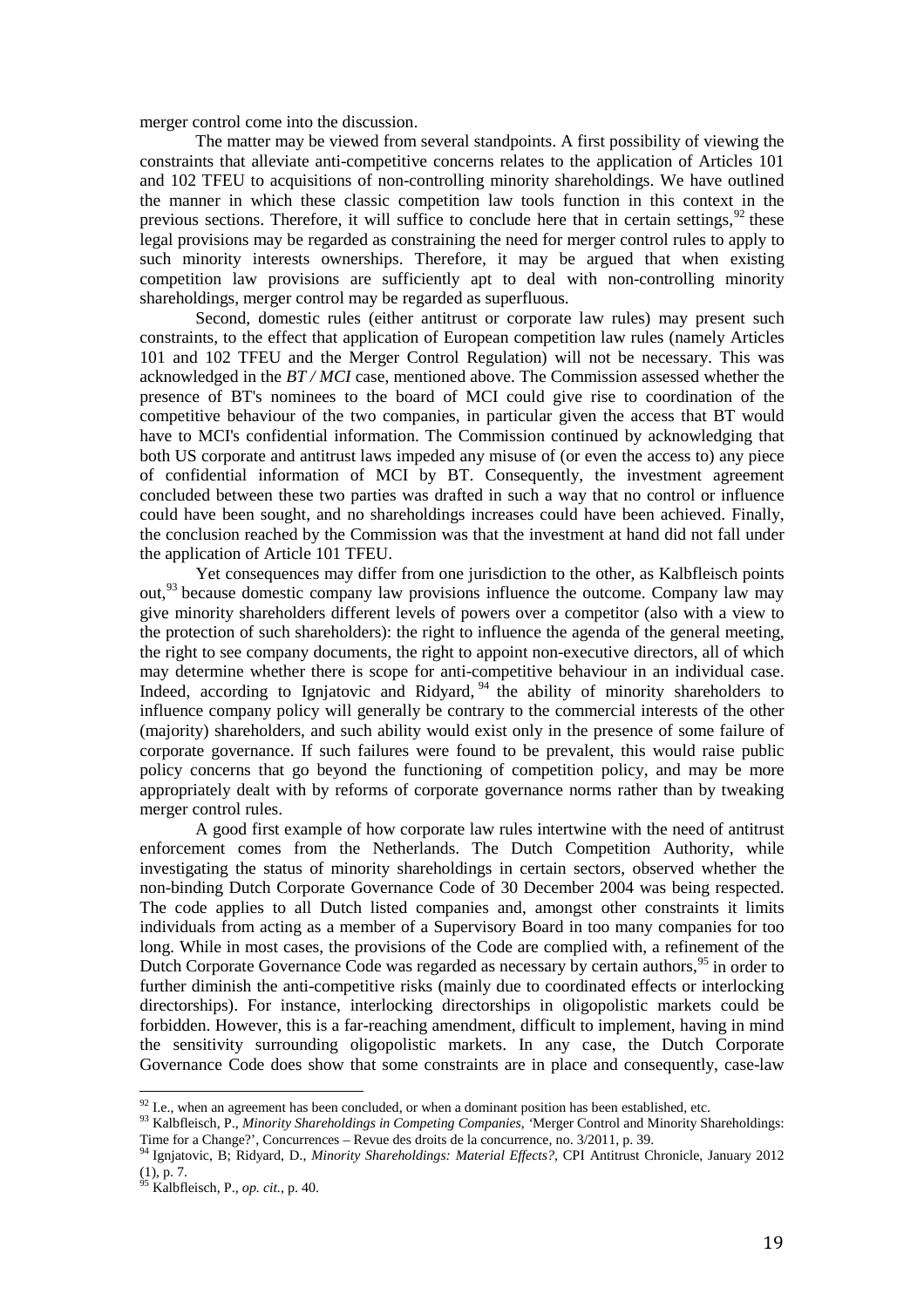relating to investigations of such minority stakes is rather scarce in the Netherlands.

Further examples relating to the constraints imposed by domestic rules may be found in German legislation. Schmidt aptly demonstrates how German corporate laws and corporate governance regulations set additional restrictions, which may limit the occurrence of potential anti-competitive concerns, and consequently the need for intervention using antitrust tools. This is done in relation to both stock corporations (AG) and limited liability companies (GmbH). In stock corporations, the votes pertaining to a non-controlling minority shareholdings can only block certain corporate matters, such as amendment of the articles of association, capital increase and decrease, termination of the corporation, and squeeze-out or recall of supervisory board members. In this type of business organization, shareholders' meetings do not decide in substance upon important business matters, as executive board members are managing the company independently, while not being subject to direct instructions by the shareholders or the supervisory board. [96](#page-20-0) Furthermore, according to the provisions of the German Stock Corporation Act (AktG), shareholders have a (somewhat limited) right of information during shareholders' meetings, typically in connection to assets, finance and profit. The depth of this information is controlled by the board, to the effect that if such information is damaging to the company, it will not be disclosed to the shareholders. Having regard the above, one may conclude that in the case of stock corporations, safeguards are in place due to corporate law instruments so that owners of non-controlling minority stakes do not acquire influence that may be problematic from a competition law perspective. In the case of limited liability companies, the situation differs to a certain extent. The German Limited Liability Companies Act (GmbHG) provides that the members of the general shareholders' meeting exercise general control over the managing directors (appointment, dismissal, etc.) and have specific functions allocated to them, such as approval of accounts, changes in capital and alteration of articles. Furthermore, shareholders may issue binding instructions to the managers. $97$  Unlike the situation for stock corporations, the subject matter of shareholders' meetings of limited liability companies has business relevance,<sup>[98](#page-20-2)</sup> yet it is doubtful that sufficient influence can be attached to the votes pertaining to a non-controlling minority shareholding, to trigger competitive concerns. As far as the right of information is concerned, again unlike the situation of stock corporations, in the case of limited liability companies, any shareholder has a wide-ranging right to information with respect to all matters of the company, with the exception of such a right being rejected by the managing director, if there are concerns that the shareholder may use the information inappropriately, which will cause damage to the company. Consequently, although non-controlling minority shareholders have more extensive rights in the context of a limited liability company than in the context of a stock corporation, there are statutory provisions aimed at restricting such rights, so that potential competitive concerns do not arise. Last but not least, as far as sensitive information exchanges between the minority shareholder and the target are concerned, in the case of both stock corporations and limited liability companies German legislation (AktG and GmbHG) provides for a balance between the minority shareholder's right to information, on the one hand and the antitrust constraints imposed on all shareholders and the target, on the other hand. Should sensitive information exchanges fall under the German cartel prohibition legal provisions, these provisions will apply to the effect of limiting the possibility of influence and of access to information by the minority shareholder.<sup>[99](#page-20-3)</sup>

A third set of constraints may again relate to the relationship between (domestic) company law rules and merger control. The impact of such constraints may be rather remote inasmuch these potential constraints are connected to the interpretation of the concept of control. However, in such a situation, the constraints arise from the application of domestic rules, which result in forcing a given transaction to fall within the ambit of application of the European merger control rules. The starting point here should be the provisions of Directive

<span id="page-20-0"></span><sup>96</sup> See also Dorresteijn, A., Monteiro, T., Teichmann, C.; Werlauff, E., *op. cit.*, p. 172.<br><sup>97</sup> *Ibid.*, p. 171.<br><sup>98</sup> Schmidt, J. P., *op. cit.*, p. 211. 99 *Ibid.*  $\frac{1}{2}$ 

<span id="page-20-1"></span>

<span id="page-20-3"></span><span id="page-20-2"></span>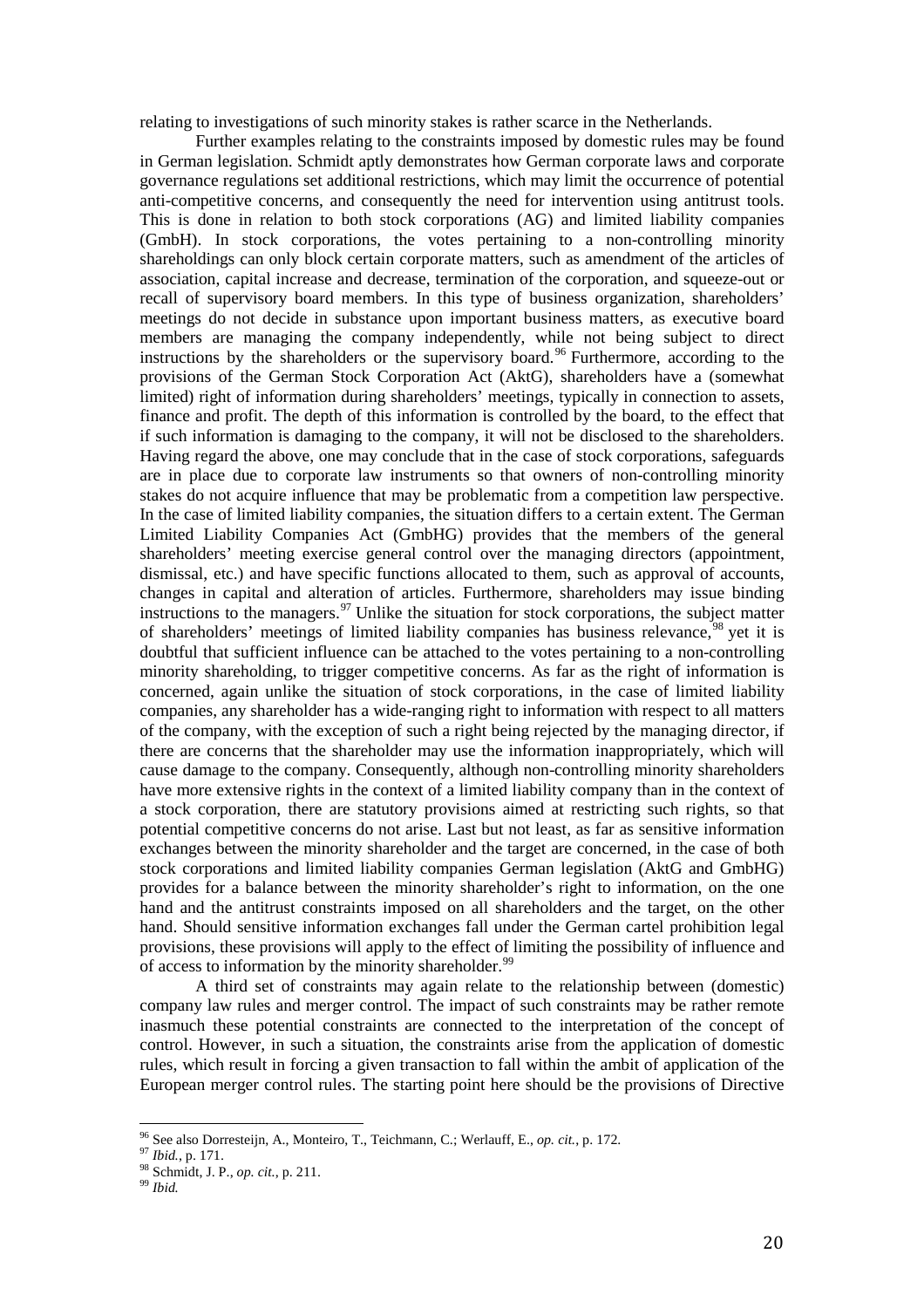2004/25/EC on takeover bids. The purpose of this Directive is to create a level playing field for takeover bids in the Internal Market.<sup>[100](#page-21-0)</sup> To this end, the Directive lays down measures coordinating the laws, regulations, administrative provisions, codes of practice and other arrangements of the Member States, relating to takeover bids for the securities of companies governed by the laws of Member States, where all or some of those securities are admitted to trading on a regulated market. Article 5 of the Directive concerns the protection of minority shareholders and the mandatory bid. Briefly, these provisions provide that where a natural or legal person, as a result of an acquisition, holds securities of a company (the securities of which are admitted to trading on a regulated market), which directly or indirectly give him / her a specified percentage of the voting rights in that company, giving him / her control of that company, Member States shall ensure that such a person is required to make a bid as a means of protecting the minority shareholders of that company, and also with a view to prevent speculative bids. Furthermore, Recital 9 of the Directive's preamble states that Member States should take the necessary steps to protect the holders of securities, in particular those with minority holdings, when control of their companies has been acquired. The Member States should ensure such protection by obliging the person who has acquired control of a company to make an offer to all the holders of that company's securities for all of their holdings at an equitable price.

For the purpose of this contribution what this means is that when a certain percentage of voting rights has been acquired, domestic legislation pushes towards the avoidance of a situation where a minority shareholder may still have a strong enough presence in the target so as to influence its policy and trigger anti-competitive effects. Of course, the protection conferred on the minority shareholders relates to this category of investors obtaining a fair deal when they are 'bought out'. As far as the acquirer of control is concerned, the domestic implementing legislation pushes the acquirer to launch a mandatory bid. This in turn will make it clearer that the operation will fall within the ambit of the European merger control system, at least as far as the requirements of the operation constituting a concentration are concerned, and granted the other jurisdictional requirements (i.e. the Internal Market dimension of the transaction) are met. Of course, the provisions of the Directive discuss the matter of control being acquired, which in turn should automatically render the transaction as already meeting the relevant criteria of the Merger Control Regulation. In other words, we are not facing non-controlling minority shareholdings, as one could argue that we are indeed in the presence of controlling shareholdings. However, according to Article 5, par. 3 of the Directive, the percentage of voting rights, which confers control and the method of its calculation, shall be determined by the rules of the Member States. Still, as we have already provided above, the notion of control may be perceived differently by the regulations of different Member States, as it may be connected to different levels of influence that the acquirer may have over the target. Furthermore, certain jurisdictions may have opted for different methods and timeframes for the mandatory bid to be performed, of course within the limits of Directive's provisions. For the purpose of our contribution one could conclude that the concrete effect of the mandatory bid would be to accentuate the control held by the acquirer (thus triggering the Merger Control Regulation application), and to reduce the influence that minority shareholders may retain over the target (thus reducing the occurrence of situations in which minority shareholdings may need tackling via competition law rules).

A good example with regard to the discussion above would be again a comparison between the *Tetra Laval / Sidel* and the *Ryanair / Aer Lingus* settings. Although the *Tetra Laval / Sidel* case started unfolding before the entry into force of the Takeover bids Directive, the substance of the arguments may still stand. In *Tetra Laval / Sidel* the acquirer was obliged under the French corporate law rules in force to acquire the remaining shares before the Commission's decision under the European Merger Control Regulation, which turned out to be a prohibition. In the *Ryanair / Aer Lingus* case, the bid was (under Irish law) conditional upon the Commission's transaction approval and it lapsed when Phase II proceedings were initiated under the Merger Control Regulation. This is important because, had the Irish

<span id="page-21-0"></span><sup>100</sup> Dorresteijn, A., Monteiro, T., Teichmann, C.; Werlauff, E., *op. cit.*, p. 85.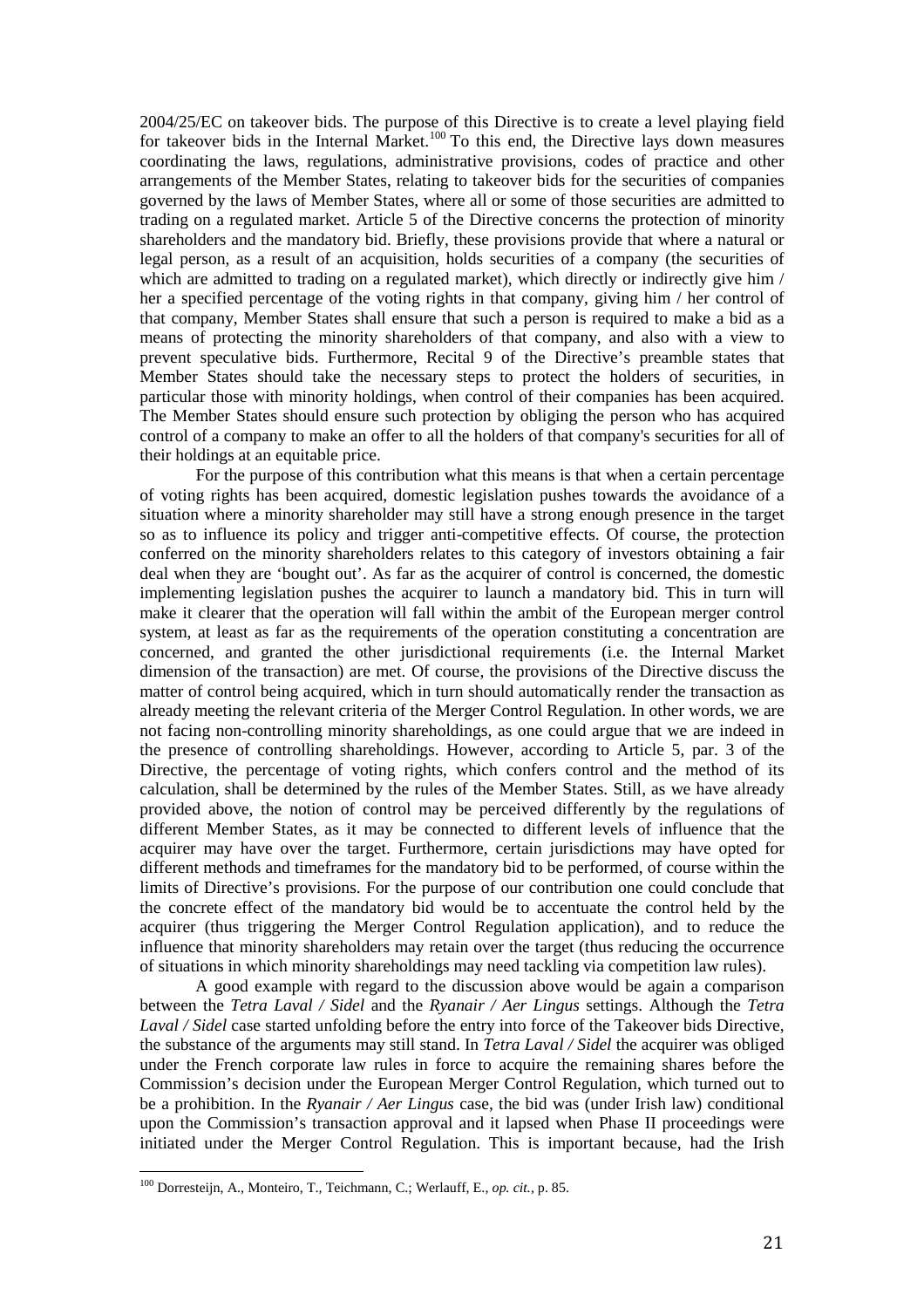takeover rules been different, the Commission would have dealt with a transaction clearly entailing the acquisition of control and consequently the Commission would have had jurisdiction over the whole of Ryanair's shares in Aer Lingus, and it could have ordered the divestment sought by Aer Lingus, including the initial minority shareholding. However, as the two cases unfolded, the differences in domestic corporate law rules pursuing other objectives than the protection of competition, rendered the different application of Article 8, par 4 of the Merger Control Regulation and consequently different outcomes of the two cases. A setting as such is difficult to accept and it seems unfortunate that the Court did not address this situation it its rulings. $101$ 

To conclude, one may observe that there is much that can be done under the company law rules, and from this point of view, the contributions of domestic corporate governance codes and of the provisions of the Takeover bids Directive are valuable. Yet, for the purpose of the competitive impact of certain types of shareholdings, the constraints imposed by the (harmonized) domestic corporate law rules can only reach so far, due to the limits imposed by the specific legal provisions of domestic or EU law. In any case, one may conclude from the discussion above that in general, corporate law provisions push towards avoiding the problems that certain types of shareholdings can create from a competition law point of view. The result is that some of the regulatory gaps are plugged, yet as we shall detail below, the evidence stemming from economic theory seems to suggest that certain gaps may still exist.

## **3.2. Brief Overview of Economic Theory**[102](#page-22-1)

How do acquisitions of non-controlling minority shareholdings hinder the competitive process in the day-to-day economic reality? Before we dive in this analysis, certain preliminary observations have to be made. First, it is important to understand the reasons why, or the drivers behind acquiring minority stakes in a different company. Generally, one can identify various motives for companies to engage in, broadly speaking, concentration transactions. These motives may very well be economically sound and pertinent, just as much as they may be categorized as non-economic, or non-wealth enhancing. Schenk  $103$  thoroughly discusses drivers such as hubris, reputation, cascades, regret, minimax regret, rational herding, etc. and filters their relevance in the context of the European merger control system. At least some of these motives may easily be conceived as lying behind minority stakes acquisitions, as well. Actually, as portrayed in par. 21 of the Commission's Staff Working Document – Annex I: *Economic Literature on Non-Controlling Minority Shareholdings ("Structural links")*, equity investments may be a means to gain access to specific assets, including new technologies, additional financial resources, and innovative managerial practices amongst others. Also, equity block purchases are found to lead to increased stock values, investment expenditures and operating cash flow of the target firms especially when the participating firms also form alliances or joint ventures. For minority share ownership though, certain more specific scenarios may be brought to the attention. Meadowcroft and Thompson<sup>[104](#page-22-3)</sup> distinguish between: pre-merger holdings (or the so-called staggered operations), blocking holdings (which prevents the acquisition of a target by a third party), holdings that can provide effective control (in the sense of the Merger Control Regulation), diversification (acquisition which relates to penetrating a new market)

<span id="page-22-0"></span> $^{101}$  See also van de Walle de Ghelcke, B., op. cit., p. 22.

<span id="page-22-1"></span><sup>&</sup>lt;sup>102</sup> In 2009 the OECD has issued a comprehensive report dealing with the competitive relevance of minority shareholdings acquisition. While incorporating contributions from over 20 jurisdictions, the report also thoroughly deals with the economics of minority shareholdings and the competition policy tools used to tackle such transactions. For a comprehensive analysis, supported by a valuable literature review and useful practical examples we highly recommend it. Space precludes us from thoroughly relating the entirety of the report's analysis, however, we will pinpoint its conclusions where appropriate. See OECD Directorate for Financial and Enterprise Affairs - Competition Committee, *Antitrust Issues Involving Minority Shareholding and Interlocking Directorates*,

<span id="page-22-2"></span><sup>&</sup>lt;sup>103</sup> Schenk, H., *Mergers and Concentration policy*, in Bianchi, P. & Labory, S. (eds.), *International Handbook of Industrial Policy*, Cheltenham: Edward Elgar, 2006, p. 153 -179.

<span id="page-22-3"></span><sup>&</sup>lt;sup>104</sup> Meadowcroft S. & Thompson, D., *Minority Share Acquisition: An Impact upon Competition*, Office for Official Publications of the European Communities, 1986.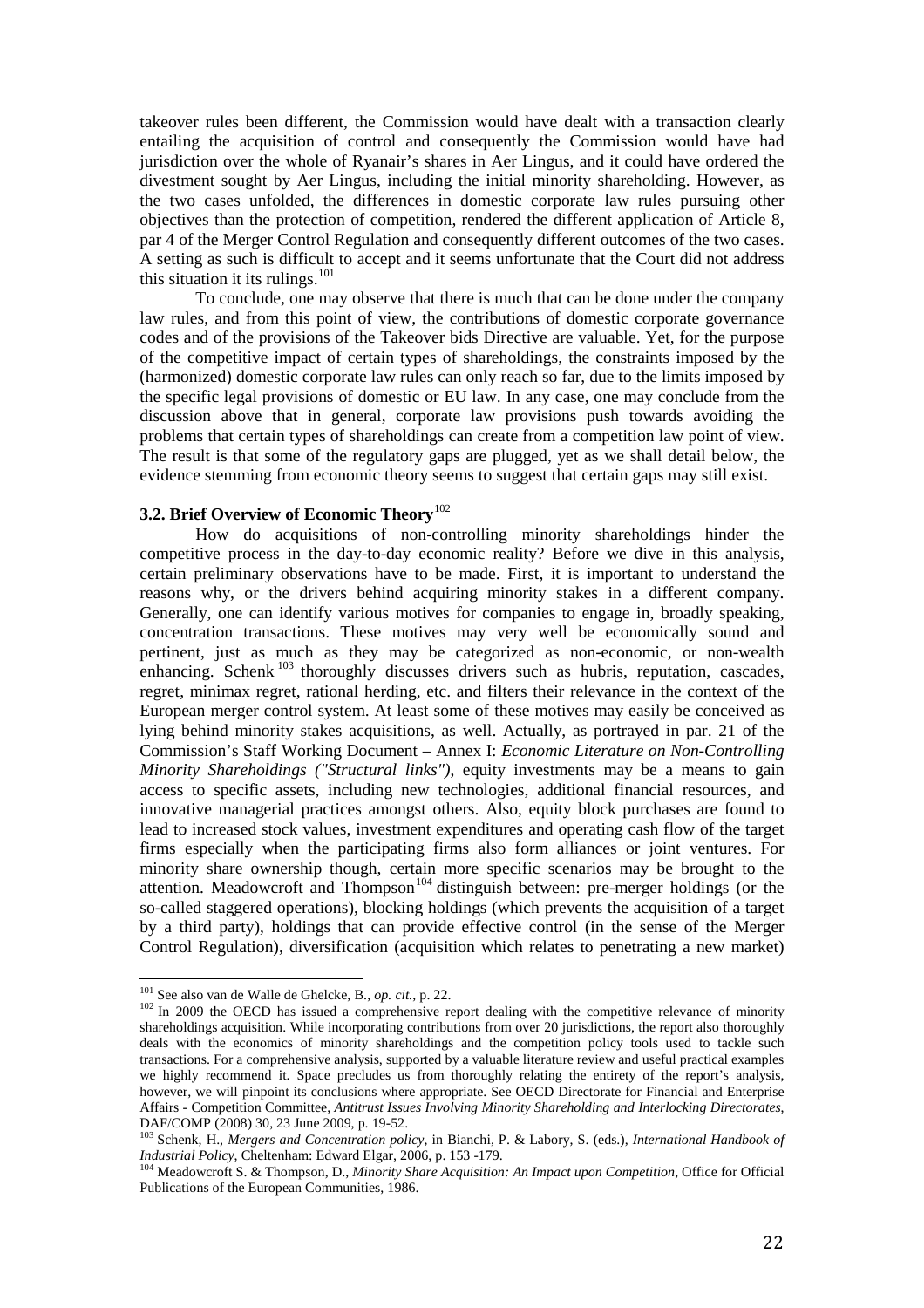and proxy agreements (so-called substitutes to agreements which may fall under the application of the cartel prohibition). Each one of these scenarios has a different impact on the competitive process, ranging from minimal, in the context of diversification driven acquisitions, to particularly suspect in the context of proxy agreements. With regard to the latter for example, Reitman  $105$  states that should there be no efficiency gains (R&D) achievements), which arise as a result of the interchange of information between the parties, such transactions are only entered into with a view to increasing market power. Regardless of which of the scenarios above may be the actual rationale or basis of a transaction, the analysis of the resulting competitive effects has to be nuanced having in mind the type of rights that are at stake in a given transaction.

According to the par. 1 of the first Annex to the Commission's Staff Working Document*,* the economic effects of minority shareholdings on competition in the market significantly depend on the financial interests flowing from them and the corporate rights conferred by them. Spector<sup>[106](#page-23-1)</sup> categorizes share ownerships in two types of rights<sup>[107](#page-23-2)</sup>: cash-flow rights, which entitle the shareholder to a percentage of the profits of the company<sup>[108](#page-23-3)</sup> and control rights, which are more complex and pertain to the influence that may be exerted on the behavior of a company.[109](#page-23-4) These two types of rights may very well overlap, especially in situations of full control, but this distinction is important for the purpose of assessing minority shareholdings, because there may be cases where one may be faced with non-controlling shareholders that have comprehensive cash-flow rights, a situation which is also known as the silent financial interest. Par. 33-36 of the first Annex to the Commission's Staff Working Document provide further examples of scenarios in which the minority shareholder may influence decisions of the target only to a certain degree, without satisfying the criterion of decisive influence. As we have already shown and as we will further detail below, this is an important issue, since as things stand, EU merger control analysis is apt to deal only with control rights, conceived in the context of (self-standing) acquisitions of control / exercise of decisive influence. Yet, cash-flow rights may also play an important role, having in mind the returns that companies engaged in minority stakes acquisitions expect from this kind of transactions, the links these rights create between different shareholders and the connected incentives they may have, to behave in a certain way in the market, or to compete more or less vigorously. In this respect it seems odd that the current European merger control rules, while occasionally accepting the importance of cash-flow rights, as it was the case in the *Exxon / Mobil transaction*,<sup>[110](#page-23-5)</sup> afford different treatment to these two categories of rights in cases of minority shareholding acquisitions.

Some authors believe that much of the discussion should be framed around the concept of incentives. It is argued that (non-controlling) minority stake acquisitions may reduce the incentives of the parties to behave independently in the market, $^{111}$  $^{111}$  $^{111}$  with all the consequences that follow from such an outcome. According to Ignjatovic and Ridyard,<sup>[112](#page-23-7)</sup> there are three quite separate mechanisms whereby this might occur: first, acquiring a shareholding in a competitor may change the competitive incentives of the acquiring firm, and this is due to the possibility of recapturing losses caused by lower sales connected to price increases of the acquirer, through the acquirer's shareholding in the target firm. This is also called internalizing the price-setting decisions. Second, the acquisition of a minority

<span id="page-23-0"></span><sup>105</sup> Reitman, D., *Partial Ownership Arrangements and the Potential for Collusion*, Journal of International Economics, 3/ 313, 1994.

<span id="page-23-1"></span><sup>106</sup> Spector, D., *Some Economics of Minority Shareholdings, '*Merger Control and Minority Shareholdings: Time for a Change?', Concurrences – Revue des droits de la concurrence, no. 3/2011, p. 14-15.<br>
<sup>107</sup> See also Salop, S. & O'Brien, D., *Competitive Effects on Partial Ownership: Financial Interest and Corporate Control*, Antitr

<span id="page-23-2"></span>

<span id="page-23-3"></span><sup>&</sup>lt;sup>108</sup> See also par. 27 of the Commission's Staff Working Document – Annex I: *Economic Literature on Non-Controlling Minority Shareholdings ("Structural links").*

<span id="page-23-5"></span><span id="page-23-4"></span><sup>&</sup>lt;sup>110</sup> Case IV/M.1383. The Commission stated in its decision that 'a reinforcement of the equity links between companies on the same market increases the possibility for the use of market power.'<br><sup>111</sup> See also Schmidt, J. P., *op. cit.*, p. 209.

<span id="page-23-6"></span>

<span id="page-23-7"></span><sup>&</sup>lt;sup>112</sup> Ignjatovic, B; Ridyard, D., *op. cit.*, p. 2-3.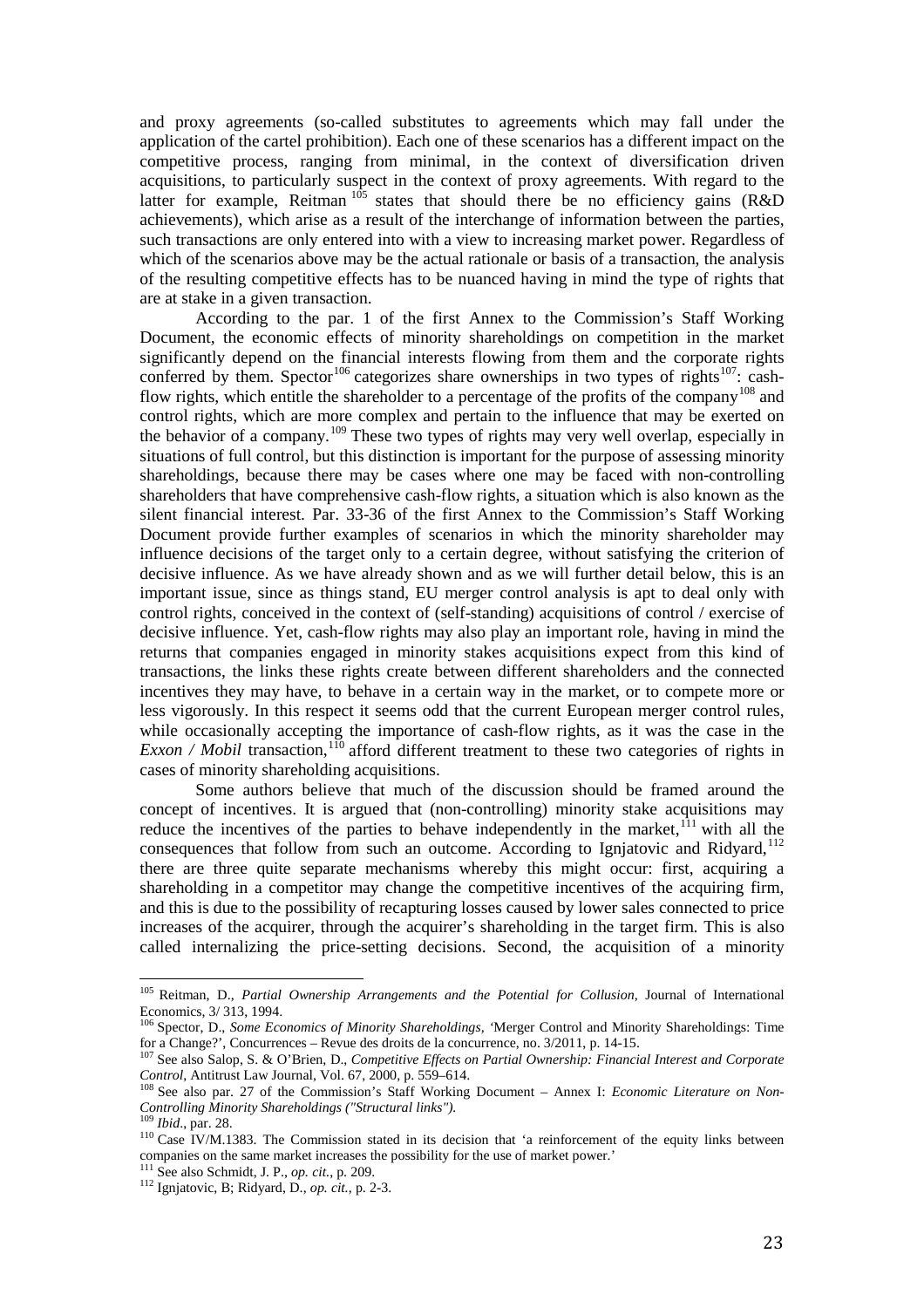shareholding may, even absent of control over the target, enable the acquiring firm to influence materially the decisions of the target company in relation to key competitive parameters so as to confer a competitive advantage to the acquirer's other interests in the market. As a result, the acquiring firm might succeed in forcing the target firm to harm its own commercial interests by competing less effectively, to the benefit of the acquiring firm. Third, cross-shareholdings across companies could also, in principle, facilitate coordination between competing firms if they enable information sharing in respect of confidential market information, or increase the ability of the acquirer to influence the target's competitive strategy. The potential adverse outcome in such cases would be a general collusive increase in the prices of both firms. We have seen references, or better yet hints to all these three mechanisms in the analysis performed by the Commission and the Courts under all the available current legal tools: the Merger Control Regulation and Articles 101 and 102 TFEU. Does economic theory support the analysis performed so far, while using the approach provided by these legal tools? Or are the competitive concerns regarding acquisitions of noncontrolling minority stakes so serious that indeed these legal tools do not serve their purpose correctly?

Reynolds and Snapp performed an impressive analysis of the effects that partial ownerships (i.e. non-controlling stakes) and joint ventures may have on competition.<sup>[113](#page-24-0)</sup> Although these authors' work was published before Regulation 4064/1989 came into force, the general rationale may very well be valid today: an increase in the level of ownership links between competing firms, in a concentrated market, yet with insufficient transparency for the players to correctly factor in production quantity, results in a decline in equilibrium market output. Furthermore, tacit or explicit collusion and exchange of information may be facilitated, with the consequence of, for example, making it less attractive to cheat on a cartel, thus strengthening the cartel altogether. In other words, unilateral and coordinated effects may occur in connection to minority stakes ownership. Furthermore, Meadowcroft and Thompson, <sup>[114](#page-24-1)</sup> claim that such effects may occur not only in a horizontal relationship between the undertakings involved, but also in vertical settings, where such minority stakes ownerships may increase market power, and result in foreclosure effects.<sup>[115](#page-24-2)</sup>

The Commission's Staff Working Document also acknowledges that non-controlling minority shareholdings may lead to competitive harm in the same manners: via unilateral, coordinated and vertical effects. [116](#page-24-3) We will continue our discussion in the paragraphs to follow, by using exactly this tripartite structure of analysis.

## **3.2.1. Unilateral / Non-Coordinated Effects**

In broad terms, a (non-controlling) minority shareholding acquisition may stifle competition by generating so-called unilateral or non-coordinated effects.  $117$  A simple example of this is the potential incentive to increase prices or reduce quality, or an incentive not to compete aggressively,  $^{118}$  $^{118}$  $^{118}$  once such a transaction has been performed. Potential anticompetitive effects may be particularly pertinent if the relevant market is concentrated, and the parties are close competitors, or key market players and when the magnitude of passive investment is large enough.<sup>[119](#page-24-6)</sup>

To detail, let's assume X and Y are active in the same relevant market and X acquires 20% of the shares in Y. Let us also assume that there is no shift in the control of Y so as to trigger the application the European Merger Control Regulation. Thus, our analysis should focus on cash-flow rights rather than control rights. Before the acquisition, X will only increase its prices if the losses that it incurs, by customers switching to the Y product  $/$ 

<span id="page-24-0"></span><sup>113</sup> Reynolds, R.J.; Snapp, B.R., *The Competitive Effects of Partial Equity Interest and Joint Ventures*, International Journal of Industrial Organisation, Volume 4, Issue 2, 1986.<br><sup>114</sup> Meadowcroft S. & Thompson, D., op. cit.

<span id="page-24-1"></span>

<span id="page-24-3"></span><span id="page-24-2"></span><sup>&</sup>lt;sup>116</sup> For a thorough account of the economic theories briefly summarized above, see Struijlaart, R., *op. cit.*<br><sup>116</sup> See The Commission's Staff Working Document, p. 3.<br><sup>117</sup> See for example case COMP/M.4150 - *Abbott / G* 

<span id="page-24-4"></span>

<span id="page-24-5"></span>

<span id="page-24-6"></span>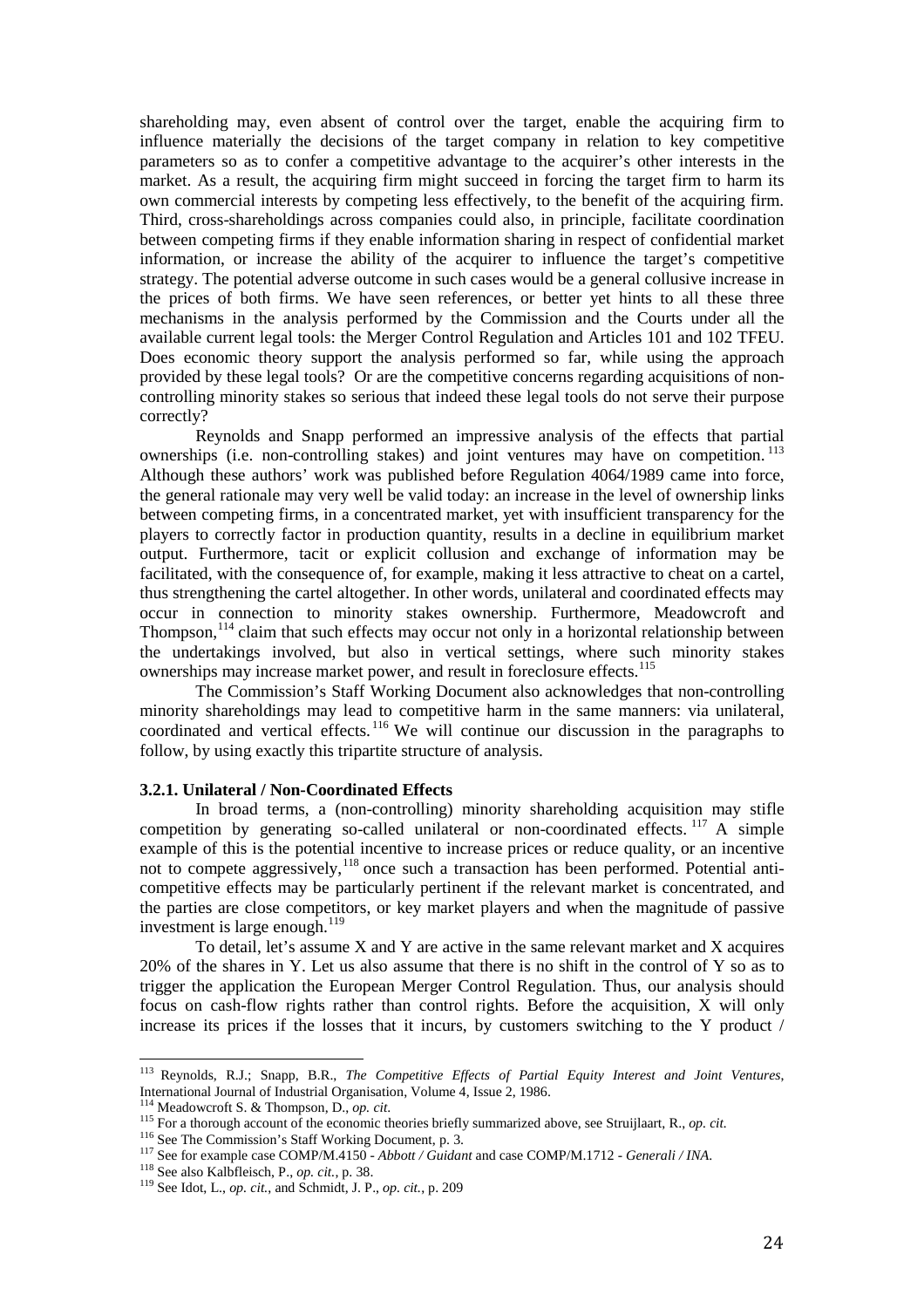service, will be counterbalanced by the additional revenues generated by the price increase. After the acquisition is performed, although the pricing tactics of Y will not be changed, since there are no control rights of X in Y, X may be less inclined not to increase its prices, knowing that the losses that it may incur by potentially raising the price and thus losing customers to Y, will be counterbalanced by appropriating 20% of Y's profits, due to its minority shareholding in  $Y<sup>{120}</sup>$  $Y<sup>{120}</sup>$  $Y<sup>{120}</sup>$  More complex situations may of course occur in practice, involving undertakings that are not direct competitors, but for the sake of the argument this simple didactical example shows that extending the unilateral effects framework to acquisitions of minority shareholdings may be conceptually straightforward; yet the likelihood of problematic unilateral effects arising in such transactions is significantly, more likely proportionally lower than in the case of fully-fledged concentrations. According to Ignjatovic and Ridyard, and as portrayed in the first Annex to the Commission's Staff Working Document, <sup>[121](#page-25-1)</sup> assessing unilateral effects in cases of minority shareholdings acquisitions differs from standard merger analysis in two significant respects. First, analyzing incentive effects relating to price, quality, etc., pertains only to the acquirer since the target will adopt the same profit-maximizing policy, irrespective of the minority stake being acquired. Second, because we are dealing with a minority stake acquisition, the 'internalization' of losses between the parties to the concentration is proportionally weaker, and consequently the likelihood that acquiring a minority stake in a competitor will lead to increases in price is necessarily lower. [122](#page-25-2)

The discussion above focused on acquisitions of non-controlling minority stakes. If control rights are at stake, yet no or little cash-flow rights are present, the influence that the acquirer may have on the decisions of the target may lead to a so-called degradation of the target's offering since there is a higher incentive for the acquirer to raise the prices of the target. This is also acknowledged in the first Annex to the Commission's Staff Working Document.<sup>[123](#page-25-3)</sup> Due to the absence or insignificance of cash-flow rights, the acquirer has little incentive to raise its prices, since it will be able to appropriate a very small proportion, if any, from the profits of the target. This differs considerably from the outcome in cases of fully-fledged mergers.<sup>[124](#page-25-4)</sup> In fact, the smaller the minority stake (yet this minority stake should confer the possibility of influencing the target) the better for the acquirer, for the following two reasons: the acquisition costs will be smaller and the reduced revenues it will accrue from its minority shareholding (due to the target's loss of sales) will be counterbalanced by the acquirer's increased sales in the same market. In other words, the acquirer will gain from consumers switching from the target to the acquirer. However, the setting described above will very much depend on, amongst other elements, the level and features of the control acquired, the actual ability to influence the target's behaviour and the target's majority shareholders' capacity to prevent the degradation of its interests. Also, according to Dubrow,<sup>[125](#page-25-5)</sup> there might be several countervailing factors that potentially attenuate the effects of structural links. These include, for example, the presence of incomplete information, conflicting management incentives or the inability of the minority shareholder to capture the benefits earned by the target firm due to the conduct of the acquiring firm.

All in all, according to par. 44 of the first Annex to the Commission's Staff Working Document, unilateral anti-competitive effects may arise even when a structural link only confers little influence. Moreover, minority stakes with relatively small financial interest may have significant unilateral effects in specific cases where substantial influence is conferred,

<span id="page-25-0"></span><sup>120</sup> See also par. 42 of the Commission's Staff Working Document – Annex I: *Economic Literature on Non- Controlling Minority Shareholdings ("Structural links").*

<span id="page-25-3"></span>

<span id="page-25-2"></span><span id="page-25-1"></span><sup>&</sup>lt;sup>121</sup> *Ibid.*, par. 5 and 41.<br><sup>122</sup> See Ignjatovic, B; Ridyard, D., *op. cit.*, p. 3-4.<br><sup>123</sup> See par. 6 and 38 of the Commission's Staff Working Document – Annex I: *Economic Literature on Non-Controlling Minority Shareholdings ("Structural links").*

<span id="page-25-5"></span><span id="page-25-4"></span><sup>&</sup>lt;sup>125</sup> Dubrow, J. B., *Challenging The Economic Incentives Analysis of Competitive Effects in Acquisitions of Passive Minority Equity Interests*, Antitrust Law Journal, Vol. 69, 2001, p. 113–145. See par. 43 of the Commission's Staff Working Document – Annex I: *Economic Literature on Non-Controlling Minority Shareholdings ("Structural links").*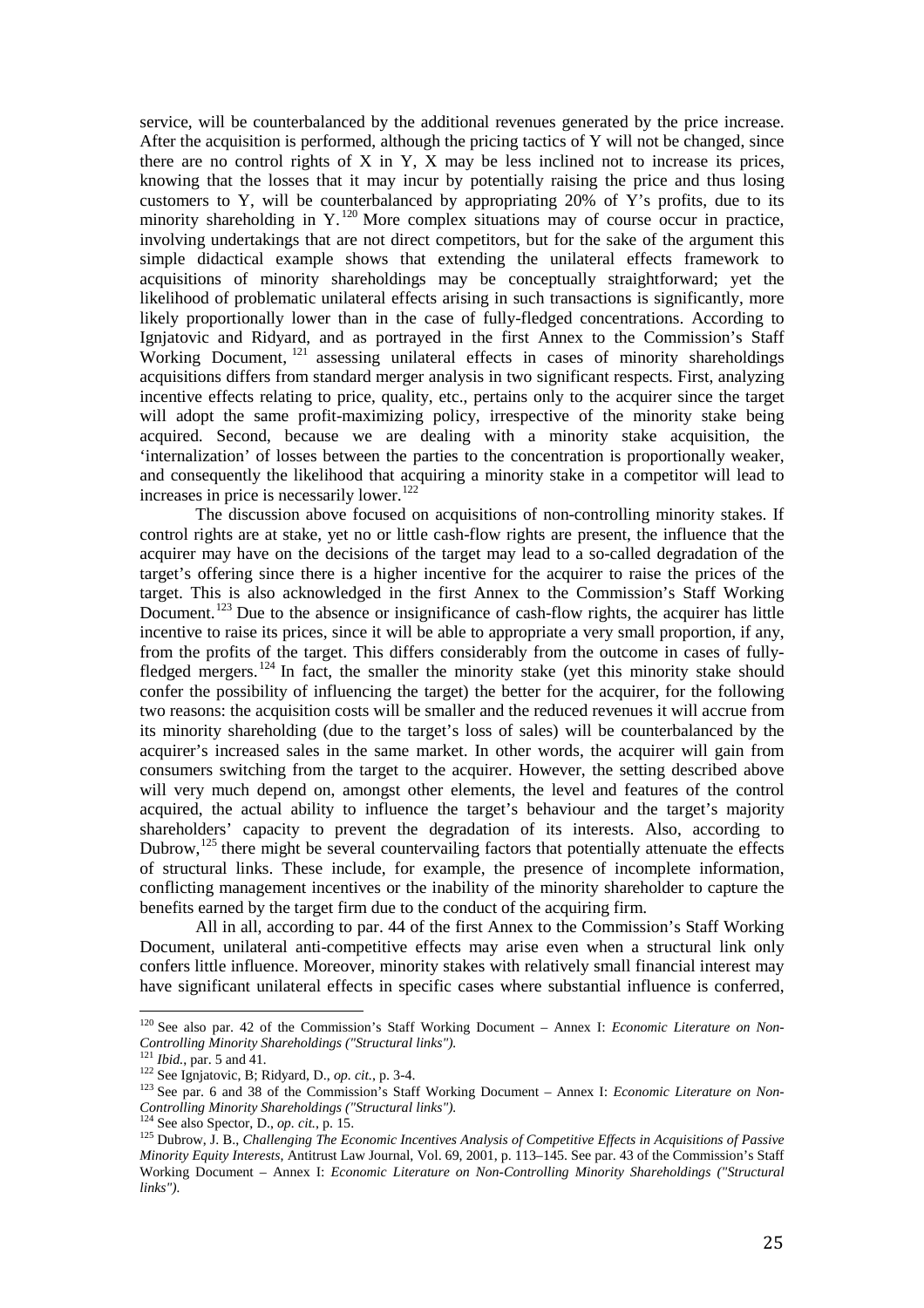even though the criterion of 'decisive influence' is not met.

#### **3.2.2. Coordinated Effects**

A (non-controlling) minority shareholding acquisition may also hinder competition by generating coordinated effects, <sup>[126](#page-26-0)</sup> especially in situations of cross-participation. Acquisitions of minority stakes may create 'structural links' between the parties involved and these links, in turn may facilitate express or tacit collusion, or be, in effect, a means to monitor compliance with a cartel's rules.<sup>[127](#page-26-1)</sup> According to the provisions of par. 8 and 46 of the first Annex to the Commission's Staff Working Document, the market must be sufficiently transparent to allow the participants to monitor the terms of coordination and to allow deviations to be easily detectable and deterred against. Also, reactions from outsiders must not be able to undermine the expected results of coordination. There are several possibilities of how these outcomes may occur in practice  $128$ : first, the minority stake acquisition may affect the revenues accrued by the parties to the transaction and also it may change the nature of the incentives to deviate from collusion. Second, information exchanges between the undertakings at hand may occur, thus enhancing market transparency and facilitating or reinforcing the coordinated strategy. For the sake of completeness, minority ownerships in competing companies may also signal to the rest of the market that there is an intention to compete less vigorously. This may induce the whole industry to reduce competition and favour a collusive equilibrium to the detriment of consumers.<sup>[129](#page-26-3)</sup>

Regarding the pay-offs that the acquirer and the target may secure, the discussion is very much similar to the analysis we provided in the context of unilateral effects in the previous section, and it applies *mutatis mutandis*. With regard to the incentives to coordinate, par. 49-59 of the first Annex to the Commission's Staff Working Document provide a thorough review of the relevant economic evidence. Gilo, Moshe and Spiegel<sup>[130](#page-26-4)</sup> emphasize that structural links facilitate collusion whenever they help the firm with the strongest incentives to deviate, to credibly stick to the collusive agreement. Also, Kühn and Rimler<sup>[131](#page-26-5)</sup> show that structural links may be particularly conducive to collusion when firms can credibly make use of aggressive deterrent strategies in case of deviations from a collusive scheme. If colluding firms have minority shareholdings in their competitors, they indirectly suffer also from losses incurred by their competitors. In such a setting, more aggressive punishment strategies can be implemented and thus collusive schemes may be more easily sustained.

All in all, it is accepted that the structural links between undertakings may make collusion more likely, especially in situations where the minority stake affords a certain degree of control to the acquirer, enabling it to push the target closer to the coordinated pattern of behaviour. Still, even if one deals only with passive shareholdings, these may be regarded as factors that could contribute to sustaining collusion. However, there may be countervailing aspects that may be taken into account. The likelihood of 'cheating' may be curtailed by the limited spread of the structural links in the market / industry, or by the fact that one of the parties to the transaction has a reputation for preventing coordination from taking place.[132](#page-26-6) Also the extent and nature of the minority participation could be relevant. For example, in situations of cross-participations, if such mutual ownerships are quite asymmetrical, this may lead to a deeper separation of the undertakings' interest, thus decreasing the likelihood of collusion.

<span id="page-26-0"></span><sup>&</sup>lt;sup>126</sup> See for example case COMP/M.1673, *VEBA* / *VIAG* and case IV/M.1080, *Thyssen* / *Krupp*.

<span id="page-26-2"></span><span id="page-26-1"></span><sup>&</sup>lt;sup>127</sup> Kalbfleisch, P., op. cit., p. 37-38.<br><sup>128</sup> See par. 8-10 of the Commission's Staff Working Document – Annex I: *Economic Literature on Non-Controlling Minority Shareholdings ("Structural links").*<br><sup>129</sup> Kalbfleisch, P., *op. cit.*, p. 38-39. See also Reynolds, R.J.; Snapp, B.R., *op. cit.*, p. 141.

<span id="page-26-4"></span><span id="page-26-3"></span><sup>&</sup>lt;sup>130</sup> Gilo, D., Moshe, Y., Spiegel, Y., *Partial Cross Ownership and Tacit Collusion*, RAND Journal of Economics, Vol. 37, 2006, p. 81–99.

<span id="page-26-5"></span><sup>&</sup>lt;sup>131</sup> Kühn, K. and Rimler, M., *The Comparative Statics of Collusion Models*, CEPR Discussion Paper no. 5742, 2006.

<span id="page-26-6"></span><sup>132</sup> See also Ignjatovic, B; Ridyard, D., *op. cit.*, p. 6-7 and Kalbfleisch, P., *op. cit.*, p. 38-39. For a different view on the matter, and for further analysis concerning the differences between a merger involving a maverick firm and passive shareholdings acquired in such a firm, see Gilo, D., Moshe, Y., Spiegel, Y., *op. cit.*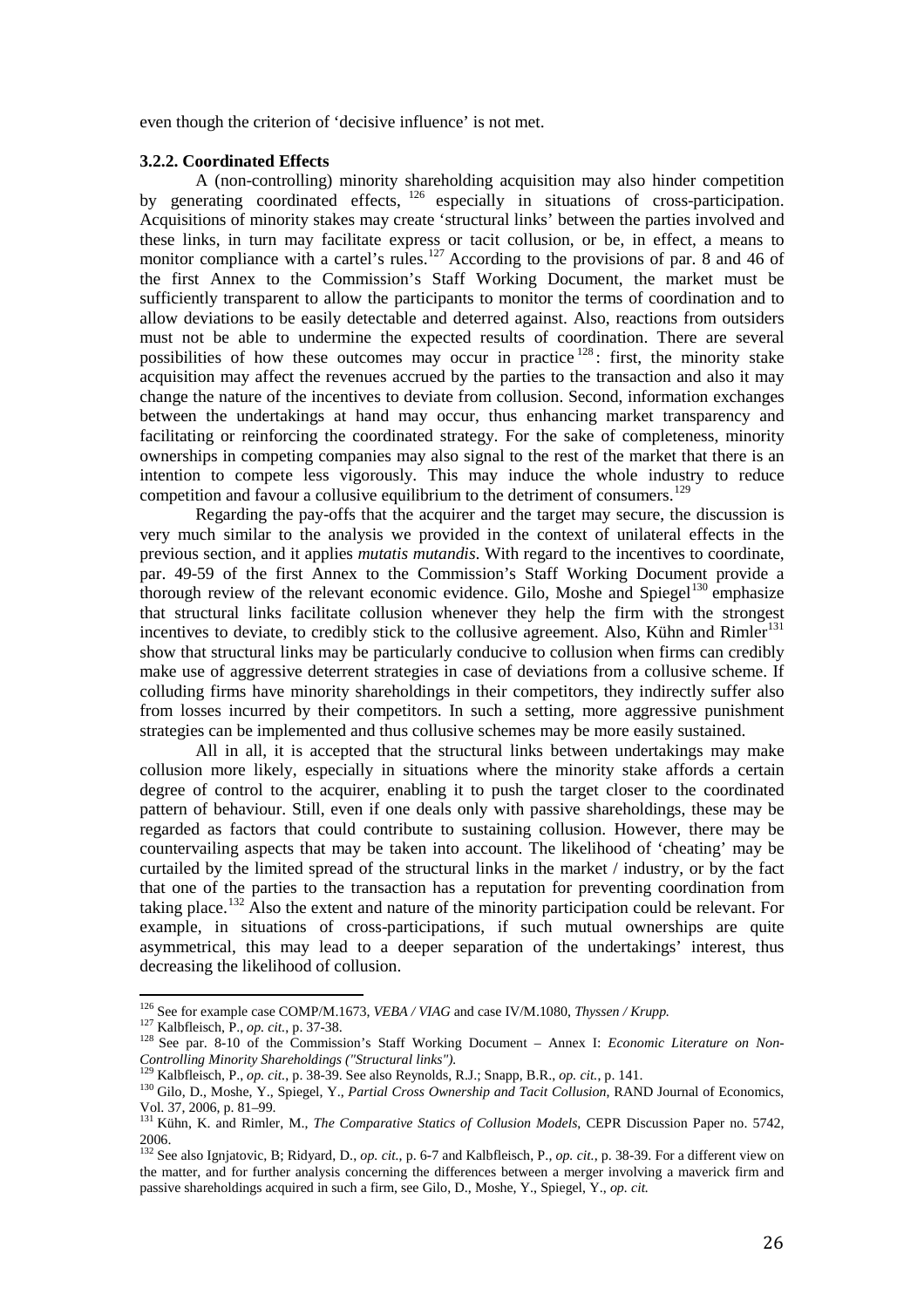With regard to information exchanges, par. 47 of the first Annex to the Commission's Staff Working Document, as well as the OECD Report on minority shareholding and interlocking directorates, [133](#page-27-0) provide that the acquisition of non-controlling minority stakes typically offers the acquiring firm a privileged view on the commercial activities of the target, such as plans to expand or to enter into major new investments that an independent competitor would normally not have. Furthermore, the presence of control rights, or reciprocal ownerships may permit a higher degree of information exchanges. To exemplify the above, let's assume that  $X$  holds a minority stake in  $Y$ , while  $Y$  in turn holds a minority stake in X. In a situation as such it may be argued that, depending of the features of the minority shareholdings (i.e. voting rights, veto powers, board representation, etc.) these two undertakings may have symmetric access to information that otherwise they would not have. Still, situations as such need to be interpreted with caution and one must correctly analyse the actual impact that such information flows may have. To further detail, it may be appropriate to add a new element to our hypothetical situation: let's assume that Y has a minority stake also in Z. This does not necessarily mean that X will have better information about Z's market moves. In order to draw such a conclusion, one must assess whether there are sufficiently trustworthy means through which such flows of information may be transmitted. Yet information flows may still occur even without any actual contact between the companies involved. According to Spector, owning cash-flow rights in a competitor may facilitate the detection of deviations away from a hypothetical collusive agreement because suspiciously high profits may reveal that this competitor secretly undercut rivals and acquired new customers. In markets lacking transparency, such an indirect way of acquiring information may facilitate the detection of cheaters and the disciplining of competitors.<sup>[134](#page-27-1)</sup>

Summing up, coordinated effects may arise in cases involving horizontal acquisitions of non-controlling stakes, either via exchanges of information, or by changing the nature of the incentives to deviate from collusion. Very much will depend though on the circumstances of the market and industry sector at hand.

## **3.2.3. Vertical Transactions**

So far the discussion has been mainly focused on horizontal transactions, with keen attention dedicated to transactions between competitors. However, it may be the case that acquisitions of minority stakes in the context of vertical transactions may raise competitive concerns.[135](#page-27-2) In a similar manner with horizontal transactions, there are two main ways in which non-horizontal concentrations may significantly impede effective competition: noncoordinated effects and coordinated effects.[136](#page-27-3) Consequently, the discussion should be framed in similar terms to the analysis performed for horizontal transactions  $137$ : minority stakes acquisitions v. fully fledged mergers, cash-flow rights v. control rights, ability and incentive to alter the competitive behaviour of the target, etc. According to par. 60 of the first Annex to the Commission's Staff Working Document, specific to vertical shareholdings is their direction: a forward shareholding arises if an upstream firm owns shares of a downstream firm. A backward shareholding arises if a downstream firm owns shares of the upstream firm. Therefore, in vertical transactions, the main concern from a competitive standpoint is the possibility of anti-competitive foreclosure to occur, be it input foreclosure, or customer foreclosure, mainly through preferential treatment, facilitating reciprocal or exclusive dealing, and tying arrangements.<sup>[138](#page-27-5)</sup>

The first Annex to the Commission's Staff Working Document outlines the main conclusions drawn from economic evidence with regard to both forward and backward

<span id="page-27-0"></span> $^{133}$  OECD Directorate for Financial and Enterprise Affairs - Competition Committee, op. cit., p. 30.

<span id="page-27-3"></span><span id="page-27-2"></span>

<span id="page-27-1"></span><sup>&</sup>lt;sup>134</sup> Spector, D., *op. cit.*, p. 18.<br><sup>135</sup> See for example case COMP/M.5096, *RCA / MAV Cargo.*<br><sup>136</sup> Par. 17 of the *Guidelines on the assessment of non-horizontal mergers under the Council Regulation on the control of concentrations between undertakings*, OJ C 265, 18.10.2008.<br><sup>137</sup> See also par. 60 of the Commission's Staff Working Document – Annex I: *Economic Literature on Non-*

<span id="page-27-4"></span>*Controlling Minority Shareholdings ("Structural links").*

<span id="page-27-5"></span><sup>138</sup> See Idot, L., *op. cit.*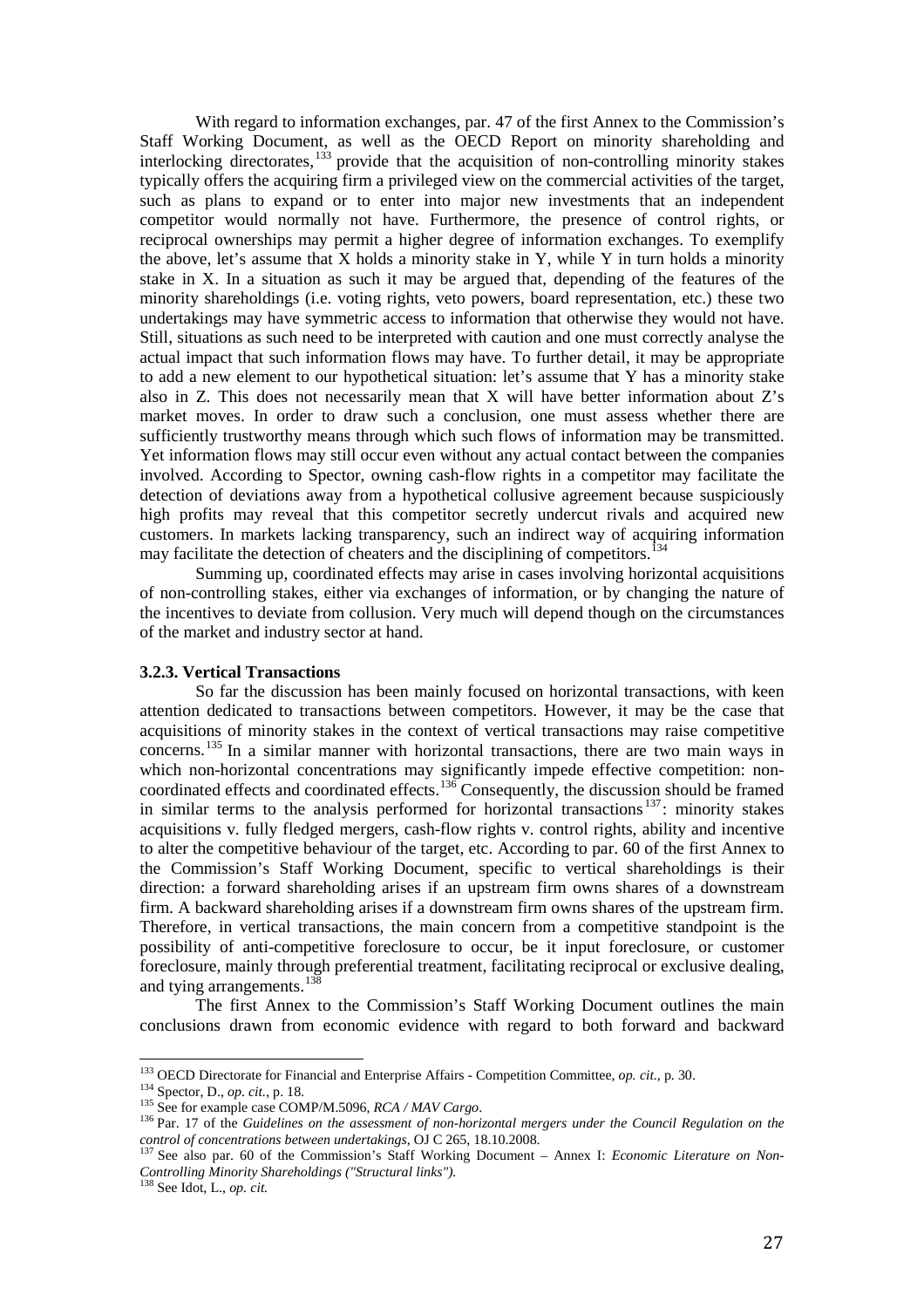shareholdings: forward passive shareholdings tend to be pro-competitive, but may to some extent also facilitate (partial) foreclosure, to a degree that can actually be more pronounced than in cases of fully-fledged mergers; forward shareholdings may also help upstream firms to commit to higher prices if contracts with downstream firms are not observable to all downstream customers. Backward minority shareholdings that confer control to the downstream firm tend to significantly facilitate input foreclosure, whereas passive backward shareholdings may dampen downstream competition and thereby lead to increased consumer prices, however, to a lesser degree than in cases of fully-fledged mergers.<sup>[139](#page-28-0)</sup>

Generally speaking, non-horizontal transactions are less likely to significantly impede effective competition than horizontal mergers, due to the absence of loss of direct competition and also due to the fact that this type of transaction provides substantial scope for efficiencies.<sup>[140](#page-28-1)</sup> This is why the Commission is unlikely to find concerns in non-horizontal mergers, be it of a coordinated or of a non-coordinated nature, unless the market share and concentration levels post-merger of the new entity in each of the markets concerned are not in conformity with the provisions of par. 25 of the *Non-Horizontal Merger Guidelines*, or unless special circumstances are present, such as significant cross-shareholdings or crossdirectorships among the market participants.

Spector details situations as such by providing that depending on what type of anticompetitive foreclosure may be at hand, in cases of minority stakes acquisitions, the following underlying mechanisms should be present: in case of input foreclosure, a combination of control rights in the upstream firm (necessary with respect to the ability to foreclose) and cash-flow rights in the downstream firm (necessary with respect to the incentive to foreclose) and in the case of customer foreclosure, a combination of control rights in the downstream firm (necessary with respect to the ability to foreclose) and cash-flow rights in the upstream firm (necessary with respect to the incentive to foreclose).<sup>[141](#page-28-2)</sup> The author concludes that the assessment of minority shareholdings between vertically related firms is less automatic than in horizontal situations. Consequently, a scenario as such ought not be assessed in isolation and, as in the case of fully-fledged mergers, it should take into account the actual level and features of the control acquired. <sup>[142](#page-28-3)</sup> Somewhat comparable conclusions are also drawn by Flath,  $143$  who argues that predicting the effects of noncontrolling vertical minority shareholdings is significantly more complicated when compared to horizontal holdings, since the effects on price and advantages to consumers may vary greatly.

All in all, even if anti-competitive concerns connected to vertical minority stakes transactions occur less often than in cases of horizontal transactions, caution should be exercised when dealing with such acquisitions. Examples of vertical effects in the context of minority stakes acquisitions are few. At EU level for instance, in *IPIC / MAN Ferrostaal*,<sup>[144](#page-28-5)</sup> at stake was a minority interest held by MAN Ferrostaal in Eurotecnica, a provider of technology and engineering services. This may have allowed MAN Ferrostaal to determine the technology licenses distribution by Eurotecnica and thus exclude competitors. The Commission cleared the transaction with the remedy entailing MAN Ferrostaal divesting its minority stake in Eurotecnica.<sup>[145](#page-28-6)</sup>

#### **4. Synthesis and Conclusions**

The discussion provided in the previous sections has shown that competition related

<span id="page-28-0"></span><sup>139</sup> See par. 11-13, 65, 70 and 75 of the Commission's Staff Working Document – Annex I: *Economic Literature*  on Non-Controlling Minority Shareholdings ("Structural links").<br><sup>140</sup> See par. 11-13 of the Non-Horizontal Merger Guidelines.<br><sup>141</sup> See also par. 11 of the Commission's Staff Working Document – Annex I: *Economic Literatur* 

<span id="page-28-2"></span><span id="page-28-1"></span>*Controlling Minority Shareholdings ("Structural links").*

<span id="page-28-4"></span><span id="page-28-3"></span><sup>142</sup> Spector, D., *op. cit.*, p. 17. <sup>143</sup> Flath, D., *Vertical Integration by Shareholding Interlocks*, International Journal of Industrial Organization*,* 7 / 369, 1989, cited in Struijlaart, R., *op. cit.*, p. 181-183. <sup>144</sup> Case COMP/M.5406. <sup>145</sup> Schmidt, J. P., *op. cit.*, 209-210.

<span id="page-28-5"></span>

<span id="page-28-6"></span>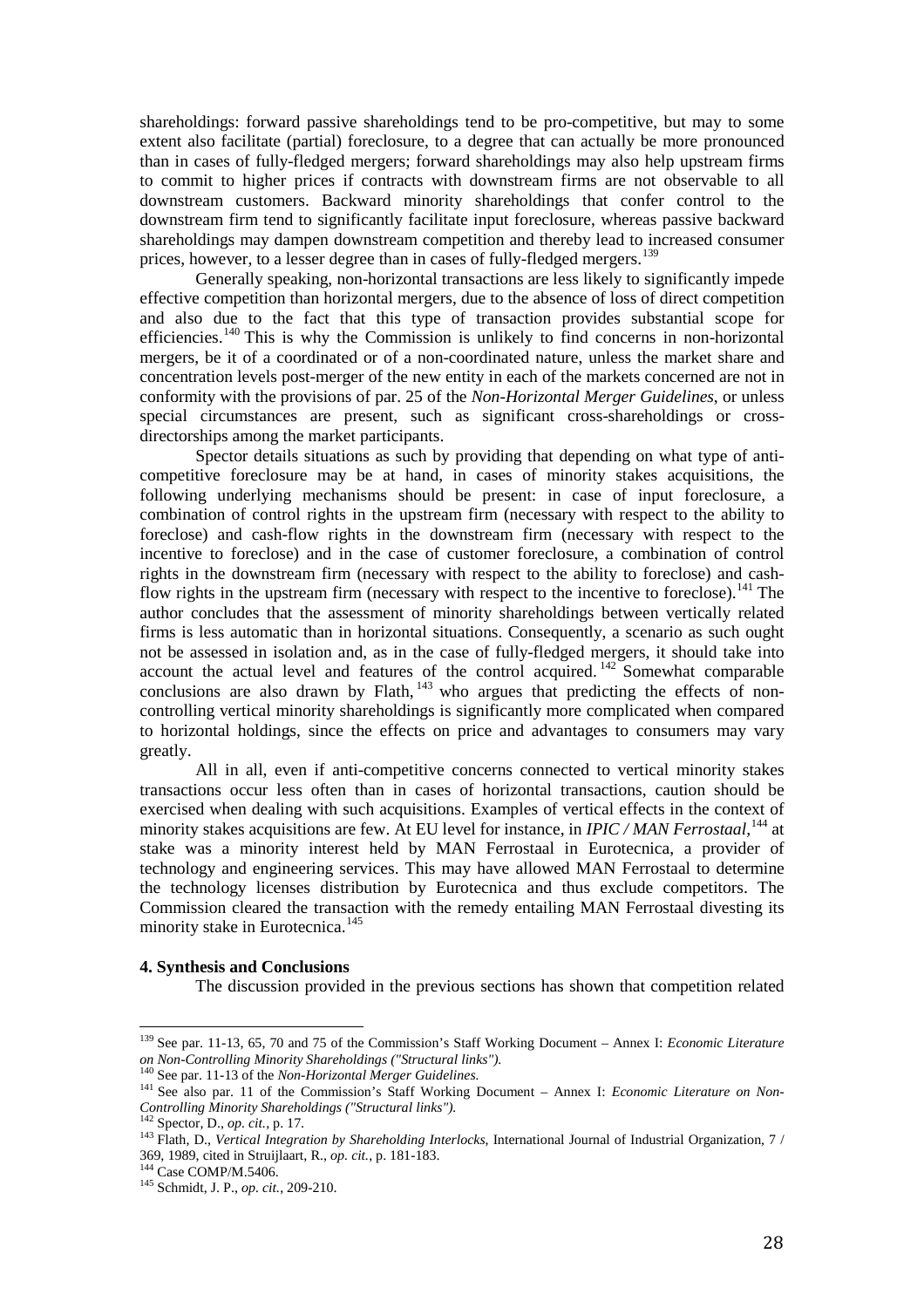effects may arise in connection to non-controlling minority stakes in several ways: strengthening the existing anti-competitive links between undertakings, at times embodied in agreements that are by themselves anti-competitive; strengthening the anti-competitive effects of an abuse of a dominant position, or fortifying the dominant position itself; fortifying (in an ancillary manner) the restrictions caused by a concentration transaction (setting in which divestitures and other remedies come into play) and last but not least, restrictions of competition resulting from the minority participations themselves, especially in situations of cross-participations, ownerships in competitors or third parties (via joint venture transactions). For the sake of completeness, one has to mention that acquisitions of minority shareholdings may raise competitive concerns in the larger picture by deterring market entry.<sup>[146](#page-29-0)</sup> In this respect the role of the existing legal tools, such as Articles 101 and 102 TFEU and the provisions of the Merger Control Regulation has been evaluated, in order to see whether the mechanisms they provide cover to a sufficient extent the problems that may occur in connection with minority stakes acquisitions.

The bulk of the answer to the question whether acquisitions of non-controlling minority stakes raise anti-competitive concerns stems from the evidence provided by economic analysis performed in the context of the classic theories of harm: unilateral, horizontal and vertical effects. The conclusion that may be drawn from the discussion above, as also accepted in the first Annex to the Commission's Staff Working Document, is that acquisitions of non-controlling minority shareholdings are indeed capable of raising competitive concerns. It is true that these concerns may not always rise to the degree of seriousness that the problems occurring in cases of fully-fledged mergers. This is also acknowledged in the Commission's Staff Working Document.<sup>[147](#page-29-1)</sup> As portrayed above, this is because the different features of the interplay between cash-flow rights and control rights, the degree of loss of competition, the remaining incentives to compete, the strength of the links between the parties, the possibilities to internalize losses, etc. Furthermore, the potential efficiencies stemming from acquisitions of non-controlling minority shareholdings are likely to be more limited than in the context of fully-fledged mergers.<sup>[148](#page-29-2)</sup> All in all, the fact that anticompetitive effects may occur in cases of non-controlling minority stakes acquisitions cannot be doubted.

Similar conclusions were also drawn in the 2009 OECD Report on minority shareholding and interlocking directorates.<sup>[149](#page-29-3)</sup> The Report contains an extensive analysis of the relevance of such shareholdings and companies links from a competition law perspective. The Report's background note draws the attention to the manner in which non-controlling minority shareholdings may impact the competitive process, while diving deep into economic theory. The Report essentially draws quite straightforward conclusions: the acquisition of a minority shareholding in a competing firm may lead to reduction of output and increase prices to the detriment of consumers' welfare; it may also lead to increased transparency and it may affect the firms' incentives to compete. These anti-competitive effects are likely to occur if the market is oligopolistic, with significant barriers to entry. If the structural links are

<span id="page-29-0"></span><sup>146</sup> According to Idot, L., *op. cit.,* this will most likely happen through blocking a potential acquisition of the target by a competitor. Also, par. 76-80 of the first Annex to the Commission's Staff Working Document detail further possibilities of hindering market entry, for example in cases where the minority shareholding makes it less likely

<span id="page-29-1"></span> $\frac{147}{147}$  See the Commission's Staff Working Document, p. 3. For the sake of completeness it is worth mentioning that the first Annex to the Commission's Staff Working Document also provides a consistent overview of certain tools used to measure the effects of certain types of minority stakes transactions, namely the Modified Herfindahl – Hirschman Index (MHHI) and the Price Pressure Index (PPI). These are concepts developed by economists in order to tackle structural links especially in the context of unilateral effects of horizontal transactions. These tools are also largely described in the 2009 OECD Report. The Commission's consultation documents appreciate the value of such tools, however according to the provisions of par. 93 of the first Annex to the Commission's Staff Working Document, these quantitative tools do not replace a comprehensive analysis of the factors that may be relevant in a competitive assessment, and as such they only provide an indication of the possible competitive effects of a minority shareholding in a competitor.<br><sup>148</sup> *Ibid*. See also par. 81 of the first Annex to the Commission's Staff Working Document.

<span id="page-29-2"></span>

<span id="page-29-3"></span><sup>&</sup>lt;sup>149</sup> OECD Directorate for Financial and Enterprise Affairs - Competition Committee, *op. cit.*, p. 19-20.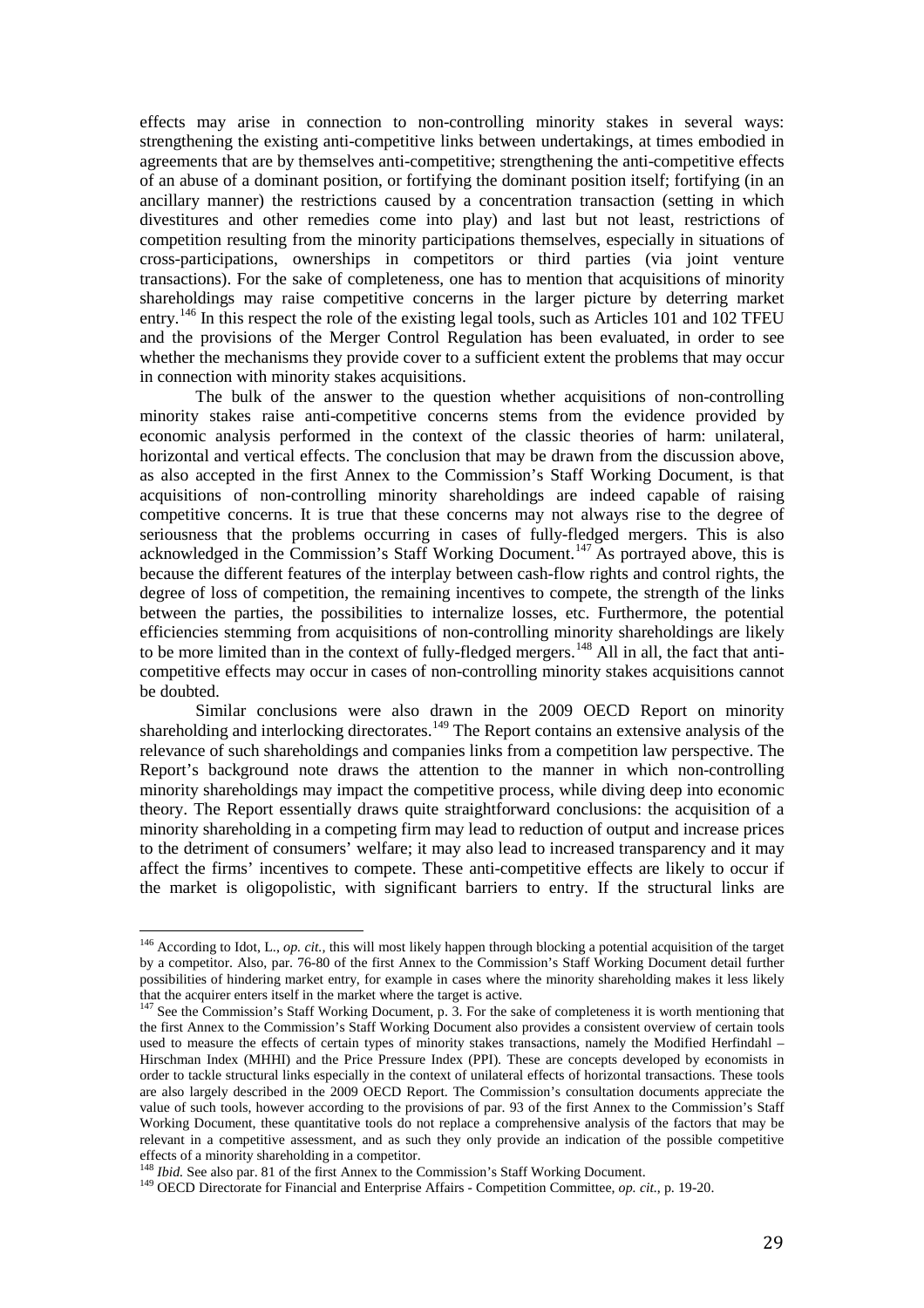reciprocal or involve many firms in the market, the magnitude of the anti-competitive effects increases. The risks of anti-competitive effects arise from both active minority interests (i.e. control rights) and passive minority interests among competitors (i.e. cash-flow rights).

The fact that non-controlling minority shareholdings may raise competitive concerns was also acknowledged on several recent occasions by high-ranking Commission representatives, although not necessarily representing the Commission's standpoint, but rather their personal views. First, in the context of the 2011 International Bar Association conference on merger control, held in Brussels in March 2011,<sup>[150](#page-30-0)</sup> both Manual de la Mano, the Deputy Chief Economist at DG Comp, and Johannes Luebking, Head of Unit, Antitrust and Merger Case Support, looked into the possible economic impact of minority shareholdings, using both unilateral and coordinated effects theories. Like the conclusions of the 2009 OECD Report, these Commission officials point to the fact that, regardless of the fact that we are dealing with passive or active investments in a competing firm, an impact on the competitive status of the market may be detected. The materialization of this may be observed in shifting the incentives to compete, reduction of output, higher likelihood of collusion, as well as input and costumer foreclosure. Consequently, it was argued that the issue of acquisition of minority stakes does indeed require further reflection and discussion. Second, in July 2013, in the context of the 'Bruegel Competition Policy Lab: Minority Shareholding in EU Merger Control', <sup>[151](#page-30-1)</sup> Mr. Johannes Luebking emphasized the current rather unsatisfactory situation resulting from the Commission's inability to tackle the competitive concerns stemming from certain minority shareholdings transactions, while Giulio Federico from DG Competition's Chief Economist Team dwelled on the manner in which competitive harm can occur in practice, in horizontal or vertical settings, while using recent case-law examples. One of the conclusions reached after this seminar was that the relevance of the competitive effects that non-controlling minority stakes create is indeed not simply theoretical. Third, in mid-October 2013, during the 'Minority Shareholdings: Is There a Need for Reform?' conference organized by the Concurrences Journal in association with Cadwalader, Wickersham & Taft and MAPP,  $152$  Mr. Johannes Luebking reiterated that there are indications according to which the legal tools currently available to the Commission do not provide a comprehensive basis to tackle all anti-competitive effects of minority shareholding acquisitions. Consequently, according to his opinion, extending the reach of the current European merger control system seems desirable. At the time of the event mentioned above, the Commission has already received a large number of stakeholders' responses to the consultation procedure stated in the summer of 2013. Therefore, while presenting the two main options for bringing non-controlling minority shareholding acquisitions under the cap of the Merger Control regulation appraisal process (namely a prior notification system and a selective system, further broken down into a self-assessment method and a transparency method),  $153$  the Commission official already had a rough overview of the reactions to the consultation documents, stemming from the business community, national competition authorities, law firms, etc. Mr. Luebking was thus in a position to preview the next steps of the process, which will entail the evaluation of the stakeholders' comments, the careful drafting of the envisaged changes and the approval of the potential amendments by the Member States in the Council and by the European Parliament. This will probably happen during the next mandate of the College of Commissioners, likely in 2014, that is if Commissioner Almunia will decide that the Commission should go ahead with the project. Of course, further experimentation may be done via a White Paper for instance, in case

<span id="page-30-0"></span><sup>150</sup> *Merger Regulation in the EU after 20 Years*, Conference co-presented by the IBA Antitrust Committee and the European Commission, 9 - 11 March 2011, Brussels, http://www.int-bar.org/conferences/conf367/<br><sup>151</sup> For more information, see [http://www.bruegel.org/nc/events/event-detail/event/372-minority-shareholding-in-](http://www.bruegel.org/nc/events/event-detail/event/372-minority-shareholding-in-merger-control/)

<span id="page-30-2"></span><span id="page-30-1"></span>[merger-control/,](http://www.bruegel.org/nc/events/event-detail/event/372-minority-shareholding-in-merger-control/) retrieved on August 14th, 2013.<br><sup>152</sup> For further details about the event, see the following link, retrieved on November 20<sup>th</sup>, 2013:<br>http://www.concurrences.com/Minority-Shareholdings-is-there-a/.

<span id="page-30-3"></span> $153$  These potential options of amending the Merger Control Regulation, including the procedural adjustments connected to the substantive alterations of the control system are presented in a more or less detailed manner in the Commission's Staff Working Document, p. 5-11.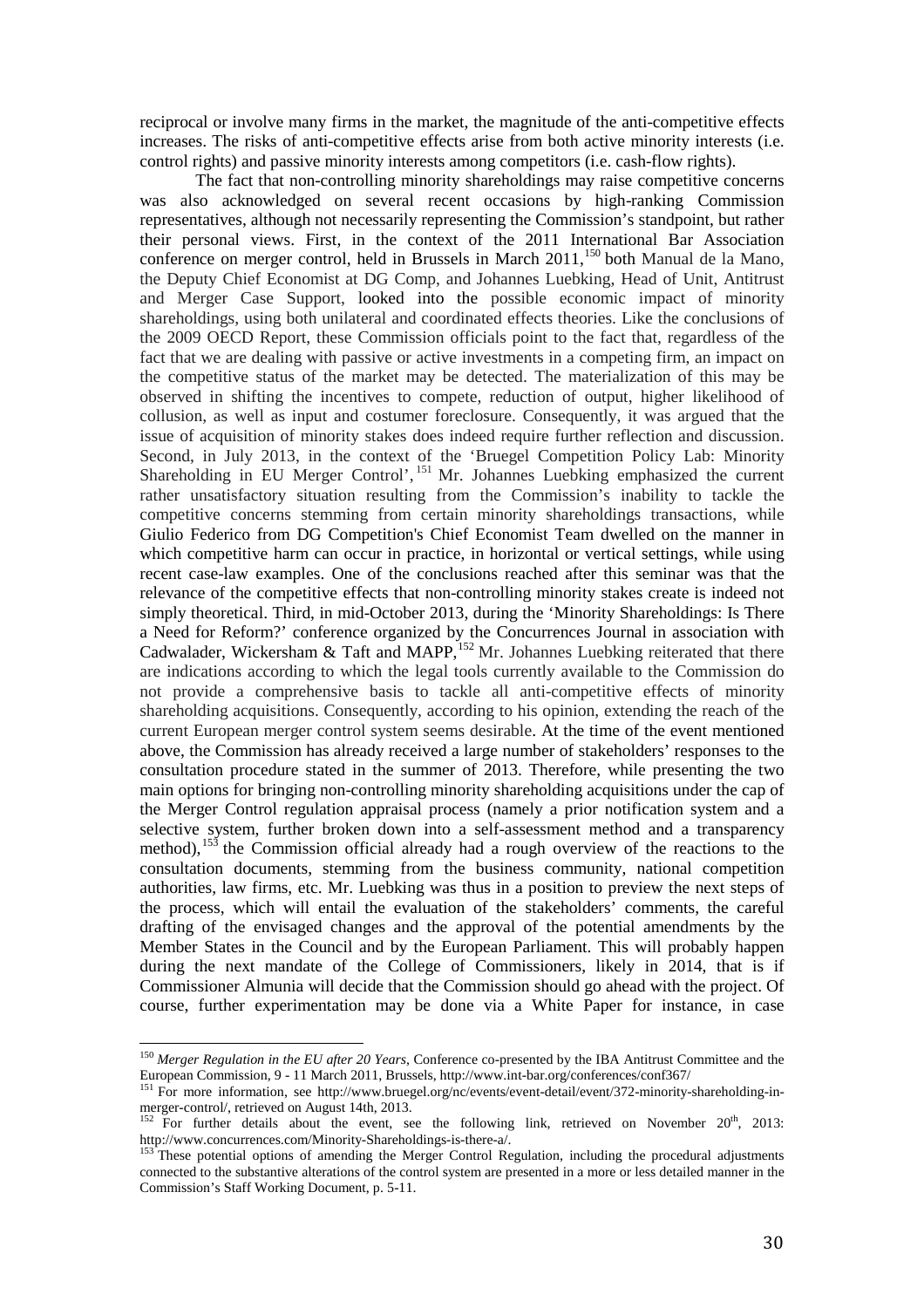additional testing of the options for a change is deemed necessary.

In any case, if anti-competitive effects may indeed arise in connection with noncontrolling minority shareholdings, an important question inevitably follows. Is indeed (merger control) regulatory intervention necessary? We have provided above that some of the anti-competitive concerns relating to (non-controlling) minority shareholdings may be alleviated by the use of certain EU law and domestic law instruments. First, Articles 101 and 102 TFEU may be useful, however there are limits to the application of these legal provisions, and overall since these legal tools were not specifically designed to deal with acquisition transactions, questions may be raised with regard to their appropriateness when dealing with non-controlling minority stakes ownerships. The provisions of the Merger Control Regulation may also be used, however, as things stand, only in an ancillary manner, in connection with an already notified self-standing transaction. Furthermore, the divestiture problems, which occurred in *Ryanair / Aer Lingus* emphasized the limits of the current system of control embedded in Regulation 139/2004. Last but not least, the value of EU law and domestic company law and corporate governance instruments has to be mentioned. Still, the solution of using only such legal tools to deal with (non-controlling) minority shareholdings is not necessarily optimal. Some of these provisions apply only to certain types of companies (e.g. listed companies) and they may differ from one jurisdiction to another, depending on the degree of harmonization achieved, if any. In any case, such company law provisions will impact the outcome of a given case, and this will not always be done in a consistent manner.

The conclusion that can be drawn from the above is that the current treatment afforded to non-controlling minority shareholdings in EU law exhibits certain gaps: an enforcement gap – due to the fact that some ownerships as such, while raising anticompetitive concerns, may escape the Commission's assessment, given the existing EU law mechanism present in its 'toolkit'; a related regulatory gap – given the fact that Regulation 139/2004 is geared to catch only transactions that confer control, despite the fact that acquisitions of cash-flow rights (passive investments) may also raise competitive concerns. According to Spector,<sup>[154](#page-31-0)</sup> this is an asymmetric treatment, which is unwarranted. If this is the case (namely a - rather serious - gap exists, and the current mechanisms of control have their limits), in the following lines we will briefly evaluate dwell on the steps taken by the Commission in order to remedy the existing concerns.

#### **5. Looking Forward, What Is There To Be Done?**

The signals coming from the Commission's stance, either via the speeches of Commissioner Almunia, or the positions taken by other Commission officials, and most importantly stemming from the initiation and content of the consultation procedure, embedded in the Commission's Staff Working Document - *Towards more effective EU merger control*, may be interpreted as a clear-cut acknowledgment of a regulatory / enforcement gap's existence. This translates in accepting that the current tools available to the Commission, and discussed throughout this contribution, offer insufficient coverage of minority shareholding related transactions. Consequently, it seems that an amendment of the Merger Control Regulation, meant plug the gap is in the cards. Of course, such an amendment entails far-reaching adjustments of the EU merger control system, regarding both the substance and the procedures. The question that inevitably follows is: what has already been done, and what is new on the Commission's agenda in this respect? Of course, this endeavour is complex enough to form the subject of a distinct research project, yet it seems appropriate at this time to pinpoint the steps already taken and those projected, to enable the Commission to bring non-controlling minority shareholdings, as self-standing transactions under the cap of the Merger Control Regulation's appraisal mechanisms.

The existence of the regulatory / enforcement gap is triggered not only by the *Ryanair / Aer Lingus* saga, although the proceedings surrounding this case point in the most evident manner towards the conclusion that a gap exists. As we have already provided above, the

<span id="page-31-0"></span><sup>154</sup> Spector, D., *op. cit.*, p. 16.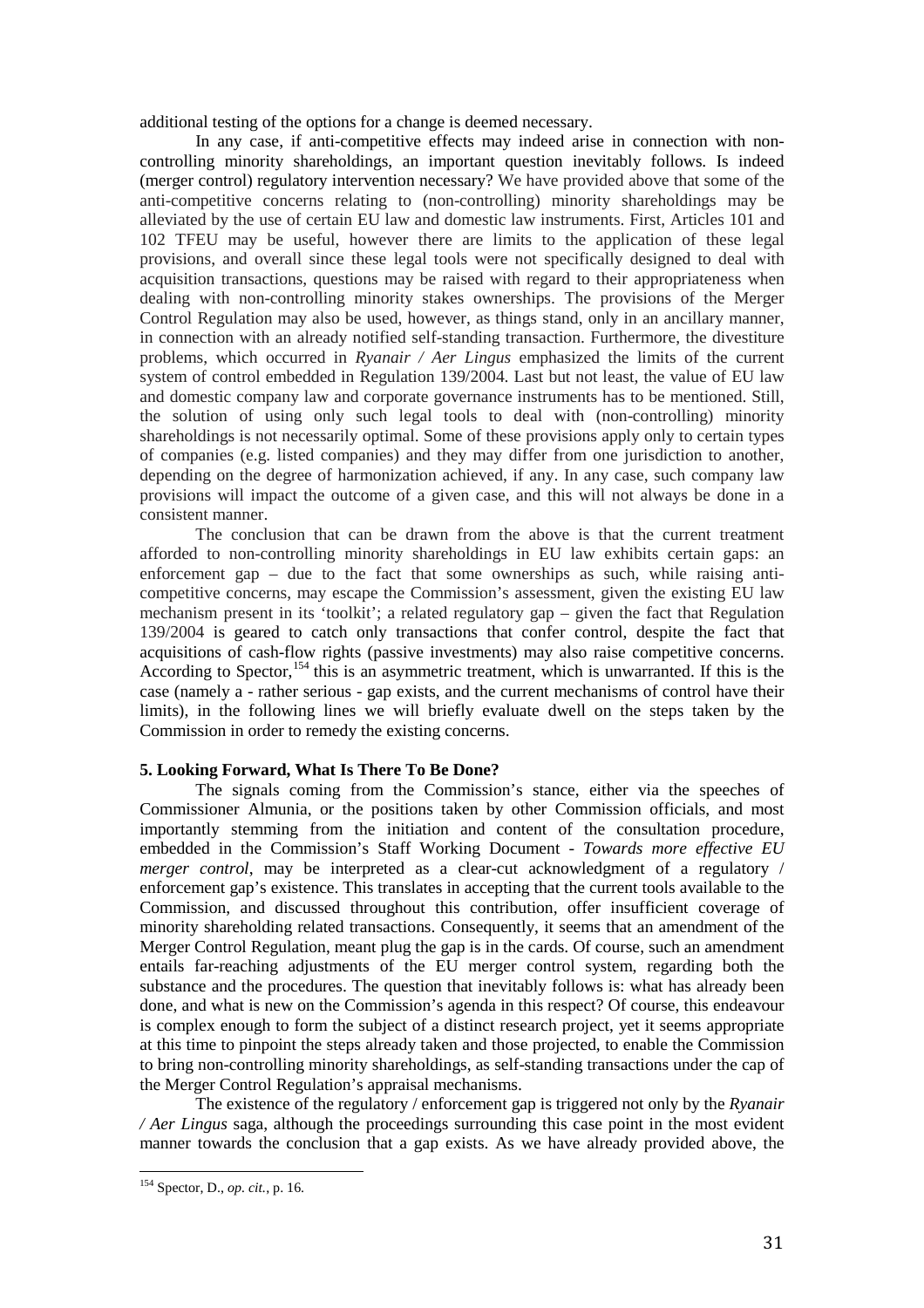Commission's concerns with minority shareholdings are not new.<sup>[155](#page-32-0)</sup> In this context, the added value of the analysis carried out between 2005 and 2011 in the Zephyr Database (dataset containing information on transactions resulting in changes of ownership in listed companies) is worth mentioning. The ins and outs of this analysis are outlined in par. 91-105 of the second Annex to the Commission's Staff Working Document: the main features, the methodology, the findings, practical examples, etc. The merit of this analysis, although not necessarily entirely conclusive, is that it strongly suggests the fact that there is a more or less significant number of cases (let us say a confirmed minimum), entailing minority stake interests, with a potential Internal Market dimension, that would warrant competition scrutiny, but currently fall outside the scope of the Merger Control Regulation because they do not involve a change of control. This shows that an amendment of the Merger Control Regulation as suggested above, will inevitably lead to an increase in the number of cases that the Commission will have to handle. The results of the tender studies on the importance of minority shareholdings in the  $EU^{156}$  $EU^{156}$  $EU^{156}$  will most likely further the Commission's grasp on the increased workload it will have to take upon. In any case, while amending the Merger Control Regulation, the Commission will have to balance this increase in workload with keeping the quality of appraisal high, as well as with a reduced regulatory burden and a higher degree of legal certainty for the market players.

It is probably in this respect, that certain recent technical / procedural amendments to the functioning of the EU merger control system have entered into force. In December 2013 a package of reforms was adopted, which widens the scope of the Commission's simplified procedure and attempts to reduce the amount of information required for notifying transactions.[157](#page-32-2) From the Commission's standpoint, the aim of the new rules is to streamline procedures, to the extent that 70% of the notified transactions will qualify for review under the Commission's simplified, fast track procedure. In connection with the assessment of minority shareholding transactions, what this means is that the Commission seems to be making room for bringing the acquisition of non-controlling minority shareholdings under its review procedures, by freeing up time and resources which currently pertain to rather nonproblematic transactions. Will this suffice, though? The answer to this question has to be connected with how low the threshold of intervention will be set. In other words, which types of self-standing transactions will be investigated using merger control mechanisms in the future? Of course, this is a matter of redefining the concept of control, away from the mandatory finding of decisive influence being exercised, which is by its nature a substantive alteration of the Merger Control Regulation's content. Whether in turn, this will result in rethinking the Consolidated Jurisdictional Notice, the Internal Market dimension rule, or the functioning of the 'German clause' in Article 9 of the Merger Control Regulation, is again a matter of fine balancing between arguments pertaining to increased workload, resource consumption, legal certainty, etc.

Turning to the substantive amendments of the Merger Control Regulation, that may be contemplated, a first step would be to relax the threshold of 'decisive influence', as a constitutive element of the concept of control. This will in turn necessitate a revamping of the definition of concentration, fact that we have already pointed to above, in connection with our analysis of the *Ryanair / Aer Lingus* proceedings. The change may entail abiding to a lower, somewhat free-floating threshold, such as 'material or competitively significant influence', already used in the UK and German jurisdictions. Authors such as Schmidt<sup>[158](#page-32-3)</sup> and Friend<sup>[159](#page-32-4)</sup>

<span id="page-32-0"></span> $^{155}$  See footnote 1.

<span id="page-32-2"></span><span id="page-32-1"></span><sup>155</sup> See footnote 1. <sup>156</sup> *Ibid.* <sup>157</sup> *Commission Notice on a simplified procedure for treatment of certain concentrations under Council Regulation (EC) No 139/2004* and *Commission Implementing Regulation amending Commission Regulation (EC) No 802/2004 of 7 April 2004 implementing Council Regulation (EC) No 139/2004 on the control of concentrations between undertakings*. For more information on this matter, see the following link, retrieved on December 8<sup>th</sup>, 2013: http://europa.eu/rapid/press-release\_IP-13-1214\_en.htm?locale=en <sup>158</sup> Schmidt, J. P., *op. cit.*, p. 212. <sup>159</sup> Friend, M., *op. cit.*, p. 305.

<span id="page-32-4"></span><span id="page-32-3"></span>